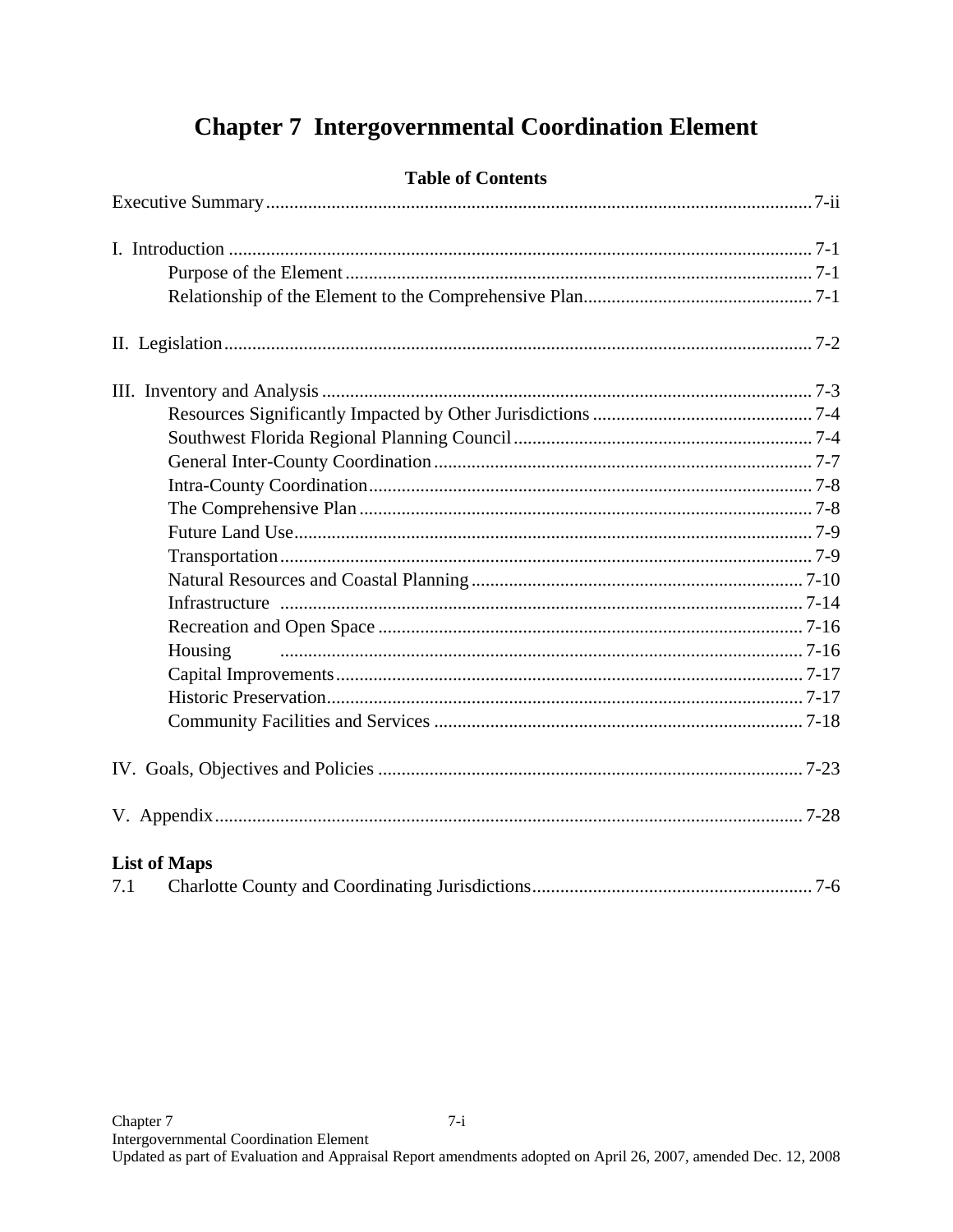## **Executive Summary**

This element reviews and inventories intergovernmental communication as it relates to the other elements of the Comprehensive Plan. It identifies and analyzes existing mechanisms of intergovernmental coordination, identifies needs, and makes recommendations to ensure consistent implementation of the comprehensive plan. This element also includes objectives and policies whose aim is to enhance coordination between various local units of government and organizations in and around Charlotte County, as well as to enhance coordination among local governments with State and regional agencies.

The goals of this element are to increase the effectiveness, efficiency, and responsiveness of government; provide for consistency in decisions and actions between various departments and agencies; and to improve citizen awareness and participation.

The following recommendations are contained within this element.

- 1. Emphasizing coordination in the implementation of the comprehensive plan through:
	- Development of shared recreational facility agreements between Charlotte County, the City of Punta Gorda and the Charlotte County School Board.
	- Establishment or expansion of agreements with independent districts for common issues of interest.
	- Establishing and strengthening of mutual agreements with adjoining counties/cities for assessment of land use proposals having interjurisdictional impacts--such as issues pertaining to rezoning, drainage, roads, and recreation.
	- Coordination with private utility providers within the County.
	- Coordination of activities with the Southwest Florida and South Florida Water Management Districts.
	- Coordination of level of service standards with local, State and federal entities (e.g., Water Management District, Florida Department of Transportation). For example, there is local and regional planning council review in the Development of Regional Impact (DRI) process. Roadway funding from developers can be allocated between communities impacted by particular developments. More arrangements of this kind would be beneficial.
- 2. Coordination of level of service standards with local, State, and federal entities (e.g., Water Management District, Florida Department of Transportation). For example, there is local and regional planning council review in the Development of Regional Impact (DRI) process. Roadway funding from developers may be allocated between communities impacted by particular developments. More arrangements of this kind would be beneficial.
- 3. Coordination with adjacent local governments to ensure that impacts of development are addressed through: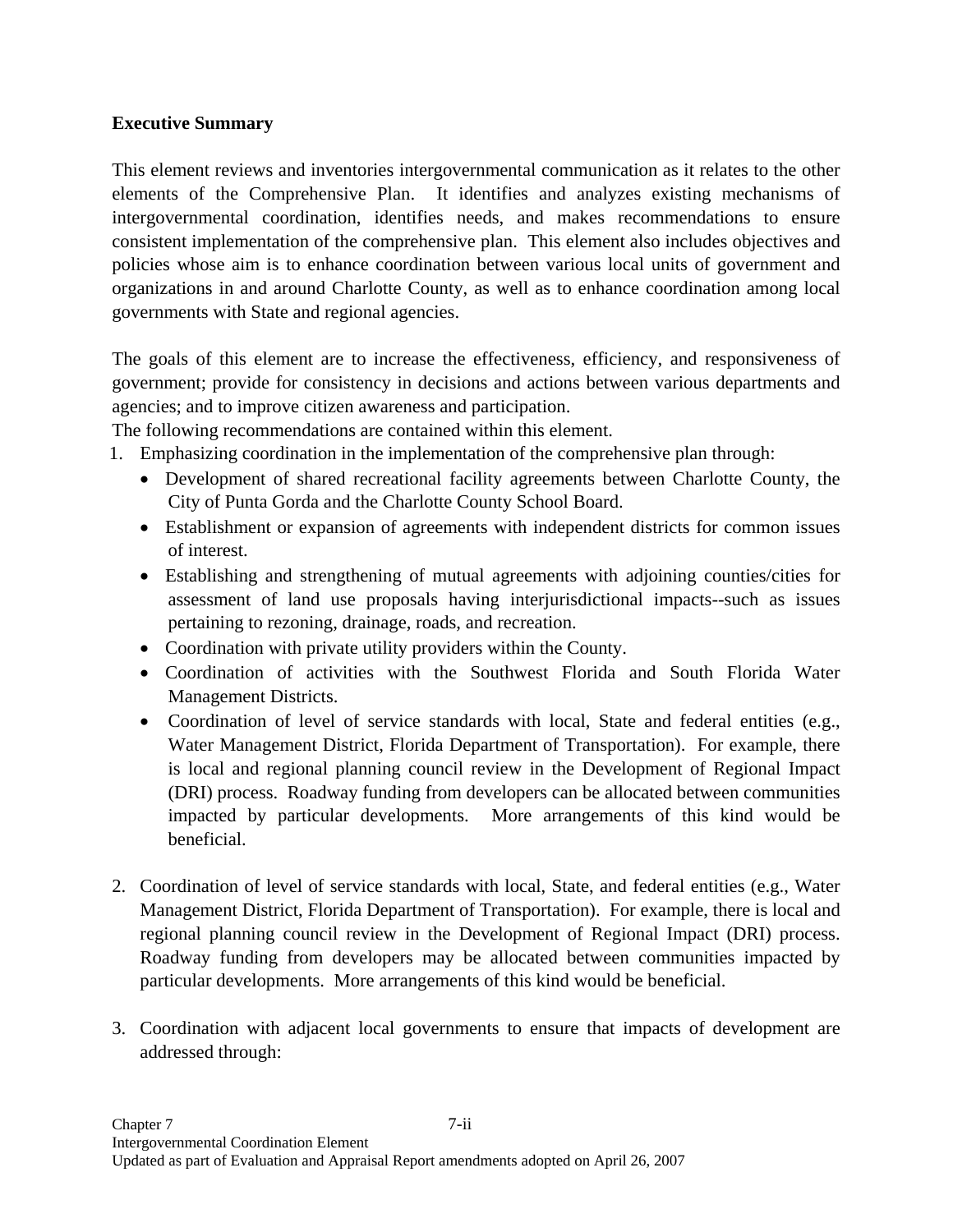- Coordination with adjacent local governments regarding proposed amendments to the comprehensive plan, including the Future Land Use Map and the zoning atlas when the proposal is located within one-half mile of the jurisdictional boundary.
- Consideration of the existing comprehensive plans of affected local governments during inter-jurisdictional review of development proposals and amendments.
- Utilization of Southwest Florida Regional Planning Council's intergovernmental coordination process to determine whether development proposals would have significant impacts on Charlotte County's and other local governments' resources and to develop remedies to mitigate the impacts.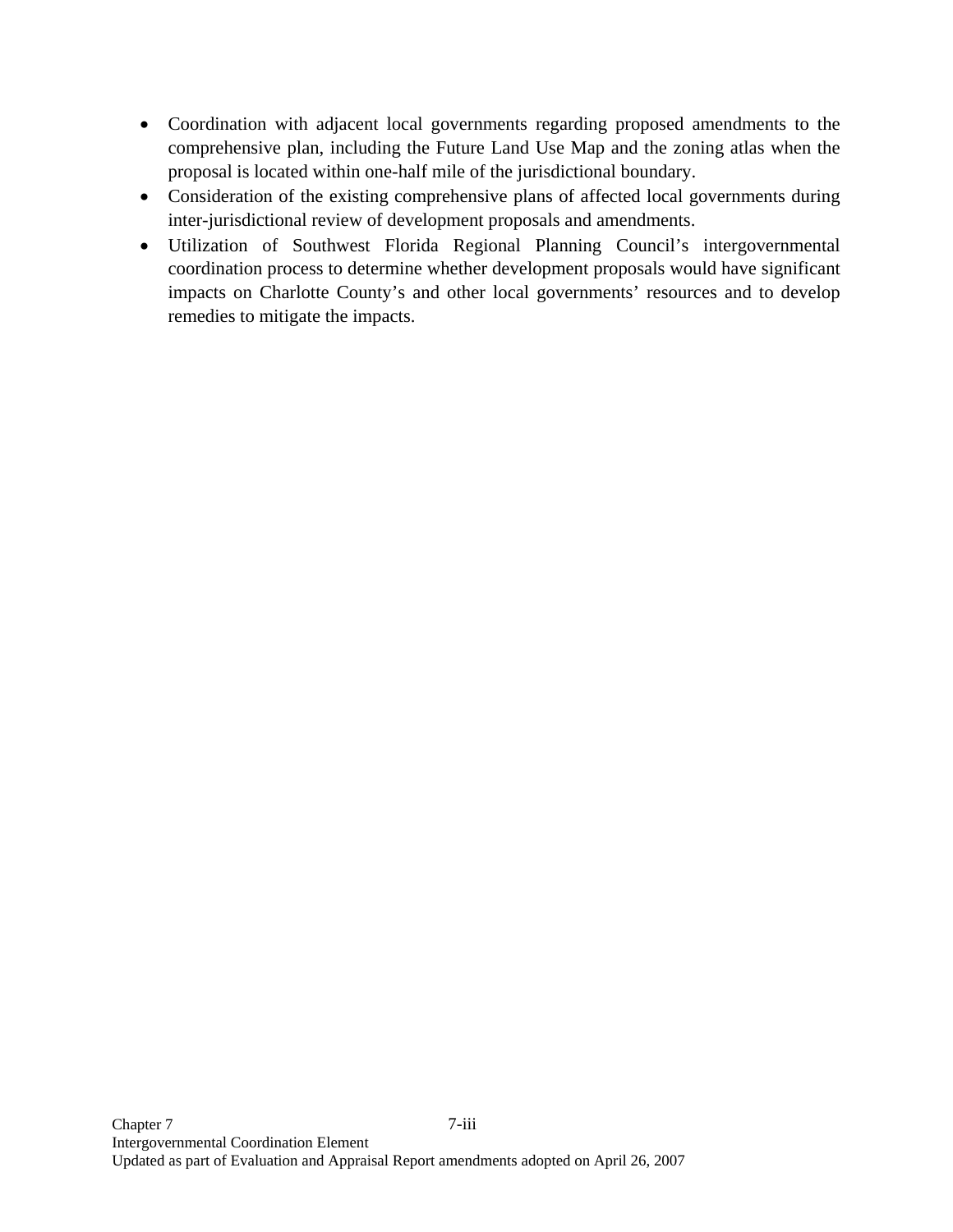# **I. Introduction**

### **Purpose of the Element**

A major objective of the local comprehensive planning process is the "coordination of the local comprehensive plan with the comprehensive plans of adjacent municipalities, the County, adjacent counties, or the region...and with the State Comprehensive Plan". (Section 163.3177(4)(a), Florida Statutes) In accordance with Section 9J-5.015 of the Florida Administrative Code the purpose of this Intergovernmental Coordination Element (ICE) is as follows:

To identify and resolve incompatible goals, objectives and policies and development proposed in local government comprehensive plans and to determine and respond to the needs for coordination process and procedures with adjacent local governments, and regional and State agencies.

This element addresses these requirements, by identifying units of government and other agencies that have, or should have, mechanisms of coordination to implement the elements of this plan. It then provides an analysis of the adequacy of the coordination mechanisms, and identifies problem areas requiring improvements. The element concludes by providing a formal set of goals, objectives and policies to maintain and foster intergovernmental coordination.

### **Relationship of the Element to the Comprehensive Plan**

The ICE necessarily relates to every other element of the Comprehensive Plan. There are two potential reasons for this being the case: (l) the substance of other elements has the potential to at least indirectly affect the resources of localities other than the unit of government responsible for that resource; and (2) the facility or resource is directly of concern to agencies at more than just the local level. Examples of the first category of intergovernmental issues are: roads crossing governmental boundaries (Transportation Element), rivers and estuaries that are downstream from sources either in, or flowing through, other counties or municipalities (Natural Resources and Coastal Planning Element). Examples of the second category of intergovernmental issues are water management district control of usage of water resources for potable water to supply local land uses (Infrastructure Element), Department of Environmental Protection funding, regulation of beach renourishment, and land acquisition projects (Recreation and Open Space Element, Natural Resources and Coastal Planning Element). The inventory section of this element provides a table indicating the interaction of various governments and agencies affecting different elements.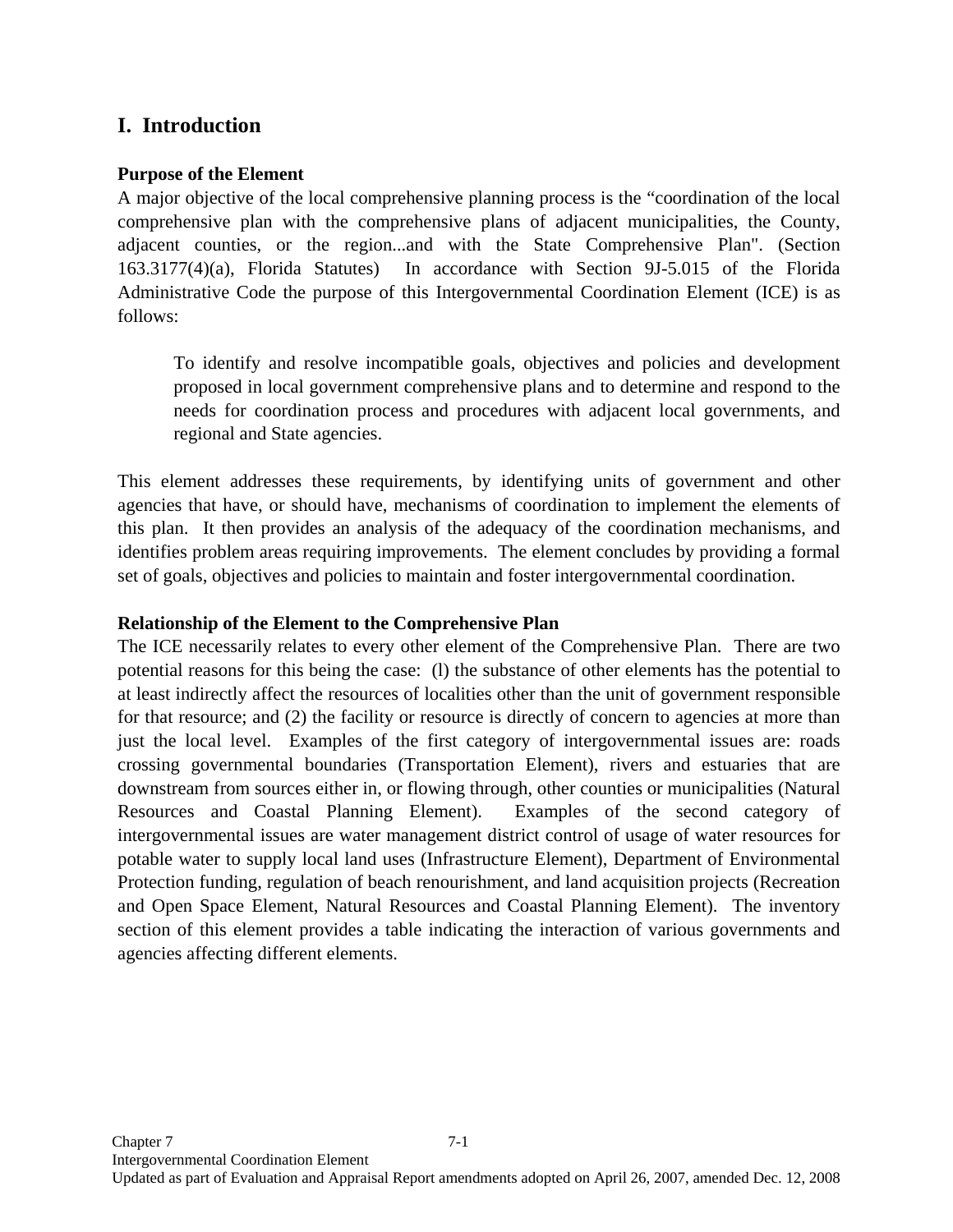# **II. Legislation**

Chapter 163, Florida Statutes contains the State's Local Government Comprehensive Plan and Land Development Regulation Act. The Act provides Charlotte County with the authority to plan for future development and growth and to adopt and amend a comprehensive plan. 163.3177(h) describes the intergovernmental coordination element of the local comprehensive plan. Chapter 9J-5 of the Florida Administrative Codes provides the standards and criteria for local government comprehensive plans. As noted in Part I of this ICE, Chapter 9J-5.015 of the Code requires that the ICE must provide for coordination with "plans of school boards and other units of local government providing services but not having regulatory authority over the use of the land," provided such plans exist; may contain a voluntary dispute resolution process for settlement of intergovernmental disputes; and must describe joint processes for collaborative planning and decision making on a number of issues. Furthermore, the Code requires that, within one year of adoption of the ICE, each county, the district school board, and any unit of local government service providers in that county, establish by interlocal or other formal agreement, the joint processes described above.

There are many policies throughout the State Comprehensive Plan, Ch. 187, Florida Statutes, which impact on intergovernmental coordination, including land use, public facilities, transportation, government efficiency, and plan implementation. This ICE seeks to be compatible and support these policies.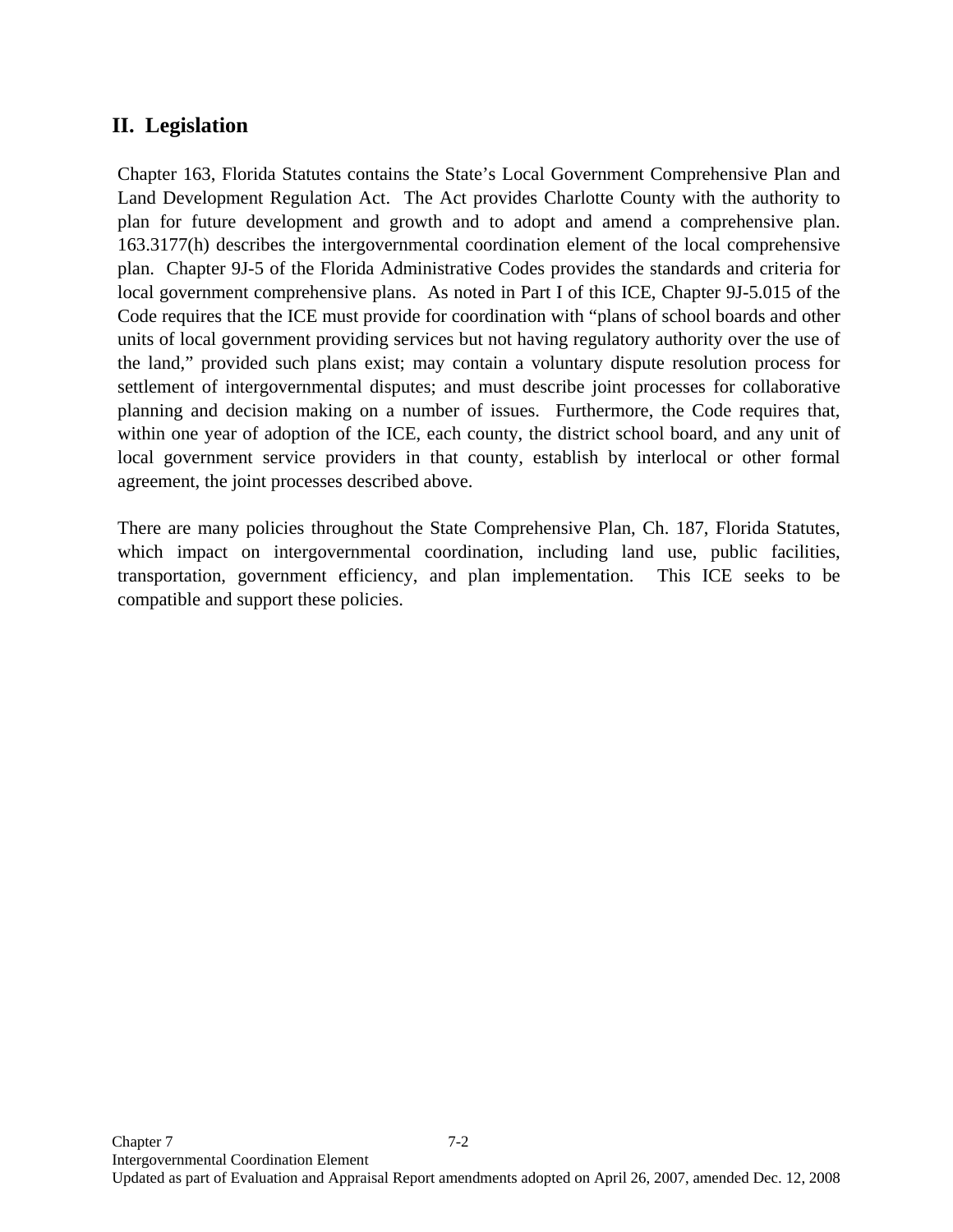# **III. Inventory and Analysis**

Section III of this element provides an inventory and analysis of the linkages between various levels and sections of government. It also discusses intergovernmental coordination mechanisms and needs in reference to major planning bodies and activities, as well as in reference to each of the elements in the comprehensive plan. The appendix contains a table that summarizes the numerous coordination efforts.

There is a large volume of interlocal agreements, grant agreements, mutual aid agreements, maintenance agreements, etc., that Charlotte County has with other local governments and various governmental agencies. There are also a great number of agreements with private parties - development agreements and contracts for construction and services. Agreements also exist with State and federal agencies for such things as road maintenance, aid to libraries, dredging, and various services to the elderly. In 2004, Charlotte County completed an Interlocal Service Delivery Agreement Report (ISDAR) that summarizes the community's interlocal agreements. The ISDAR documents the cooperation and coordination that the County continues to undertake.

The points of coordination for intergovernmental coordination are important. Formal coordination mechanisms continue to exist through the water management districts established pursuant to Ch. 373 Florida Statutes, and related boards as well as the Southwest Florida Regional Planning Council. In 1992, the Charlotte County-Punta Gorda Metropolitan Planning Organization was formed for transportation planning. City and County public works staff meet together to coordinate on roads, water, and sewer. The County also coordinates with City and School District staff regarding school facility planning and school concurrency issues in accordance with the Interlocal Agreement for Coordinated Planning and School Concurrency. To advance coordination of transportation plans between Charlotte and Sarasota Counties, in 2003, the Charlotte County – Punta Gorda MPO signed an interlocal agreement with the Sarasota – Manatee MPO in accordance with Section 339.175 Florida Statutes. Formalized coordination continues with State and federal agencies through planning, permitting, and review processes. However, an informal working relationship between officials and staff in different jurisdictions and agencies continues to drive coordination.

Charlotte County's policy is to withhold approval of development proposals until the applicant has received all other required permits from the appropriate agencies. This practice benefits the County and other agencies by reducing redundancy, and prevents inter-agency conflict over a given project. Charlotte County also provides copies of its proposed Future Land Use Map amendments and Rezoning petitions to the Southwest Florida Regional Planning Council, the City of Punta Gorda, the City of North Port, FDEP, Lee, Sarasota, and DeSoto counties, the South and Southwest Florida Water Management Districts, the Florida Division of Historical Resources, and the Florida Fish and Wildlife Commission. Charlotte County takes the agencies'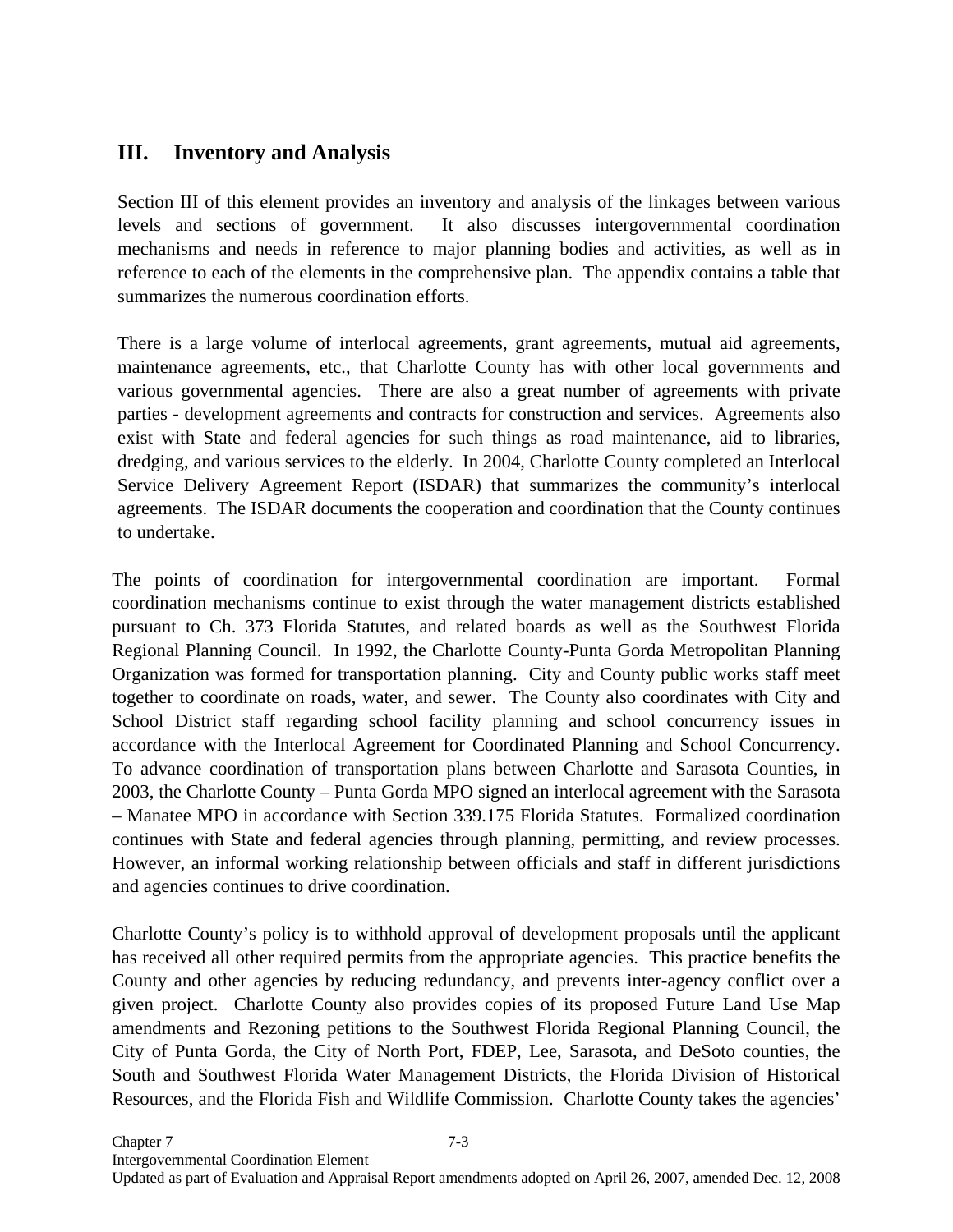comments seriously and addresses their concerns through its review and approval processes. Likewise, Charlotte County receives, reviews, and, where necessary, provides comments on proposed land use changes, pending legislation, and other similar materials from these agencies as appropriate.

## **Resources Significantly Impacted by Other Jurisdictions**

Local resources identified by Charlotte County, which are subject to impact and require intergovernmental coordination are: the roads classified on the traffic circulation map; the landfill, hurricane evacuation routes and shelters, parks and recreational facilities; potable water and sanitary sewer facilities impacted by inter-jurisdictional service agreements; public schools where attendance zones cross jurisdictional boundaries; Charlotte County governments offices and facilities located south of Charlotte Harbor, existing and future land uses (including consideration of density, intensity, and compatibility) within one-half mile of jurisdictional boundaries; Charlotte Harbor; the Shell Creek Surface Water Protection Area; and drainage basins crossing jurisdictional boundaries.

## **Southwest Florida Regional Planning Council (SWFRPC)**

The Southwest Florida Regional Planning Council (SWFRPC), which is referred to in several different contexts in this element, is a regional planning agency established pursuant to Ch. 186, Florida Statues. Because SWFRPC is the major existing regional intergovernmental coordination agency it is of great utility in the comprehensive planning process. Charlotte County enjoys an excellent working relationship with them.

The SWFRPC is composed of representatives of Charlotte, Collier, Glades, Hendry, Lee, and Sarasota Counties, and various municipalities within those counties, including Punta Gorda. (Map 7.1 shows the member counties of the SWFRPC.) The SWFRPC has a full-time professional planning staff, and is responsible for the Strategic Regional Policy Plan (SRPP), which contains the following mechanisms for intergovernmental coordination involving local governments: regional clearinghouse review for state and federal environmental agencies, the local planners' technical advisory committee, mediation of planning conflicts between local governments, and other specialized processes. The SWFRPC has near equal representation between large and small counties, which makes it a useful agency for mediating disagreements with large neighbors. They also conduct special studies and provide an outstanding library that is frequently used by local government planners throughout the region.

Both the City of Punta Gorda and the County are members of the council, and elected officials from both local governments participate actively on the SWFRPC board. Also, planning staff from both local governments participate actively in the SWFRPC-Technical Advisory Committee (TAC), and work with council staff in various planning and permitting processes.

SWFRPC is a review agency for all amendments to comprehensive plans. Under the formal review process, SWFRPC reviews local plan amendments for consistency with the SRPP and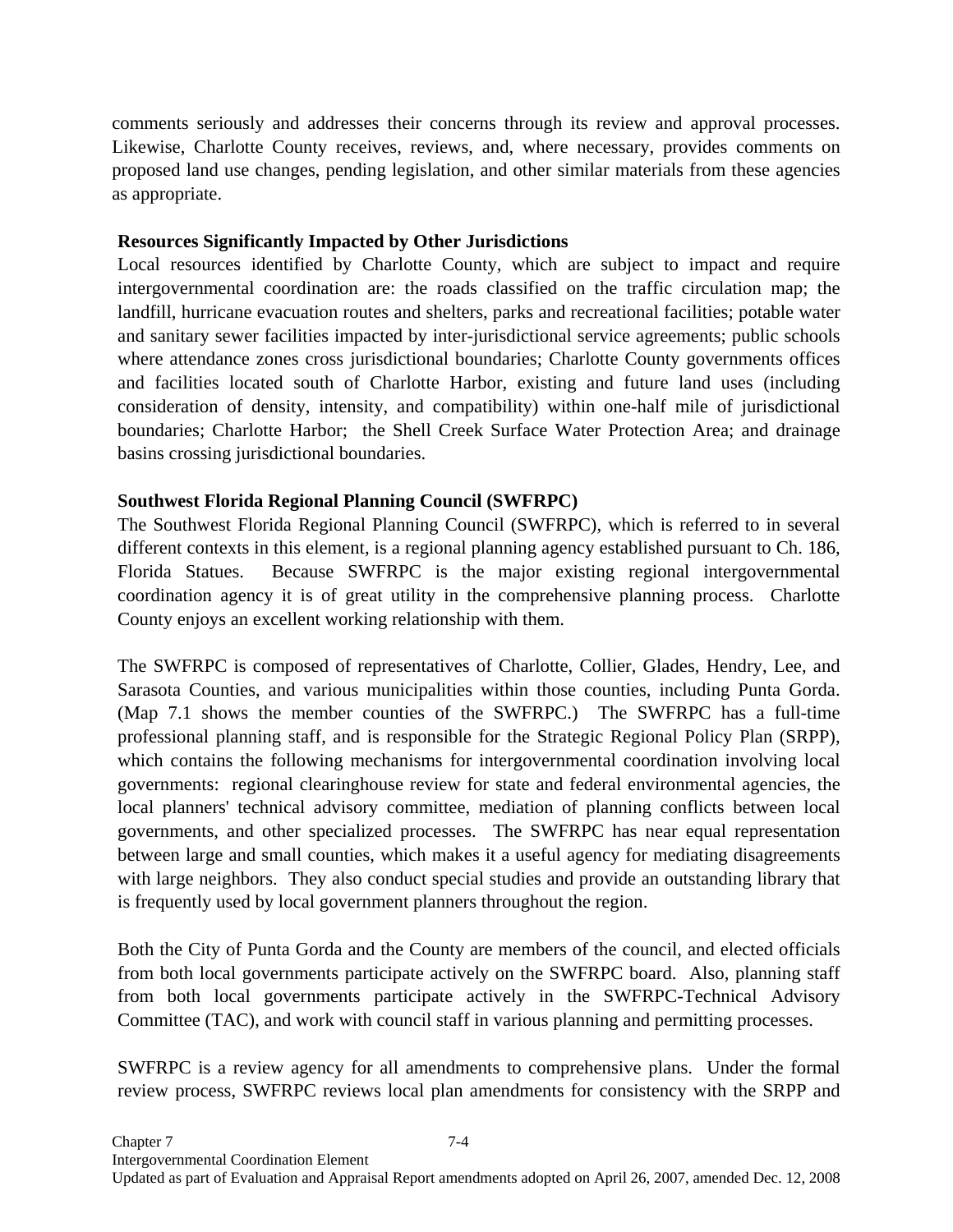forwards its comments to the Department of Community Affairs. Findings of inconsistency with the SRPP may initiate administrative proceedings against a local government that can keep those plan amendments from taking effect. As such, Charlotte County considers the SRPP to ensure consistency with the spirit of its goals.

SWFRPC also reviews the County Evaluation and Appraisal Report. The SWFRPC plays a significant role in the intergovernmental coordination process through implementation of a formal dispute resolution process.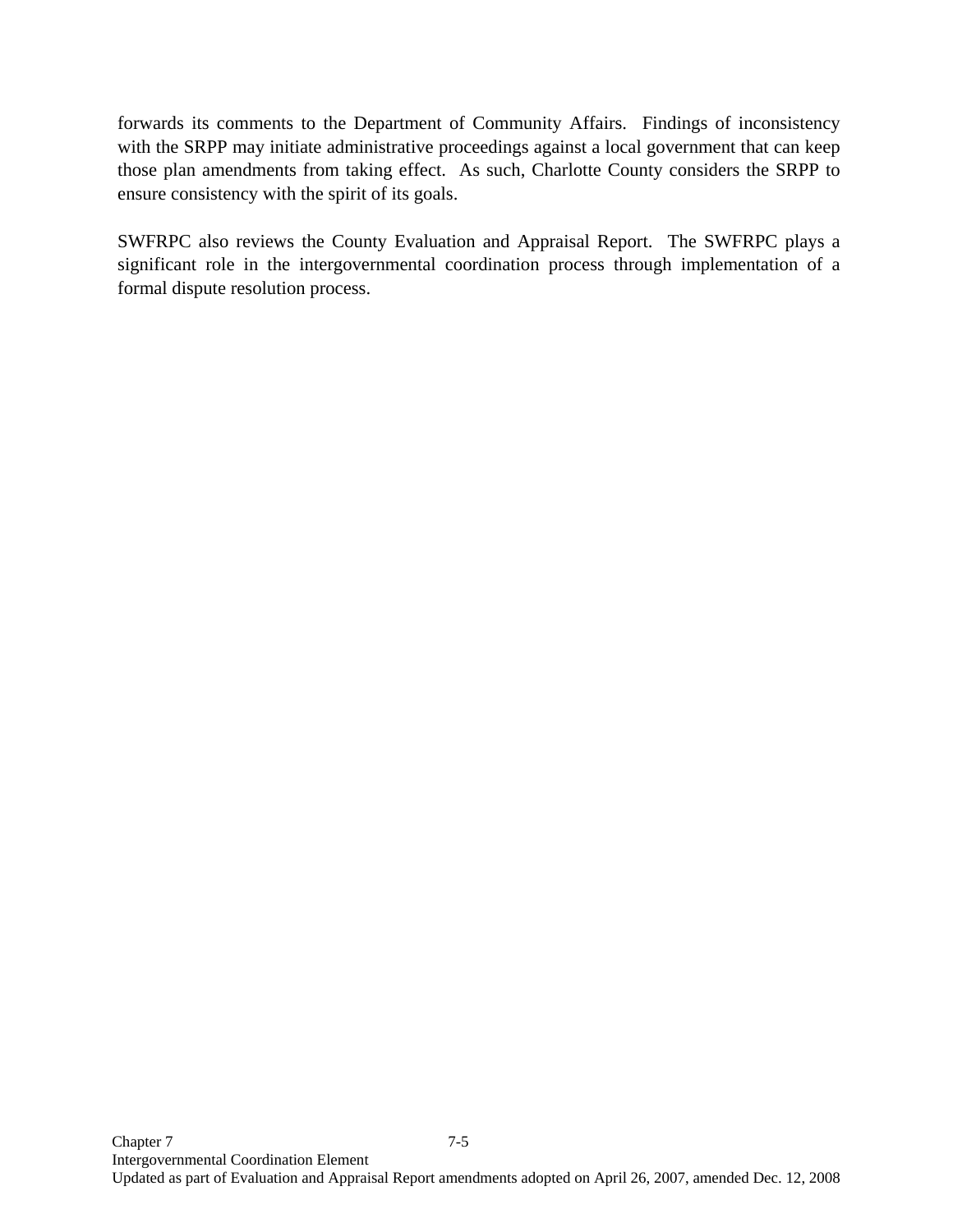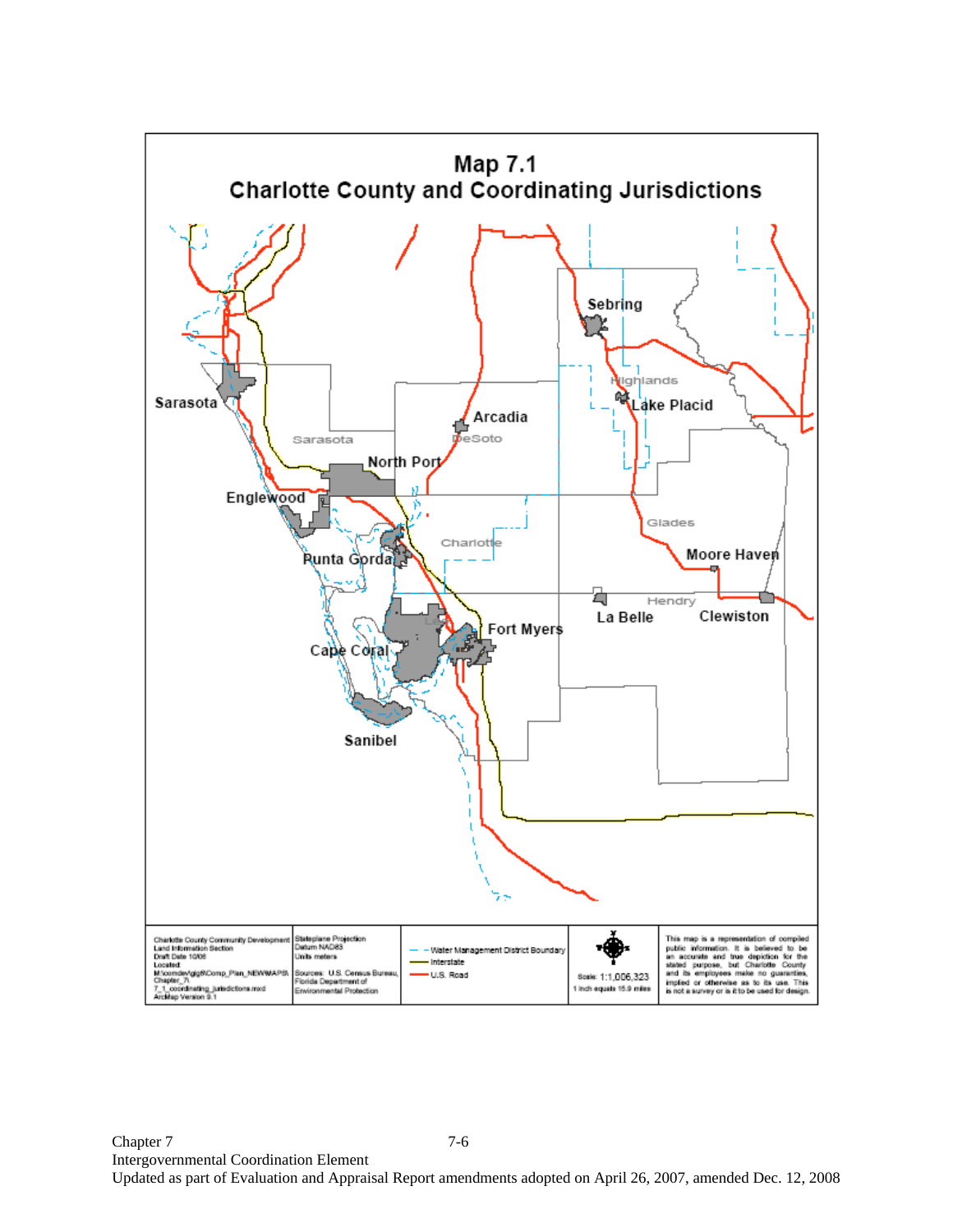## **General Inter-County Coordination**

Charlotte County shares borders with four counties, as well as touching two additional counties at section corners. Map 7.1 shows the arrangement of Charlotte County amidst these other counties, as well as the local jurisdictions which impact the County.

There are few formal agreements with Lee County, Sarasota County and the City of North Port. An agreement with Lee County allows residents of the Lee County portion of Boca Grande to use Charlotte County's franchisee to collect their garbage and also use Charlotte County's landfill for disposal. There is an agreement with Sarasota County's Solid Waste Department permitting residents in the south portion of Sarasota County to dispose of household waste on a limited basis at West Charlotte Mini-Transfer & Recycling. Charlotte County and Sarasota County are also parties to the interlocal agreement that established the Peace River/Manasota Regional Water Supply Authority. An agreement exists with North Port for maintenance of Hillsborough and Chancellor Boulevards. Agreements were also entered with Sarasota County concerning updates to the SLOSH hurricane model (also with Lee and Collier Counties). In 1995, Sarasota County, Charlotte County, and the City of North Port established the Englewood Area Planning Advisory Board to advise the governing bodies of the three jurisdictions concerning the coordinated provision of public services to the Englewood community. There are also mutual aid agreements between Charlotte County Fire/EMS and the North Port Fire District.

Individual agreements also exist with other area counties. DeSoto County and Charlotte County have agreements for mutual aid. DeSoto County is a party to the Peace River agreement. An agreement exists with the State and Glades County for Charlotte County to provide library services. Glades County is a party to the multi-county agreement with SWFRPC. Agreements with Hendry County are limited to the multi-county agreements on mutual aid and SWFRPC creation.

SWFRPC serves as a coordination forum among four of Charlotte County's surrounding counties; however, it does not have any coordinating functions with DeSoto County with which Charlotte County shares a lengthy border and the Peace River. Coordination between Charlotte County, the surrounding counties and the SWFRPC has been fairly good, though informal, and it is certainly necessary to the comprehensive planning process.

Despite the limited number of agreements between Charlotte County and the adjoining Counties, as further highlighted in this Section each are represented on various joint authorities, boards, and commissions that serve southwest Florida. This interaction aids with cooperation and the development of compatible goals by the Counties.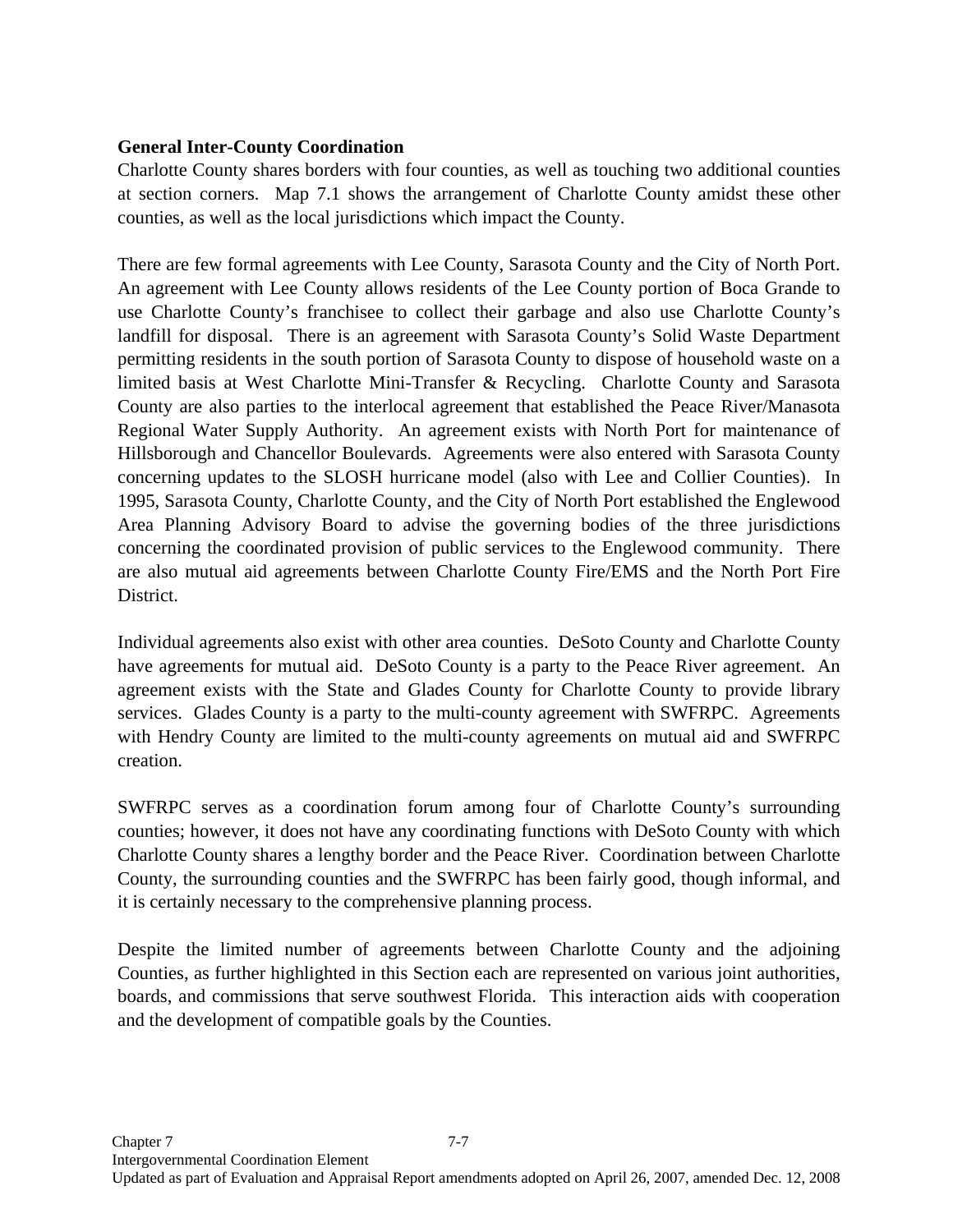## **Intra-County Coordination**

The Charlotte County Board of County Commissioners (BCC) holds quarterly workshop meetings with School Board Officials, the City of Punta Gorda, and the Charlotte County Development Authority, as well as meetings with other agencies as needed. BCC will continue to use agreements in support of coordination and cooperation.

Charlotte County and the City of Punta Gorda have various agreements addressing potable water and sewer service, mutual aid, the landfill, and the Shell Creek-Prairie Creek water supply area for Punta Gorda.

There are informal communication efforts between the staffs of Charlotte County and Punta Gorda. When a planning or zoning initiative is proposed which is located in proximity of the Charlotte County-Punta Gorda boundary, the staff of that jurisdiction contacts the other staff and solicits input. The County and City should jointly establish a formal process whereby the respective Community Development Departments notify each other of plan amendments, actions affecting the municipal boundary, specified zoning, subdivision, and site plan reviews, and then provide the neighboring jurisdiction an opportunity to comment on the given item.

The agreements between Charlotte County and local agencies are mostly with the School Board and the various fire control districts. Direct relationships between local governments and other entities, through contracts and agreements, have continued to expand in recent years. A substantial number of agreements were generated with the various utilities in the County and the Municipal Services Benefit Units (MSBUs) or the Municipal Services Taxing Unit (MSTUs) formed to pay for improvements. Agreements with Punta Gorda continue for recycling education, the justice center, fire academy training, traffic light maintenance, and formation of the MPO.

The Charlotte County Development Authority is a five-member elected body that is not responsible to the Board of Commissioners, and has some jurisdiction over facilities such as the Charlotte County Airport. The Development Authority is represented on the Metropolitan Planning Organization-Technical Advisory Committee, supporting intergovernmental coordination. The coordination relationship between the Development Authority and the BCC are helpful in carrying out the comprehensive planning process.

### **The Comprehensive Plan**

The Department of Community Affairs (DCA) is the State Land Planning Agency designated by the legislature, and as such, directs the formulation and implementation of all county comprehensive plans. The coordination relationship between the DCA and counties is governed by Chapter 163, Florida Statutes. DCA's administrative responsibility is to ensure consistency of proposed plans and plan amendments with the law. It coordinates review of plans and plan amendments with other agencies; receives petitions from affected parties objecting to a plan or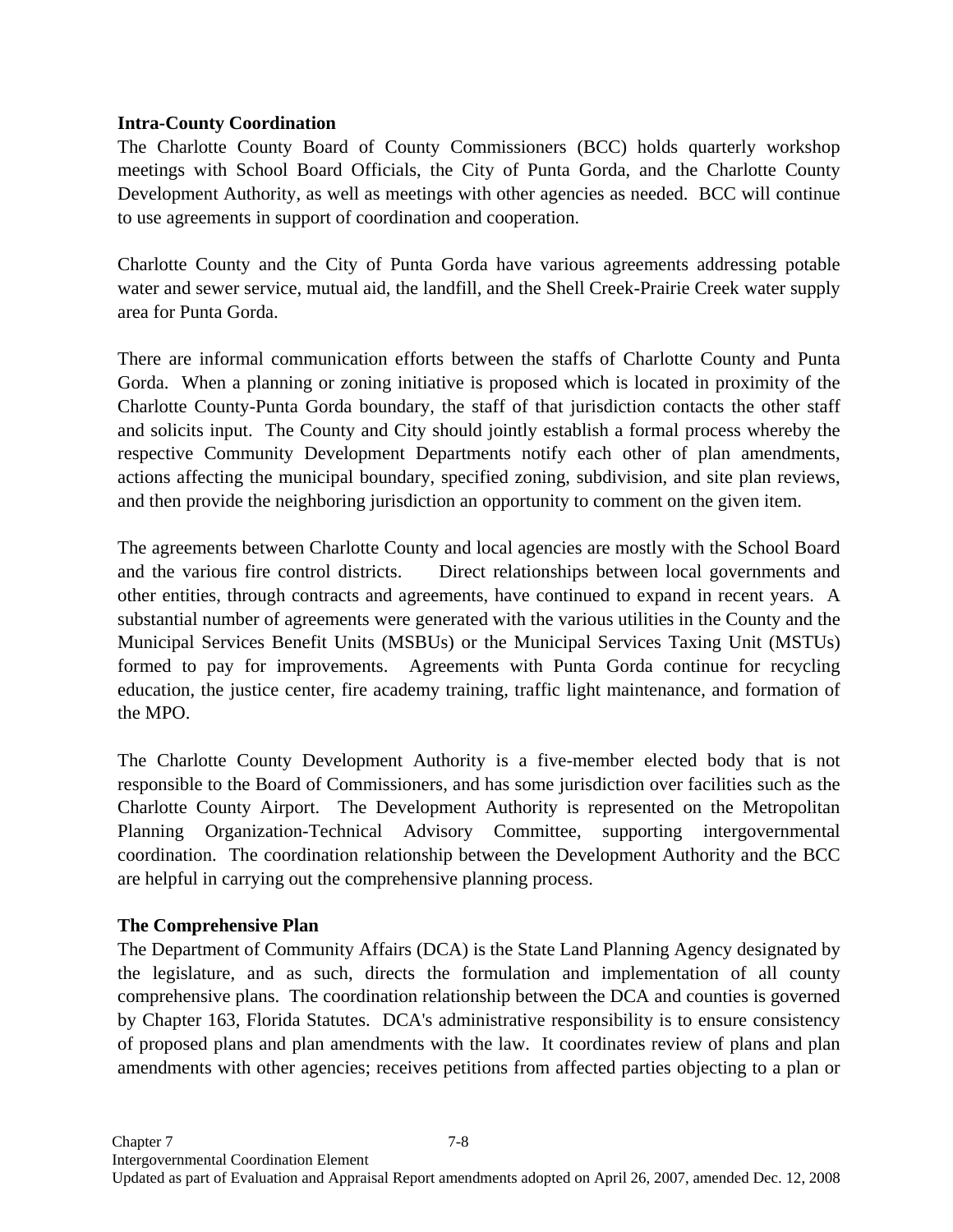plan amendment; and works to resolve disputes in most cases before they are taken to an administrative hearing.

## **Future Land Use**

The way in which land is used can have profound impacts on nearby jurisdictions, making it necessary to communicate with the other jurisdictions regarding future land use. Below is a discussion of some of the coordination efforts as they pertain to land use. However, as land use is such a wide topic that touches all of the other elements, further analysis is included in the respective element analyses.

County staff present and discuss development proposals such as rezonings, plan amendments, and Developments of Regional Impact (DRIs) before the BCC. When there are issues of significance, the appropriate staff is requested to gather information, perform analysis, and present information.

# **Transportation**

Intergovernmental coordination of transportation-related elements of the comprehensive plan is organized through the Charlotte County - City of Punta Gorda Metropolitan Planning Organization (MPO). The MPO provides a forum for transportation planning services, coordinates intergovernmental needs and goals, and facilitates public involvement. The MPO Board consists of elected officials from Charlotte County and the City of Punta Gorda along with an Airport Authority Commissioner. The Florida Department of Transportation Secretary, District One has a non-elected official on the Board. The MPO Board's policies are implemented by its staff.

Federal funds for transportation improvements available through the Safe Accountable Flexible Efficient Transportation Equity Act: A Legacy for Users (SAFETEA-LU) provides the MPO with regional planning influence. The federal funds include the responsibility for cooperation and coordination among its members by requiring that the MPO adopt a Long Range Transportation Plan (LRTP). The regional plan must accomplish the objectives of the planning process to improve mobility, foster economic growth and development, minimize fuel consumption, and minimize air pollution. SAFETEA-LU allows the MPO some discretion in determining how the objectives are achieved and requires that it consider a range of options to achieve the objectives of the planning process. The LRTP is based on community priorities, federal and State regulations, the Florida Transportation Plan, system plans (e.g, the Transit Development Plan and bicycle/pedestrian plans), area plans, and local comprehensive transportation and land use elements. The MPO uses the LRTP to develop MPO Transportation Improvement Program priorities, area plans, and other transportation plans.

State transportation dollars also fund significant portions of area transportation improvements. As such the Florida Department of Transportation (FDOT) has a primary role in the planning and implementation of the transportation components of the comprehensive plan and, less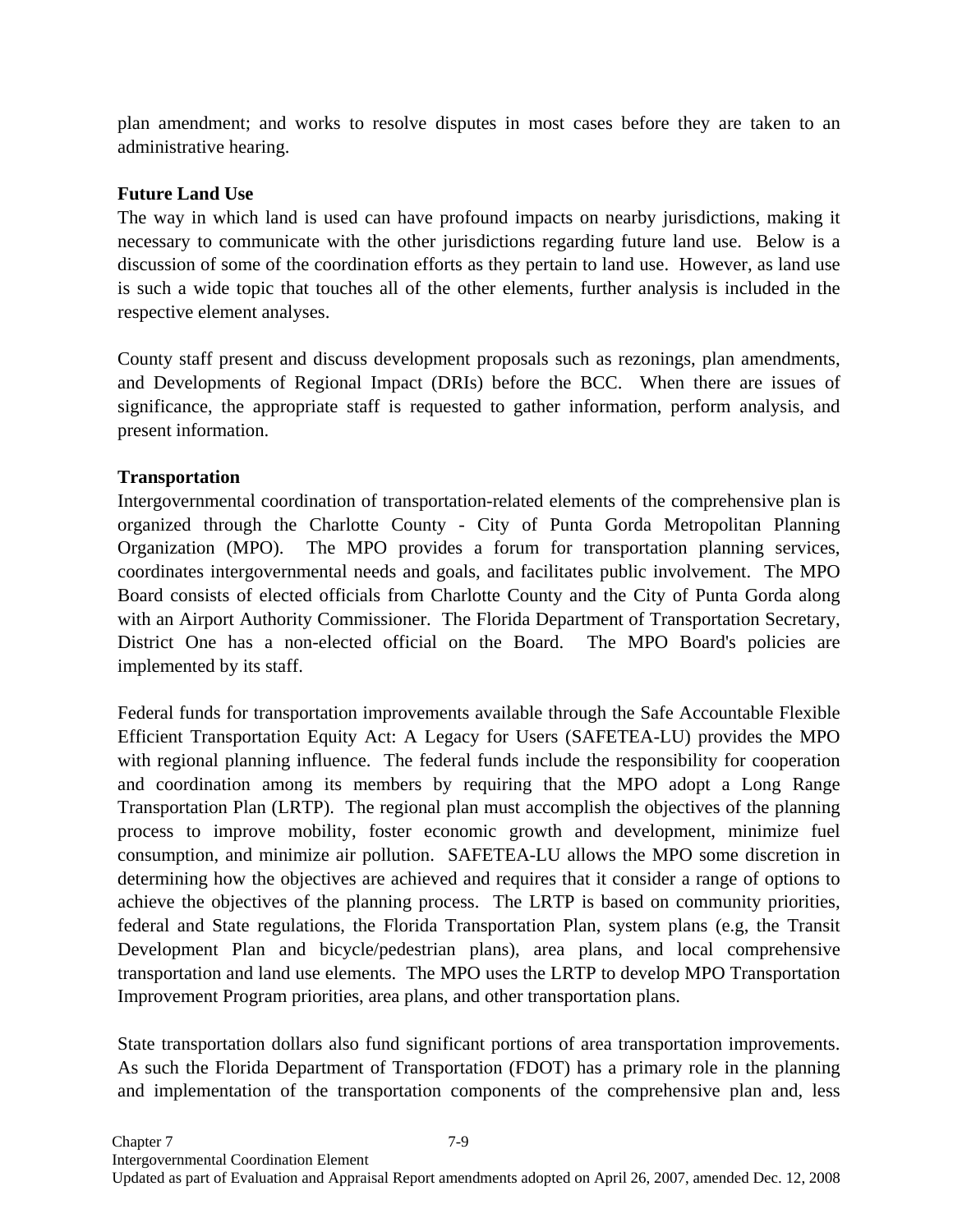directly, in the Future Land Use Element since it must reflect an adequate ability to move people and goods. Significant changes in the relationship between local governments and FDOT resulted from the formation of the MPO, and the transportation funding process required by SAFETEA-LU. FDOT is represented on the MPO board as well as on the staff level Technical Advisory Committee (MPO-TAC). The utility of this relationship to the comprehensive planning process is great and its quality has been improved throughout the MPO structure and process.

In 2003, the Charlotte County – Punta Gorda MPO signed an interlocal agreement with the Sarasota – Manatee MPO. The agreement, formulated in accordance with Section 339.175 Florida Statutes, supports coordination of policies through development of a joint regional long range transportation plan and joint regional project priorities. The agreement advances coordination of transportation plans between Charlotte and Sarasota Counties.

# **Natural Resources and Coastal Planning**

The Natural Resources and Coastal Planning Element provides the foundation for the County's involvement in the permitting programs administered by a variety of regional, State, and federal agencies. The County has standing as an affected party, and may provide comments to the various agencies including the Southwest Florida Water Management District (SWFWMD), the South Florida Water Management District (SFWMD), the Florida Department of Environmental Protection (FDEP), the Florida Fish and Wildlife Conservation Commission (FFWCC), and the U.S. Army Corps of Engineers (USACoE), as provided through these agencies' specific permitting programs. While the Natural Resources and Coastal Planning Element acknowledges the lead authority of these and other agencies in the enforcement of their regulatory and permitting mandates, the County makes available local information and knowledge of which the lead agency may not be aware. This not only allows a more thorough review of permit applications, it also ensures that local issues are addressed to the greatest extent allowed through the specific permitting process.

The County's role of providing comments during permit review windows is often reciprocated by these agencies. For example, DCA routes plan amendments to the FDEP in order to receive that agency's comments regarding environmental impacts, which may result from a proposed change in land use. Similarly, the FFWCC participates in the Development of Regional Impact review process and provides written comments and recommendations to the County and Regional Planning Council.

The Army Corps of Engineers has jurisdictional responsibility over the navigable waters of the United States and over wetlands. Clearing and filling activities in wetlands require permits from the Corps. Also, dredging, filling, and construction activities in Charlotte Harbor all require permits from the Corps. Area wide drainage improvements contemplated in the Drainage Section of the Infrastructure Element should be planned in consultation with the Corps because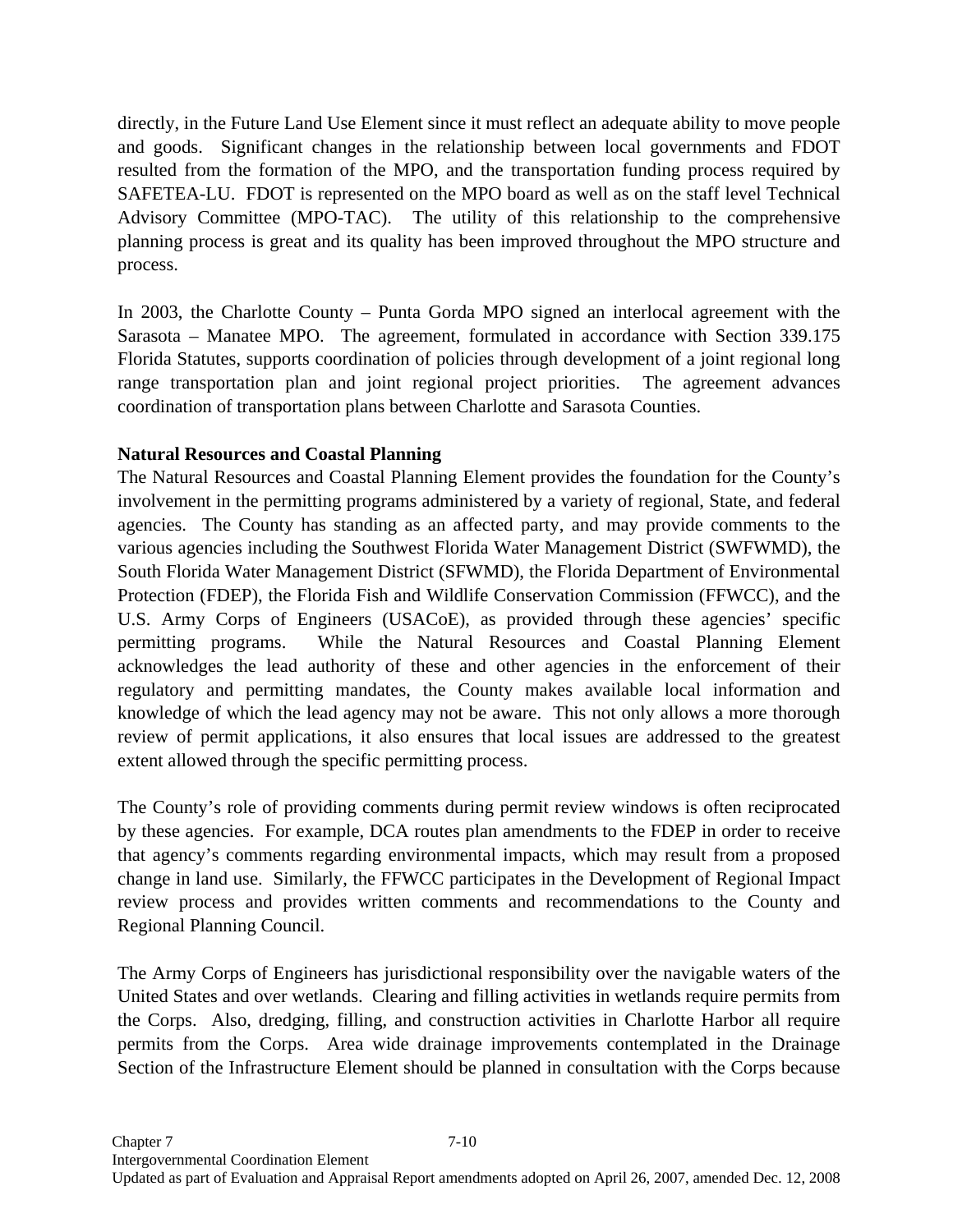of the potential impact on wetlands. Coordination is generally at the development plan review stage and is useful in carrying out the Comprehensive Plan policies.

Charlotte Harbor is the most important natural resource of Charlotte County. In 1995, the Harbor was selected for inclusion in the National Estuary Program (NEP) administered by the Environmental Protection Agency. The Charlotte Harbor NEP is locally administered by the SWFRPC with technical assistance from the Mote Marine Laboratory in Sarasota. In 2000 a Comprehensive Conservation and Management Plan was completed for Charlotte Harbor. The management plan has goals, quantifiable objectives, and priority actions. The priority actions are the specific strategies for achieving the goals and quantifiable objectives for the three priority problems: hydrologic alterations, water quality degradation, and fish and wildlife habitat loss. BCC endorsed the Comprehensive Conservation and Management Plan by being a signatory. BCC is also represented on the Policy Committee that establishes general policy for the Charlotte Harbor NEP and has ultimate authority in program administration. The management plan supports coordination between the many agencies. The Comprehensive Conservation and Management Plan is being updated.

Charlotte Harbor can be potentially impacted by upstream development. The Peace River is the major tributary and is subject to impacts from mining and agriculture upstream in DeSoto County and Hardee County. The Peace River Basin Board and the Peace River/Manasota Regional Water Supply Authority are regional forums for coordination. The Peace River is a principal intergovernmental concern with jurisdictions outside Charlotte County. Existing forums established through the water management district may be adequate for discussion of broader policy issues but this element needs to include policies, agreed upon through "cross acceptance", for review of upstream development proposals and mitigation of impacts.

The Peace River Basin Board is a basin board within the Southwest Florida Water Management District (SWFWMD), which covers parts of Polk, Hardee, DeSoto, Highlands, and Charlotte Counties. The Peace River Basin Board has taxing authority for funding projects through ad valorem taxes. Its board is appointed by the Governor. The projects of the Basin Board are largely driven by local government requests. Charlotte County needs to take advantage of Basin Board funding for which it is eligible.

The Peace River/Manasota Regional Water Supply Authority is composed of elected officials from Manatee, Sarasota, Charlotte, and DeSoto Counties. There are three such authorities within SWFWMD boundaries. The Authority is a water supplier as a result of the acquisition of the General Development Utilities Plant on the Peace River, and also reviews utilization of water resources.

SWFWMD is the governing board for the Peace River Basin Board. SWFWMD is the permitting agency that approves water withdrawals for consumptive use, and approves stormwater management plans for development. While the basin boards manage individual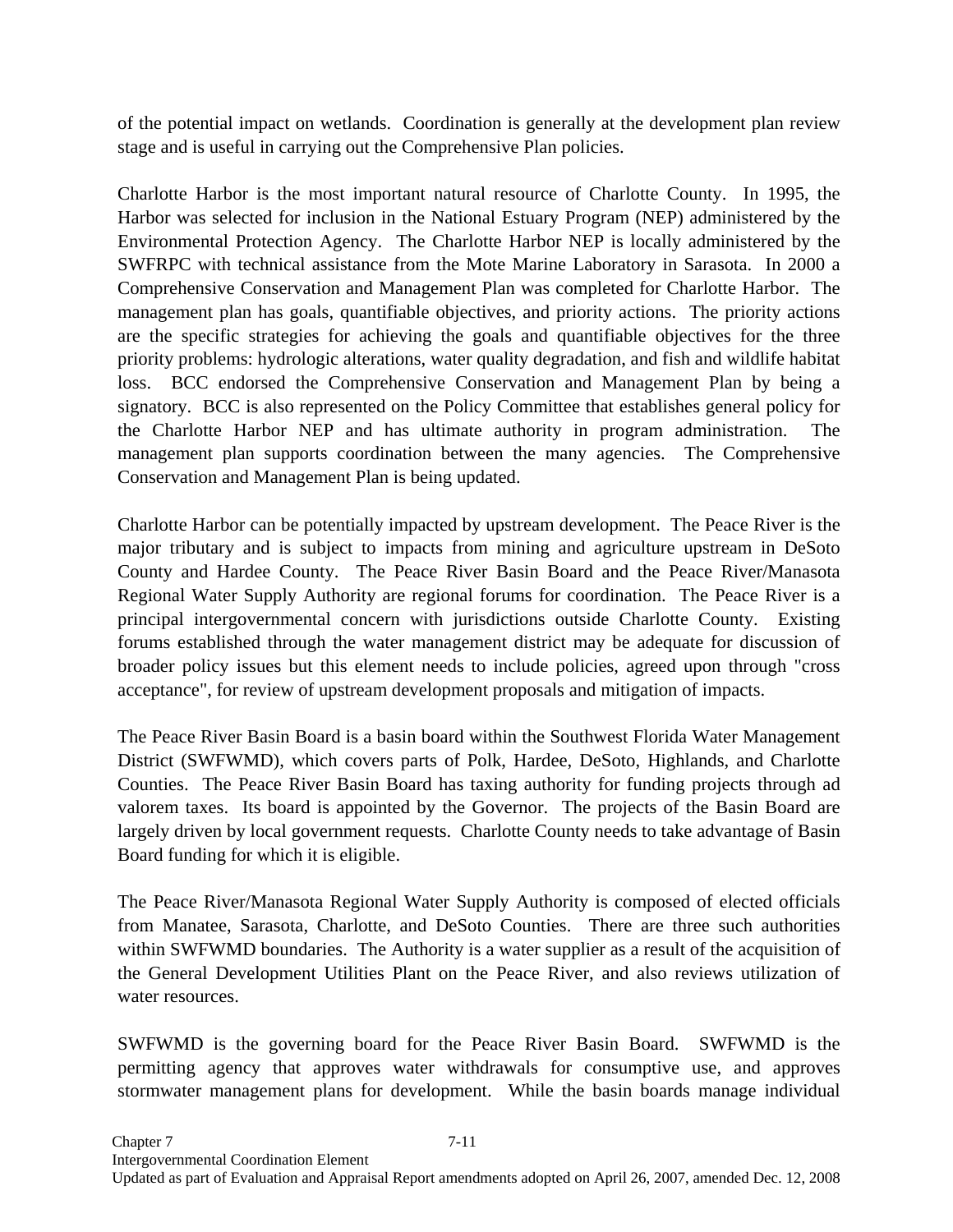projects within their jurisdictions, SWFWMD manages larger regional projects with which local projects must be coordinated.

The South Florida Water Management District (SFWMD) serves the same purpose as SWFWMD. The City of Punta Gorda is within SWFWMD but a portion of South Charlotte County lies within the SFWMD boundary. The Telegraph Swamp area south of the Webb Babcock Wildlife Management Area drains southward to Lee County and is in SFWMD's jurisdiction.

SWFWMD and SFWMD complete District Water Management Plans consistent with the requirements of Section 373.036, Florida Statutes and Section 62-40.520, Florida Administrative Code. District Water Management Plans provide comprehensive long-range guidance for the actions of the two water management districts in implementing their responsibilities under State and federal laws. To facilitate comparison and coordination of the plans of the water management districts, the District Water Management Plans are organized to reflect the four areas of responsibility of the water management districts: water supply, flood protection and floodplain management, water quality and natural systems. This common format is also used for the District Water Management Plan annual reports to help track the progress each district has made in implementing its district water management plans. To further assist with coordinating the policies between SWFWMD and SFWMD, especially for jurisdictions like Charlotte County, which must develop coherent water policies that conform to the rules of both water management districts, the County reviews and comments on both District Water Management Plans. Also, SWFWMD and SFWMD executives meet and representatives of both sit as ex-officio members on the SWFRPC, which encourages formulation of a joint policy on Charlotte County.

The Myakka River Management Coordinating Council oversees the Myakka River Wild and Scenic River Plan. The segment of the Myakka that lies within Sarasota County was designated by the Florida Legislature under the Federal Wild and Scenic Rivers Act. The Wild and Scenic River Plan controls development and other activities on the river along a 200 foot corridor extending along either side of the river. Charlotte County is represented on the Council, which meets three times a years to discuss issues of concern. Charlotte County developments near the protected corridor are matters appropriate for intergovernmental coordination. This coordination relationship is useful in protecting a regionally significant resource and the quality of the relationship is good in terms of communication.

In terms of the harbor, Charlotte County and Punta Gorda have a relationship with the United States Coast Guard. The agency provides important educational, law enforcement, and emergency resource functions. A Regional Harbor Board promotes a non-regulatory, educational approach to boating practices within Charlotte, Collier, Manatee, Sarasota, and Lee Counties by adopting common guidelines. The Board was formed in July of 1995 by a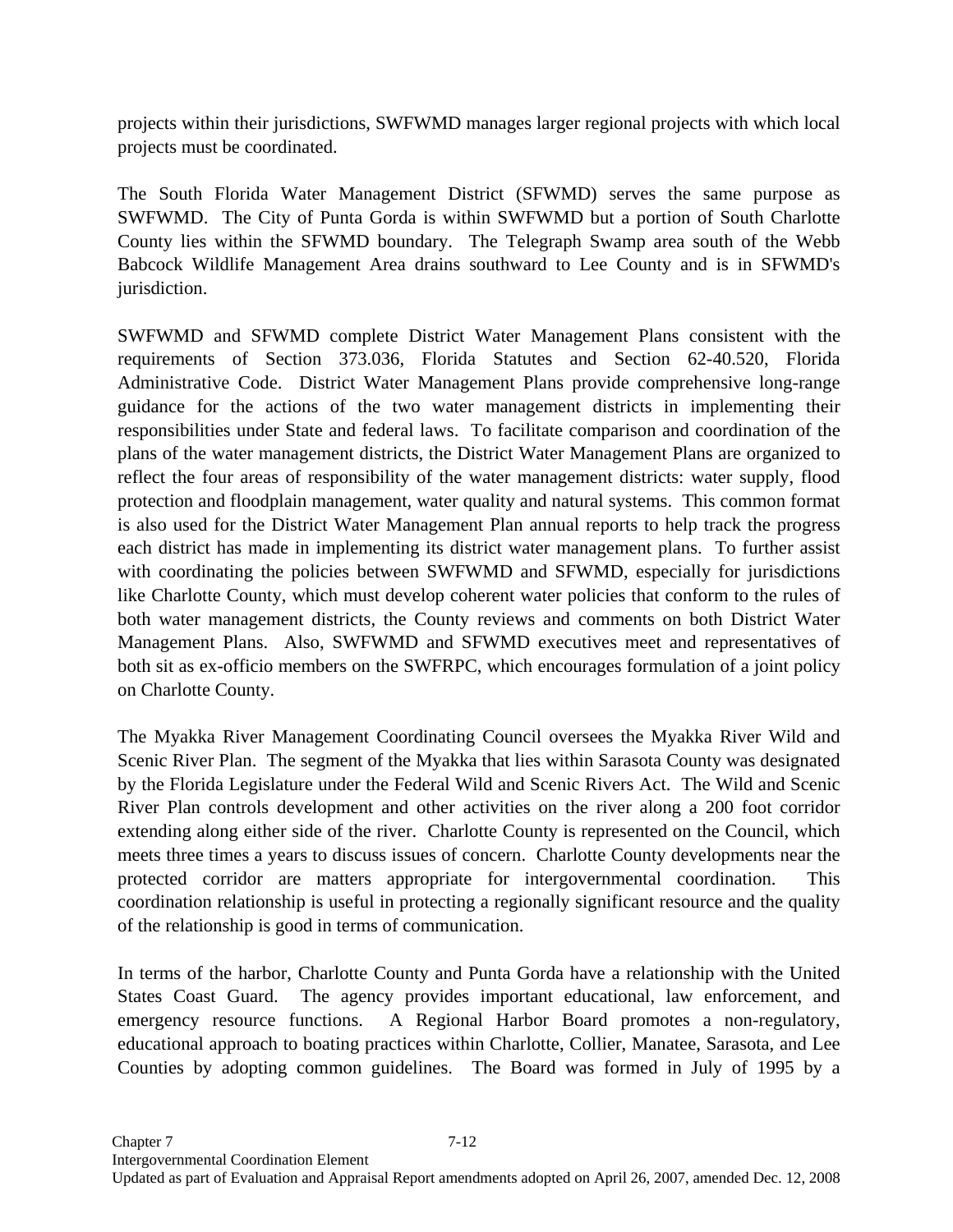memorandum of agreement between the FDEP, the Florida Sea Grant College Program, WCIND, SWFRPC, and the Boater's Action and Information League (BAIL).

The Marine Advisory Committee is an advisory committee formed by the Board of County Commissioners. It includes members from marine-oriented organizations throughout the County and four members-at-large. This body provides input on the recreational, coastal management and conservation issues. Because of the mutual interest of the City and the County in Charlotte Harbor, the activities of this committee do provide some coordination benefit. The Committee advises the County in the expenditure of Boating Improvement Program funds and West Coast Inland Navigation District (WCIND) funds.

WCIND has representation from Charlotte County. Coordination with WCIND supports the comprehensive planning process by funding dredging and navigational improvement projects. The ELMS III law requires indemnification of dredge spoil disposal sites to be coordinated with WCIND and located on the Future Land Use Map if appropriate. Coordination with WCIND is good and useful to the comprehensive planning process.

FFWCC's relationship centers on aspects of habitat and preservation. Coordination with the agency has resulted in acquisition of lands in the Charlotte Flatwoods through the Preservation 2000 and Florida Forever programs. The relationship has utility for the comprehensive planning process and the quality of the relationship is good.

The United States Fish and Wildlife Service (FWS) has responsibility for the Endangered Species Act, which plays a part in conservation policies of the Comprehensive Plan. The primary coordination relationship is in the review of individual development proposals. The coordination takes place through FFWCC.

In terms of soils and agriculture, there are several relationships. The Soil and Water Conservation District (SWCD), which is an elected body, works closely with the Federal Natural Resources Conservation Service (NRCS). Assistance with soils analysis, water conservation, and agricultural site planning (crop selection and location, drainage, farm pond excavation) is available to Charlotte County through NRCS's office in Fort Myers. The County has an agreement with SWCD to help improve the environment and safeguard natural resources by assisting with the inventory of soil, water and plant resources, helping with land use planning for the future, providing soil maps and interpretations, and by providing other technical assistance. The County agrees to cooperate with SWCD in such things as the development and implementation of land and water use programs using resources, data, and technical information provided by SWCD, counsel with SWCD concerning present and future plans for development, and consider and comment on SWCD's long range plan and projects for watershed protection as they apply to the County's plans and activities. This coordination relationship works well and it is useful in carrying out the comprehensive planning process insofar as it helps to sustain the viability of local agriculture.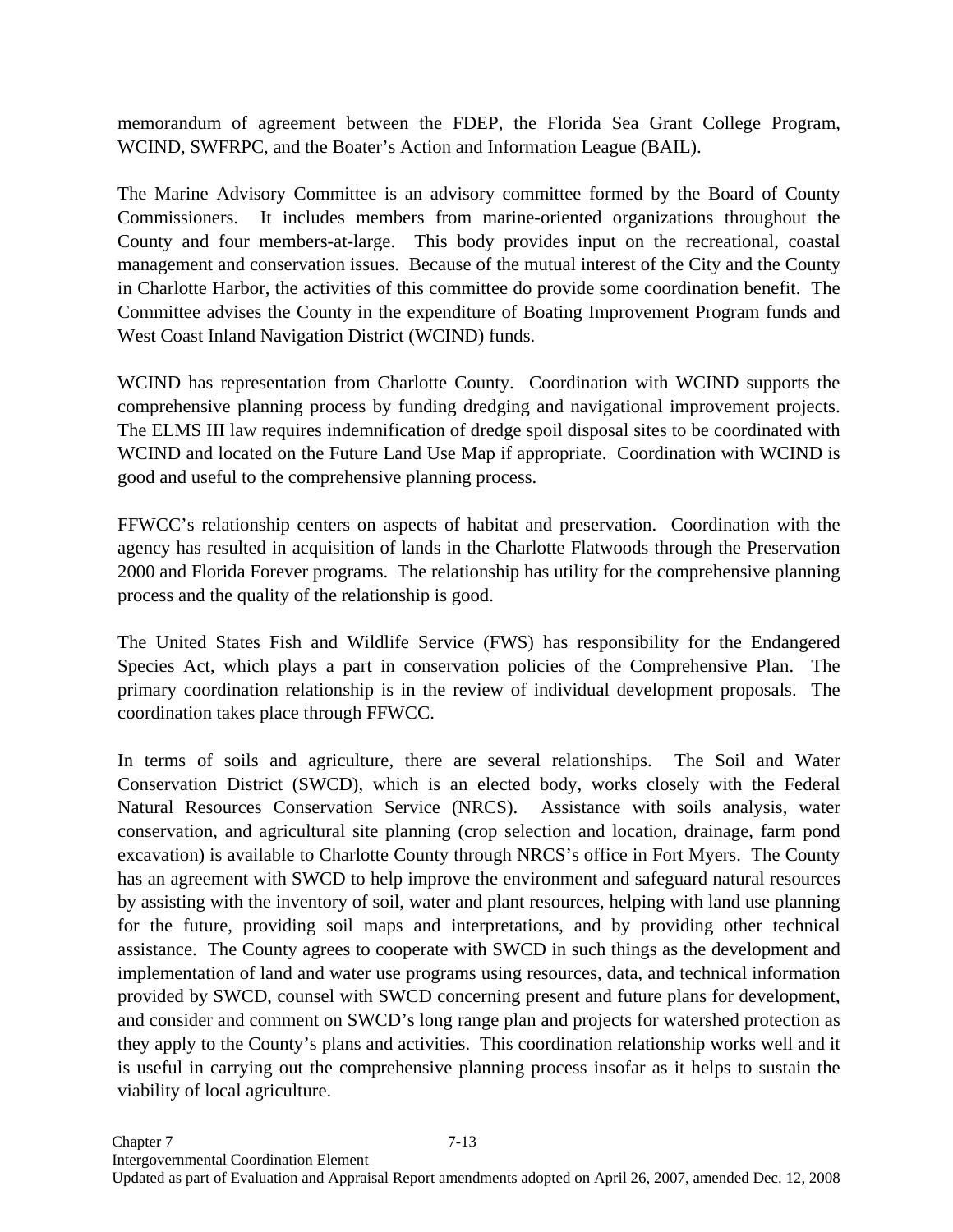The Florida Department of Agriculture's main connection with the local comprehensive plan is through the Future Land Use Element. Citrus groves, cattle, and other crops are important in Charlotte County. These activities require substantial land and water resources and they contribute to seasonal demands for housing and services. An interest of the agency is land planning policies that sustain valuable agricultural production areas in Charlotte County. Coordination should be achieved in concert with other agricultural and soil conservation agencies. An appropriate forum is the County's Agriculture and Natural Resources Advisory Committee (ANRAC). Though coordination with the agency is limited, the potential utility and quality of the relationship are good.

The intergovernmental relationship with the United States Department of Agriculture (USDA) is primarily through the Soil Conservation Service, which is discussed above in the context of the Soil and Water Conservation District. An indirect link with the USDA through the Cooperative Extension Service could be helpful in formulating and implementing landscaping programs and regulations.

### **Infrastructure**

Coordination in public facilities has occurred as a matter of necessity. The Peace River agreement is an example of coordination between adjacent counties. Charlotte County has been regulating stormwater for years, and has been assuming a greater role in stormwater management as it has developed. Charlotte County reviews subdivision plats and development proposals to ensure that development is approved and constructed in accordance with the standards established by the Comprehensive Plan. The County's review also considers the standards of both Water Management Districts ensuring coordination with their District Water Management Plans. Coordination between City and County public works staff, the respective advisory boards, and the governing bodies on stormwater management increased due to implementation of the federally mandated National Pollutant Discharge Elimination System (NPDES) Act. An annual report is submitted to DEP documenting that the County is meeting the permit requirements of the NPDES Act. Solid waste issues are coordinated between the City and the County. Charlotte County and the City of Punta Gorda have an interlocal agreement to promote public awareness, support, and cooperation in solid waste management and recycling programs for the protection of the County's natural environment.

The U.S. Environmental Protection Agency (EPA) is responsible for implementing Federal environmental legislation (e.g. the Clean Water Act) that prescribes quality standards for potable water and sanitary sewer operations, as well as stormwater quality. Permitting and monitoring processes provide the opportunity for coordination on a regular basis. The EPA's enforcement of its regulations can potentially be very expensive to local governments. Coordination with EPA is useful to the comprehensive planning process and the quality of the relationship as a means of communication is adequate.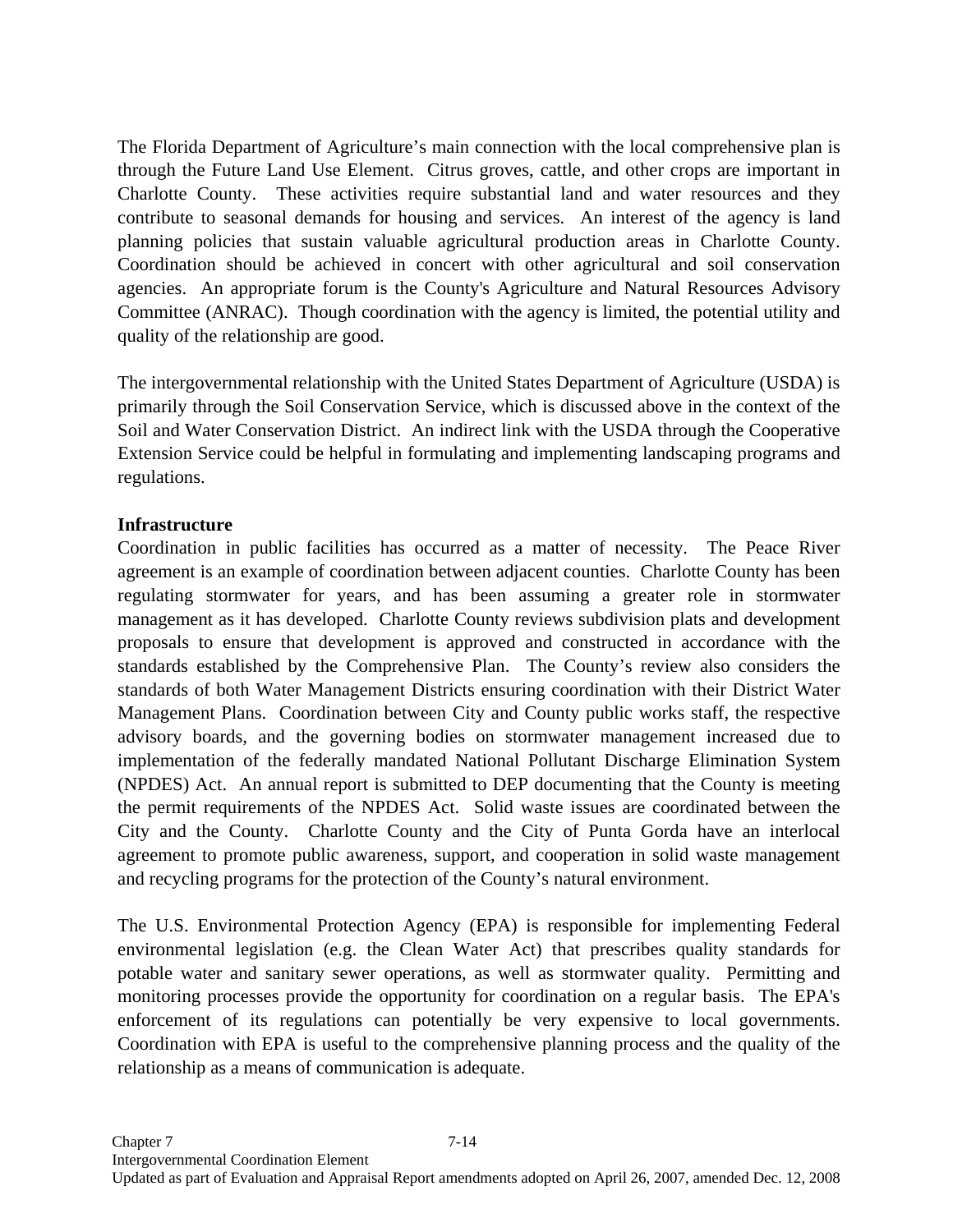The Soil and Water Conservation District addresses issues associated with the Infrastructure Element. Charlotte County's unincorporated areas continue to be served by various private water and sewer utilities. Charlotte County owns and operates Charlotte County Utilities (CCU). In recent years, CCU has purchased a number of the private utilities, notably in the West County Planning District. For purposes of this element, it should be noted that these utility relationships are not by and large intergovernmental relationships, except for the relationship between Charlotte County and Punta Gorda Utilities and the Englewood Water District. CCU and Punta Gorda Utilities are negotiating an interlocal agreement allowing the opportunity for the County to purchase water from Punta Gorda or for the County to sell water to the City at some future date, or for either to help each other during an emergency. Respective utilities staff and elected officials are holding joint meetings in an effort to arrive at an agreement. Another agreement is being negotiated among Charlotte County, Punta Gorda, and the Peace River/Manasota Regional Water Supply Authority to allow an interconnect with the City. The Water Supply Authority must get BCC's approval prior to running the line through Charlotte County.

CCU has an agreement with City of North Port to allow water interconnects. The agreement also provides for interconnects that allow either entity to provide water to the other in case of emergency such as drought or a hurricane.

The Englewood Water District is a governmental entity providing services but does not have regulatory authority over the use of the land. The water district's service plans must comply with the Future Land Use Element, the accompanying Future Land Use Map, as well as the Urban Service Area. The Englewood Water District and the County must coordinate future activities to ensure that they complement the County's growth management efforts. CCU has an interlocal agreement with Englewood Water District for sanitary sewer service. Under the agreement, Englewood accepts and treats excess flows of up to 0.4 mgd from CCU's Rotonda service area.

The Public Works and Engineering Departments of the City and County work together to resolve road maintenance difficulties along the city-county border. The County has agreements with Punta Gorda to maintain traffic signals and to provide street stripping services on request. In the past the County and the City have developed agreements to complete road and drainage improvements along roads that straddle the border. The relationship between the respective staffs is good.

Environmental Health is a large State agency that is focused mainly on human services; however, septic system permitting is also an important responsibility. Environmental Health is providing technical assistance that will assist the County with a septic system management program. As the County develops and implements a septic system management program, coordination with DOH will be a major component for success. The quality of the existing relationship is good.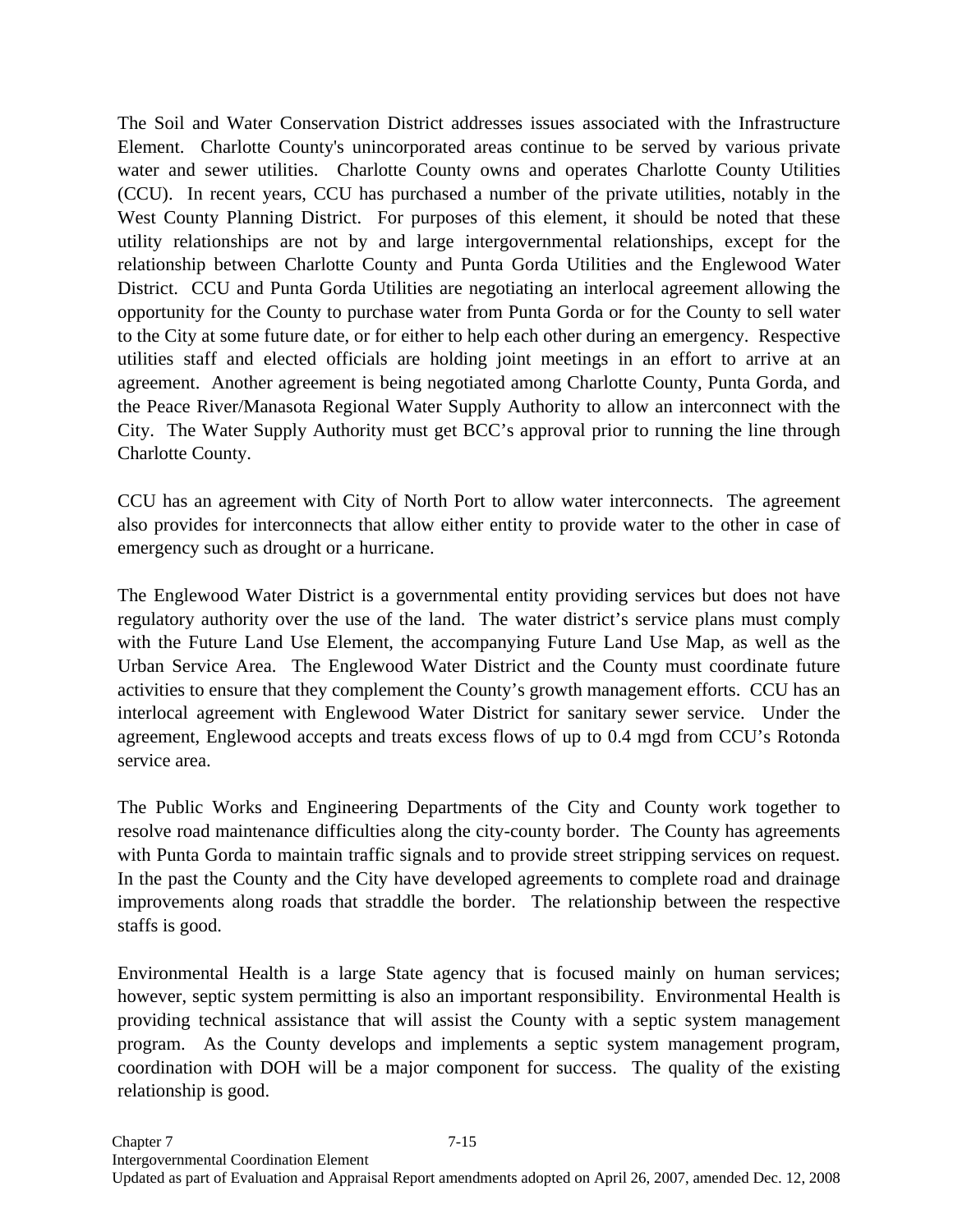The coordination that exists with Florida Power & Light for land use and traffic circulation is informal. Similar coordination exists with the phone companies and the cable companies. Coordination is generally at a development review level to avoid conflicts with utility easements and infrastructure.

## **Recreation and Open Space**

Charlotte County's Comprehensive Plan has a recreation and open space element that establishes level of service standards for recreational facilities. The County and the City coordinate with the Florida Department of Environmental Protection (FDEP) in the acquisition of property for preservation. Additional public access to barrier island beaches is an issue that requires continued cooperation with State agencies.

# **Housing**

Charlotte County's non-profit housing development corporation is the Housing Corporation of Charlotte County, Inc. The Corporation contracts with Charlotte County to administer the City's and County's State Housing Initiatives Partnership Program (SHIP). The executive director of the Housing Corporation works with Charlotte County's Affordable Housing Advisory Committee (AHAC), an appointed body, to identify needs and solutions to County housing problems. The AHAC also works closely with local non-profit housing organizations to identify possible projects. Additionally, the City of Punta Gorda is a Community Development Block Grant (CDBG) entitlement community. CDBG funds may be used in support of affordable housing projects.

The Florida Housing Finance Corporation, which deals with affordable housing projects, has an intergovernmental coordination relationship with the City and the County through SHIP. In addition to providing funding for housing, the SHIP program requires a plan to address affordable housing needs. The SHIP plan must be coordinated with the Comprehensive Plan's Housing Element. The relationship has utility in planning and implementation for housing needs and the quality of the relationship is good.

Charlotte County's AHAC provides advice to the BCC regarding affordable housing matters, including SHIP funding. AHAC provides a forum for local agencies and housing service providers that facilitates coordination on SHIP and CDBG planning processes. Charlotte County does not have a public housing authority but the Charlotte County Housing Finance Authority issues bonds for affordable housing projects. The Punta Gorda Housing Authority (PGHA) manages a Section 8 Voucher program serving Punta Gorda and Charlotte County. PGHA is working on redevelopment of public housing units in the City that were destroyed by Hurricane Charley. . Coordination with the Florida Housing Finance Corporation concerning SHIP and the United States Department of Housing and Urban Development (HUD) for CDBG (City only) is facilitated through the planning processes for these programs. Coordination through Charlotte County's Housing Finance Authority and the Affordable Housing Advisory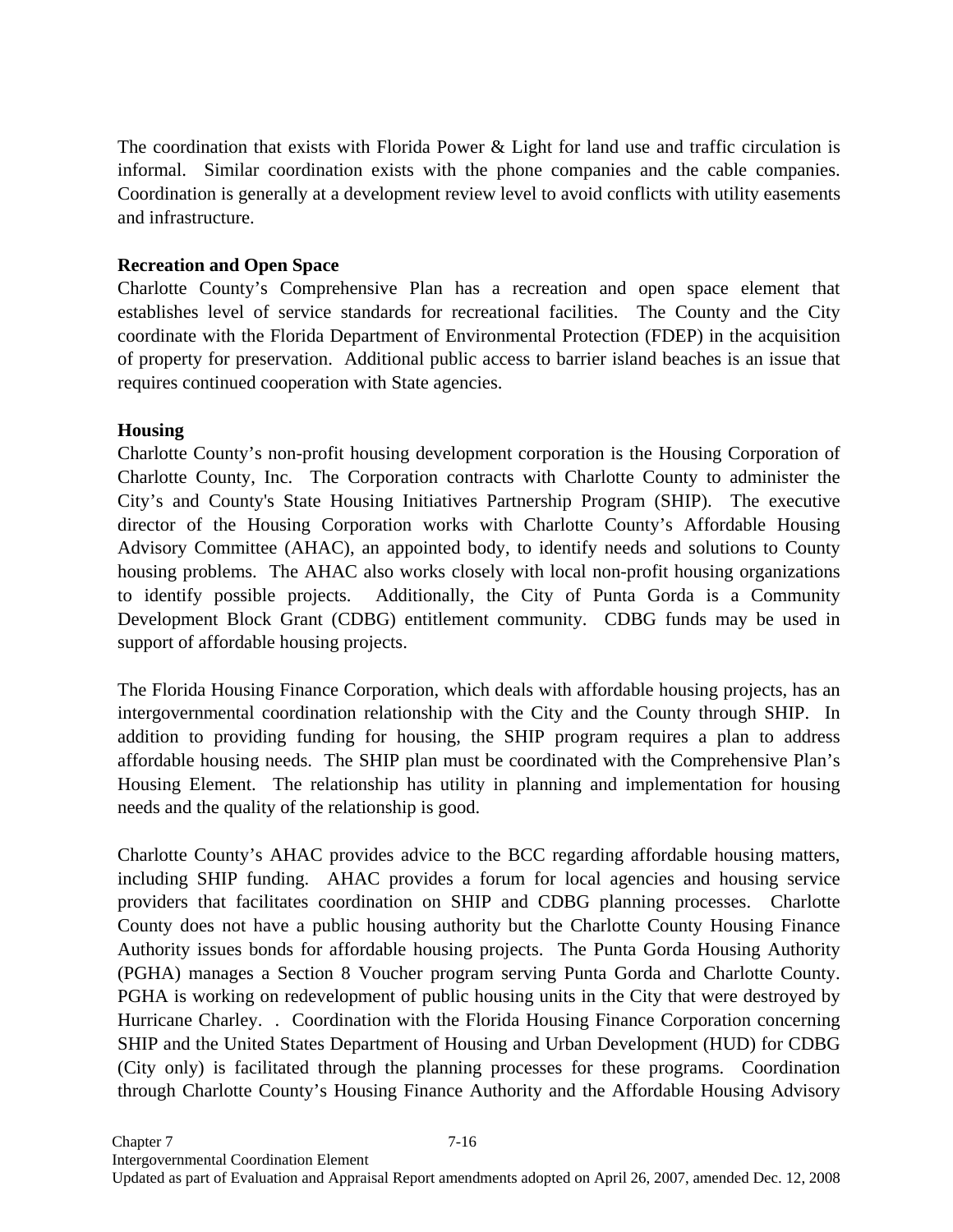Committee is good in terms of its utility and quality, but the intergovernmental aspect of this coordination is really between City and County staff and between local governments and FHFC and HUD.

One area of a potentially enhanced relationship with the State Department of Health and Rehabilitative Services (HRS) is in the Housing Element. The County could potentially have a stronger relationship with HRS with respect to housing, as there could be more coordination regarding housing and services for special needs populations, low income persons, the elderly, and the homeless.

HUD has an intergovernmental coordination relationship with the City of Punta Gorda through the CDBG program. HUD relationships also exist with the Punta Gorda Housing Authority for public housing and the Section 8 Voucher Program. These coordination relationships have utility in carrying out affordable housing objectives and the relationships generally work well in terms of communication.

# **Capital Improvements**

Capital improvements utilizing local, State or federal funding requires coordination through a financially feasible capital improvement plan. There are many reasons that this coordination is necessary: some capital facilities serve multiple jurisdictions, their construction impacts may cross jurisdictional boundaries, efficiencies might be gained through shared facilities, and various permitting agencies may be involved. Local governments and other agencies have to address impacts and mitigation across jurisdictional boundaries.

There are no permanent bodies in existence whose sole purpose is to coordinate intergovernmental relations in regard to capital improvements. When a capital project is proposed, the affected parties coordinate among themselves. For every capital improvement, all relevant bodies work together, and the local government looks for possible efficiencies through shared facilities and services.

## **Historic Preservation**

The Charlotte County Historical Advisory Committee, a nine member body that is appointed by the Board of County Commissioners, provides input on the management of the County's historic resources.

The Charlotte Harbor Environmental Center (CHEC), active with the County's archaeological heritage, provides coordination between various levels of government. CHEC is a not-for-profit organization composed of four corporate members: the County of Charlotte, the City of Punta Gorda, the Charlotte County School Board, and the Peace River Audubon Society. Each member supports CHEC through policy directives, financial assistance and donations of in-kind services.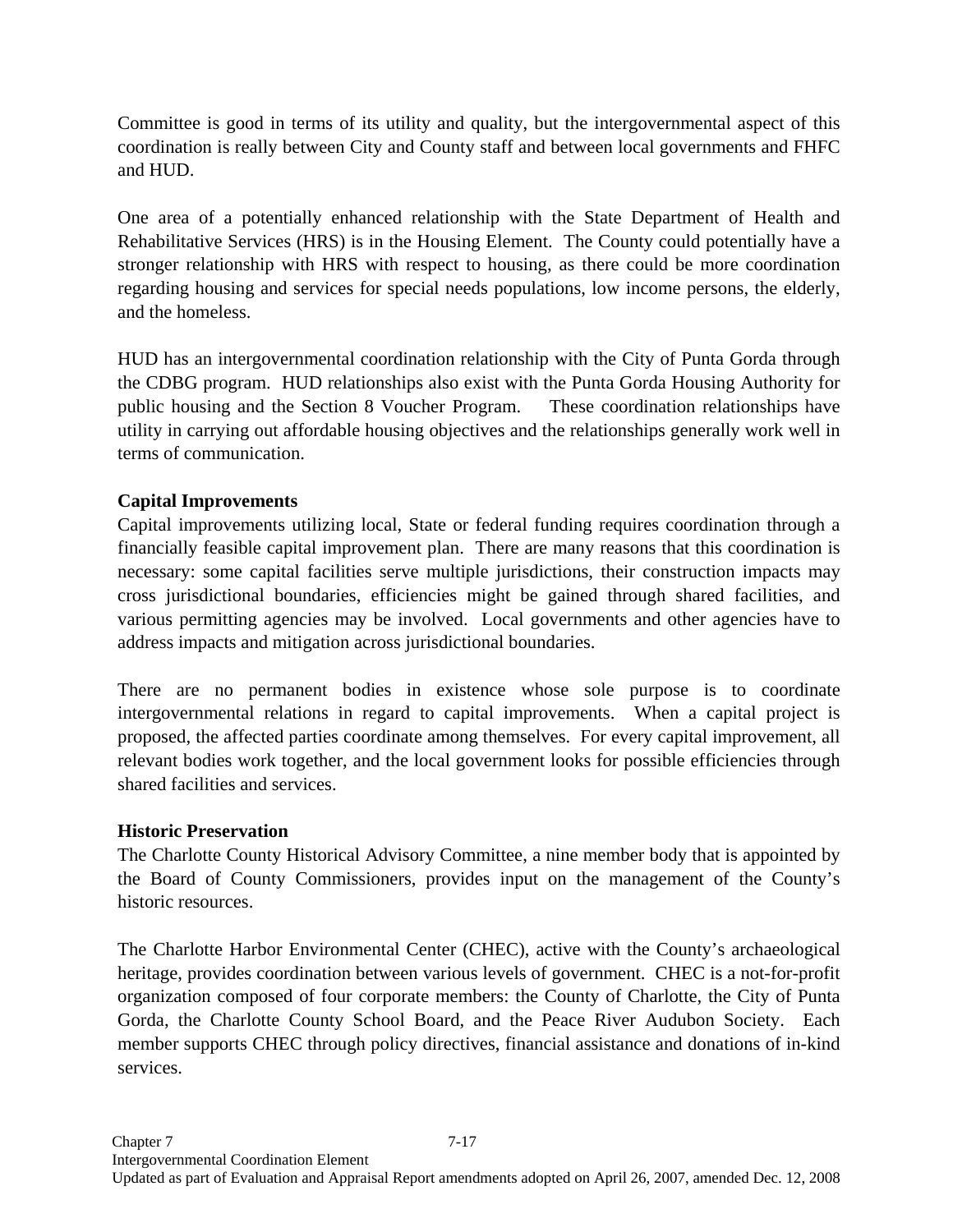In order that continuity of historic preservation efforts be maintained across jurisdictional boundaries, it is necessary to communicate and coordinate preservation efforts that affect these areas. In areas immediately outside Punta Gorda, it is necessary to coordinate efforts to maintain the atmosphere that the City has created within its limits.

Limited intergovernmental coordination with the Department of State occurs through the Division of Historical Resources. Charlotte County coordinated with the Division of Historical Resources as it developed the Historic Preservation Element. Since historic resources are fairly limited, the scope of this coordination relationship is limited but it has utility for that narrow area of concern within the planning process. The quality of the relationship is good.

SAFETEA-LU calls for coordination between the US Department of Transportation, the State Department of Transportation, the Metropolitan Planning Organization, and the Department of State's Division of Historical Resources when a transportation project has impact on a historical site or project. All of the above agencies have to work together to ensure that historic resources are preserved.

The United States Department of the Interior has an indirect intergovernmental relationship with local governments through which it coordinates enforcement of the Historic Preservation Act through State's Division of Historical Resources. The agency is responsible for the National Register of Historic Places. Charlotte County faces the task of identifying and managing scattered historic and archaeological resources. However, the coordination relationship between the agency and the County government is limited since most of the building stock is so new.

## **Community Facilities and Services**

# *Charlotte-Glades Library*

Charlotte County provides library administrative support to Glades County through an interlocal agreement. The Charlotte-Glades library system annually receives money for its four branch libraries. In April 2002, BCC adopted a Charlotte County Public Library Master Plan for 2002 to 2025. The Library Master Plan sets forth the building program for libraries for the time period. The Library Master Plan considers the policies of the County Comprehensive Plan.

The Charlotte-Glades Library System is a member of the Southwest Florida Library Network (SWFLN), which is a consortium of all types of libraries in southwest Florida. SWFLN makes available certain technology along with technological training, and is an important cooperative unit that links all of the libraries in the region.

Charlotte-Glades have an agreement with the State Library whereby Charlotte-Glades Library System can access databases designed for library use. Through the use of this and other information technology, the library is better able to meet the needs of the community.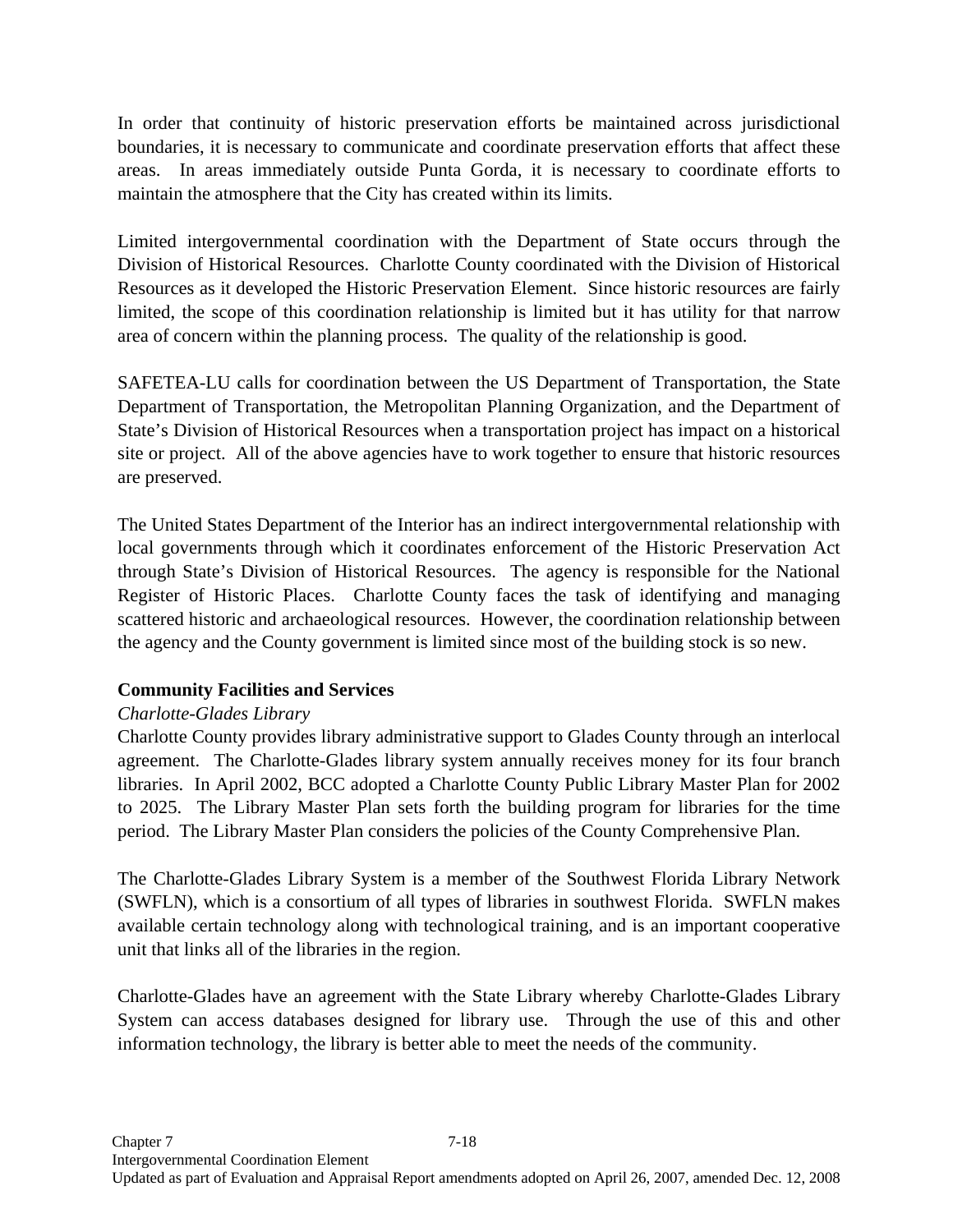## *Educational Facilities and Services*

Coordination between Charlotte County and the School Board on school siting is very important. In May 2003, the Charlotte County Board of Commissioners, the City of Punta Gorda, and the Charlotte County School Board adopted an Interlocal Agreement for School Facility Planning in agreement with Section 163.3177(6)(h)1 and 2, Florida Statutes. The Agreement provides a formal process for maintaining the coordination among all parties regarding comprehensive land use and school facilities planning issues. In 2008 this Interlocal Agreement was updated to reflect changes in growth management legislation, including provisions for school concurrency.

In support of the agreement, BCC conducts an annual meeting with the Punta Gorda City Council and School Board officials to facilitate communication and encourage coordination. At the meeting, issues such as changes in land use, school siting, and population change are discussed in hopes of establishing more meaningful cooperation regarding the range of issues related to school siting. In addition to the issues identified above, the Staff Working Group, which is made up of County, City, and School District staff, also meets regularly to discuss traffic implications, utility provision, impacts of development (school concurrency) and the level of service for schools. These are all issues that require coordination between the County, the City, and the School Board on a regular basis. As required by the Agreement, the School Board has appointed a representative to review staff reports dealing with projects that might impact the school system.

In terms of public school facilities, the School Board has a joint use agreement with the Parks, Recreation, and Cultural Resources Department. The County has a facility development and use agreement with the School Board. The School Board also coordinates with the County's Emergency Management Office concerning the use of schools for hurricane shelters.

### *Fire and Emergency Medical Services (EMS)*

There are numerous interlocal agreements regarding fire and emergency medical services. The Englewood Area Fire District, the City of Punta Gorda Fire Department, and the North Port Fire District Authorities share automatic mutual aid with the Charlotte County Fire/EMS Department. If one fire department needs help dealing with an emergency, the neighboring fire departments assist. The Englewood Fire Control Department will go one mile into Charlotte County to aid in dealing with an emergency. North Port will respond to calls in the northern half of Charlotte County, and the Charlotte County Fire/EMS responds within the eastern portion of the City of North Port. There are also agreements with Sarasota County, the Bayshore Fire and Protection District, the Boca Grande Volunteer Fire Department, and the Cities of Cape Coral and North Fort Myers Fire Departments. The Bayshore interlocal agreement stipulates that Charlotte County Fire/EMS pays for three fire fighters and a portion of the administration costs, and supplies the facilities and equipment for Station 9 in Punta Gorda. The Bayshore Fire Department supplies the rest of the fire fighting personnel, and assumes responsibility for fire protection in the southeastern section of the County. The Punta Gorda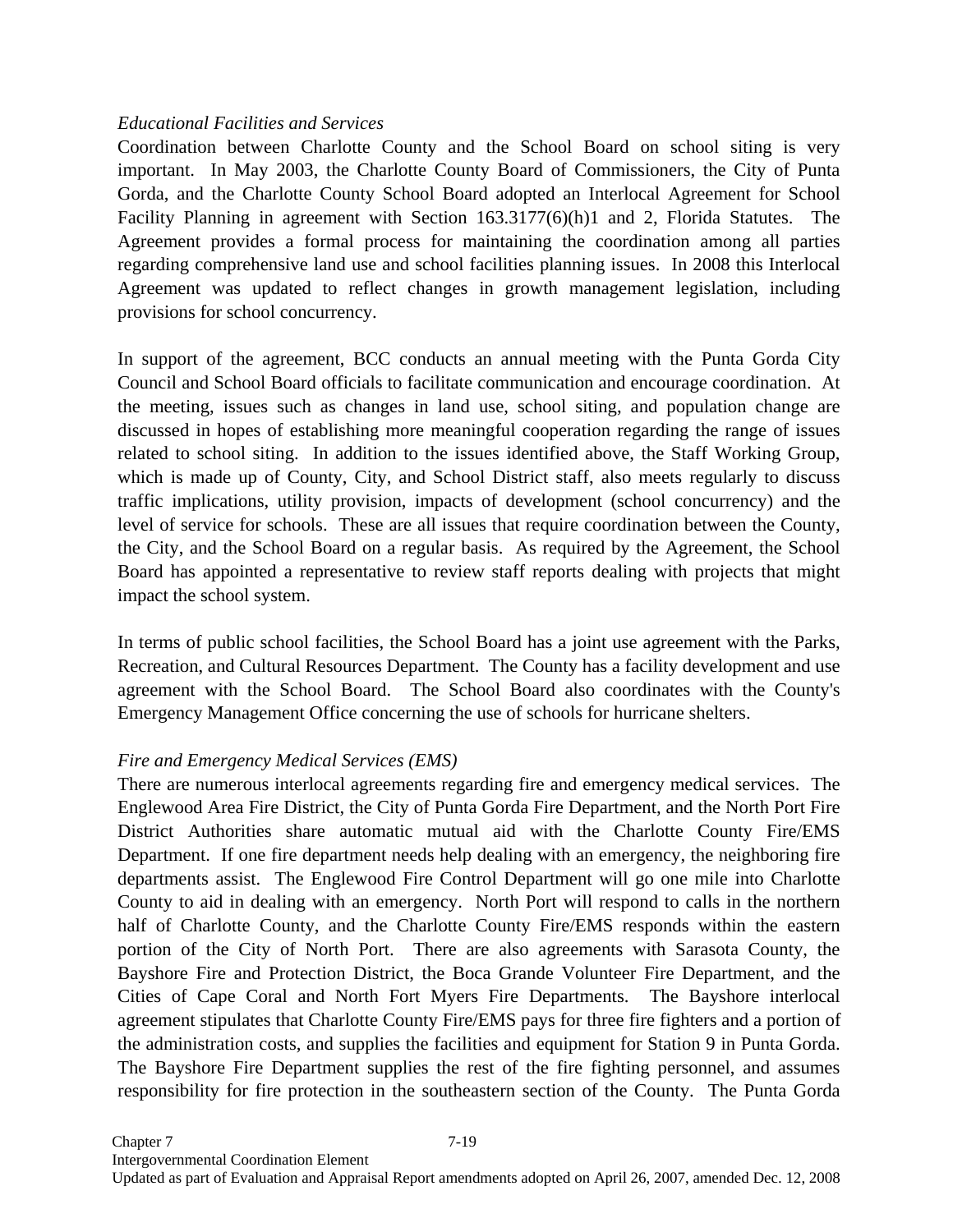agreement is one of mutual aid; each fire department will automatically go one mile within the jurisdiction of the other department. Charlotte County Fire/EMS has also agreed to respond to calls for help from the Boca Grande Volunteer Fire Department. These mutual aid agreements all function well in practice. Charlotte County Fire/EMS is also covered under the State-wide mutual aid plan.

## *Hurricane Shelters*

Hurricane evacuation and shelter efforts are coordinated by the County Emergency Management Office, the Red Cross, the State Emergency Operations Center in Tallahassee, and all other Florida counties. The decision to open shelters is done together with the County and the School Board. Under Chapter 252, Florida Statutes, all suitable school facilities must be made available to the Emergency Operations Center; this includes schools, buses and cafeterias. The Charlotte County Emergency Management Office has direct communication with the local Red Cross headquarters at all times. In the event of activation of the County Emergency Operations Center, the Red Cross would send a liaison to help with the coordination of registration at the shelters. Charlotte County and Punta Gorda are parties to a State-wide mutual aid agreement. The County Emergency Management Office is in constant communication with the DCA Division of Emergency Management, and the County has the capability to link via satellite with any other County. All of these agreements and coordination efforts are vitally important to the safety of people in Charlotte County. Further coordination to try to establish hurricane shelters outside of the Category 3 Hurricane Vulnerability Zone is necessary to ensure that safety. The County should pursue agreements with public and private agencies which own land in such places to cooperatively develop evacuation shelters or to ensure that any development on such properties would include shelter capacity.

## *Justice Facilities and Services*

There is a mutual aid agreement in place ensuring that operational assistance is available from other Sheriff's Offices in the State during times of crisis, catastrophic disasters, civil unrest, or jail escape. In addition, the Charlotte County Sheriff's Office (CCSO) has a cooperative agreement with the Lee County Sheriff's Office to accommodate law enforcement on Gasparilla Island/Boca Grande, which lies within Lee's jurisdiction but is physically accessible through Charlotte County. The CCSO also has a working relationship with Lee and other counties, which aim to combat auto theft. There is also a working agreement between the Punta Gorda City Police and the CCSO to provide concurrent services with the Punta Gorda City Police being the initial primary responder within the city limits. The CCSO also coordinates with the School Board in having School Resource Officers at several schools and various programs for Charlotte County students. As part of community oriented policing, the CCSO coordinates safety efforts with various citizens' groups. The Florida Highway Patrol has County-wide jurisdiction to provide law enforcement when called upon. Its main responsibility, however, is handling traffic related problems.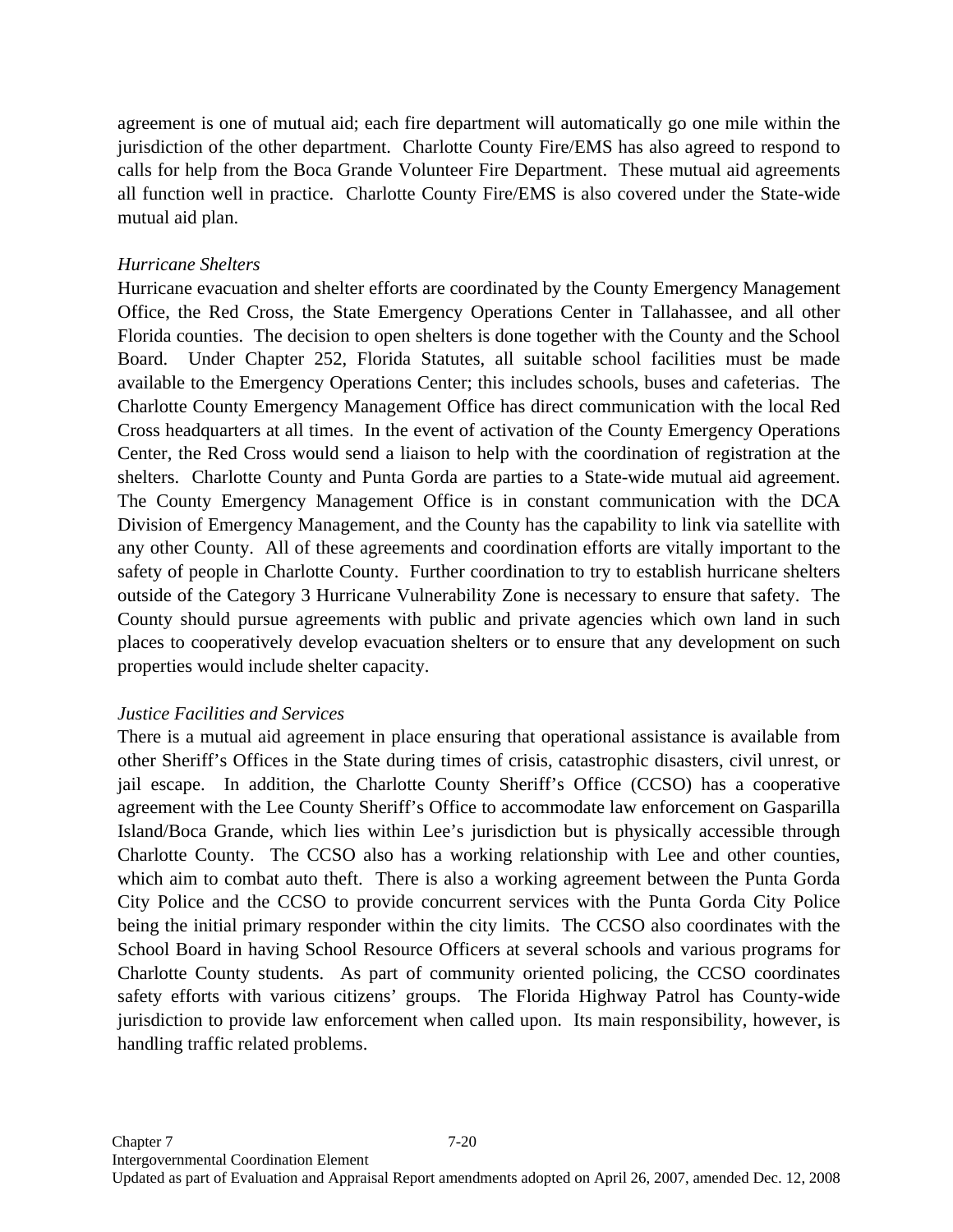The *Department of Law Enforcement (FDLE)* maintains officer records, controls the officer training curriculum, certification exams, and officer discipline. The FDLE regulates the CCSO in many ways, and offers funding for various programs.

## *Health and Social Service Facilities and Services*

Given the multiplicity inherent in the nature of social services, coordination is very important. At minimum, agencies need to be aware of what agencies are doing and how. This helps to avoid duplication and possible conflicts. Charlotte County's social service agencies have strong coordination between them. Sometimes different State agencies have different rules and regulations which do conflict, and the County's agencies try to resolve the differences. Prior to the 2004 hurricane season, the County and local community recognized the need and value in working closely together to prioritize needs and coordinate service delivery. Coalition networks including the Emergency Assistance Clearing House (EACH), Our Charlotte Elder Affairs Network (OCEAN), the Charlotte County Collective (C3), the Alliance for a Safe and Drug Free Community, and the Indigent Health Care Advisory Board promote coordination and cooperation among the County's social service providers. Post hurricane season 2004, the human services community developed an even stronger desire to work together in the recovery efforts by pooling funding, identifying unmet needs, and coordinating service delivery. An out growth of the recovery efforts is the establishment of the non-profit Inter-Faith, Inter-Agency Network of Charlotte County (IINCC). IINCC assists in the collaboration of human services agencies, available resources, and volunteers.

In July 2005, the County implemented the 2-1-1 telephone line, which provides information and referrals on health and human services. The service directs residents to over 400 health and human services agencies and 650 programs. The 2-1-1 telephone call center also serves as an excellent resource for the human services agencies in providing accurate information on available resources, identifying unmet needs, and coordinating the local service delivery system.

Government agencies such as the County Department of Human Services, the Department of Health, the County Public Health Unit, and Charlotte Community Mental Health Services all try to coordinate efforts in hope of avoiding duplication of services and in hope of providing effective health and social services. Overall, these efforts have been successful, and it can be said that the coordinating relationships are good.

The Department of Community Affairs (DCA) also regulates some of the activities of the County's Department of Human Services, and offers funding for small amount of their activities.

The Department of Elder Affairs (DEA) provides a large amount of funding for the Department of Social/Senior Services, and provides an advisory and approval function of the various plans that Human Services offers. An advisory, funding and plan approval function also exists with the Charlotte County Council on Aging.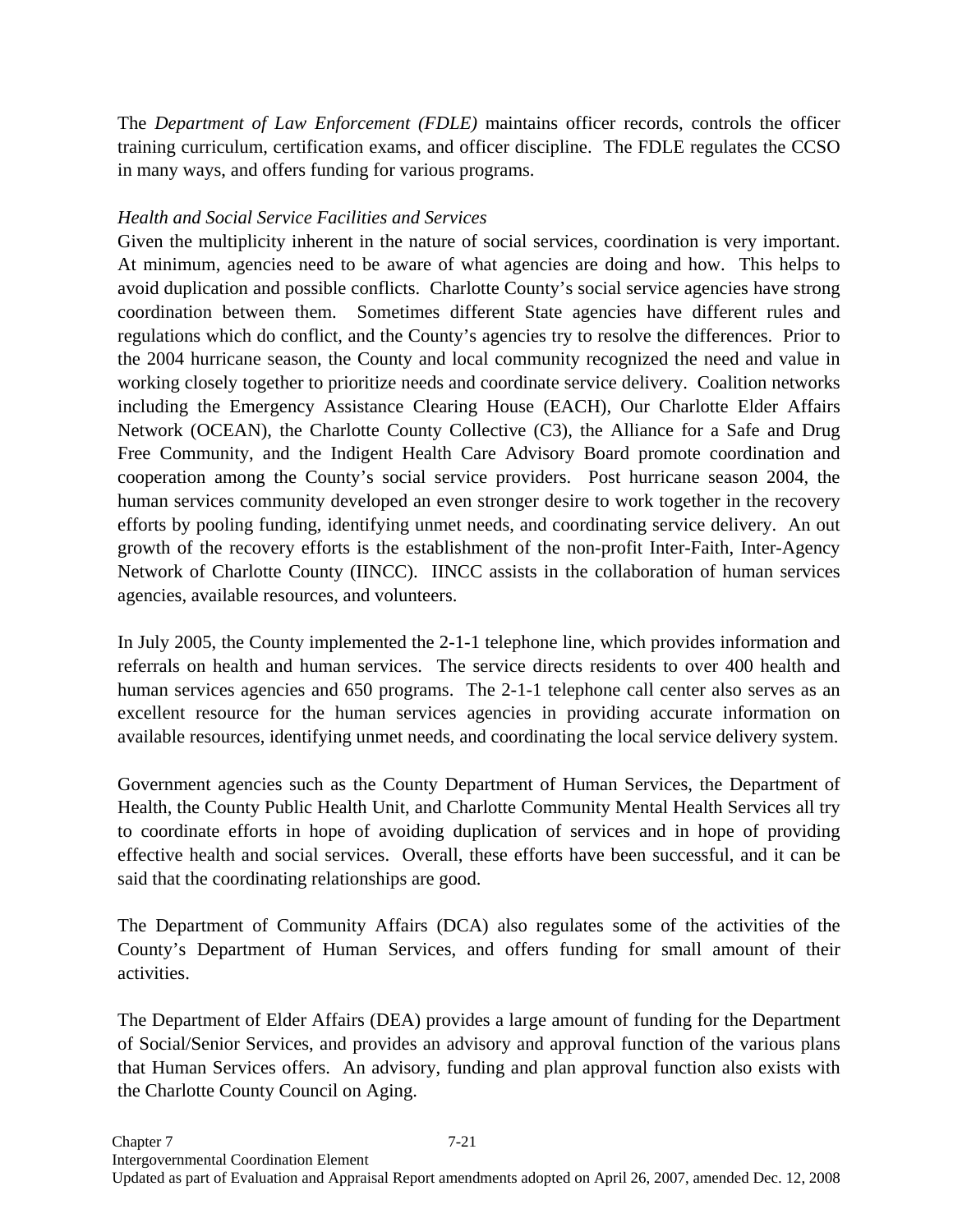## *Cultural Facilities and Services*

The main coordinating cultural body in the County is the Charlotte County Arts and Humanities Council, which is partially funded by the County. It promotes more than sixty associated organizations, and sometimes funnels government grant money to arts organizations. The Parks, Recreation and Cultural Resources Department assists in coordinating and facilitating cultural resource activities throughout Charlotte County.

The Division of Cultural Affairs within the Department of State provides grant programs, guidance, and assistance to the Arts and Humanities Council regarding cultural facilities and services. The relationship among all of the arts agencies is good.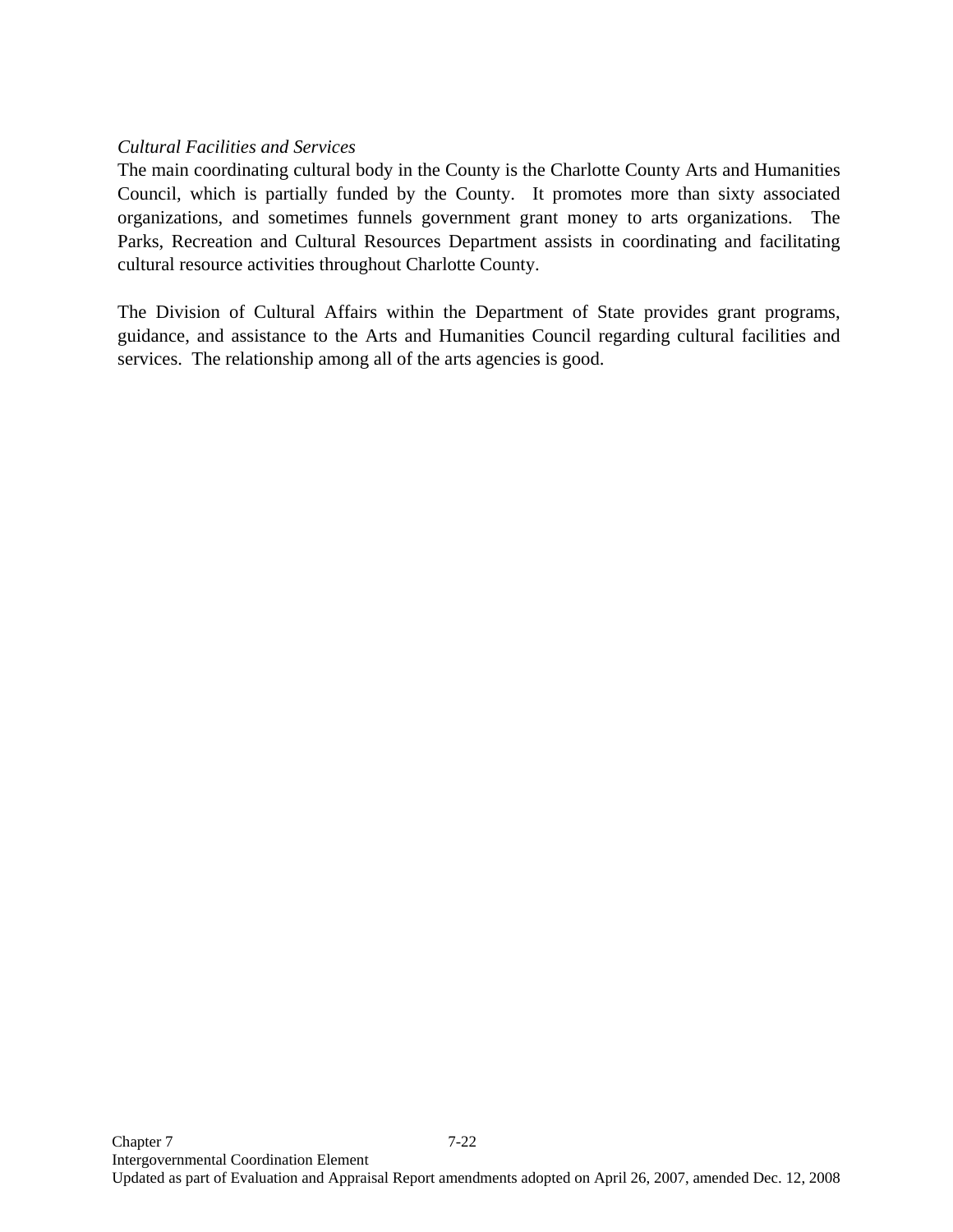# **IV. Goals, Objectives and Policies**

**Goal 1:** Charlotte County will maintain or enhance the level of coordination and cooperation among the various governments, authorities and agencies making decisions affecting natural resources, housing, historic and archaeological resources, public facilities, and public services within and around Charlotte County.

**Objective 1.1:** Charlotte County will coordinate the implementation of the Comprehensive Plan as it relates to Charlotte County with the City of Punta Gorda, Charlotte County Public Schools, the Charlotte County-Punta Gorda MPO, and other units of local government such as independent districts, the comprehensive plans of adjacent municipalities and counties, and privately owned utilities serving Charlotte County.

**Policy 1.1.1:** Charlotte County will be an active participant of the Southwest Florida Regional Planning Council Technical Advisory Committee, and participate in the Regional Dispute Resolution Program should it become appropriate as an institutional mechanism for addressing issues affecting local governments and having regional significance such as school siting and affordable housing.

**Policy 1.1.2** *(Amended by Ordinance # 2008-063, Adopted on September 9, 2008)***:** Charlotte County will carry-out the Updated Interlocal Agreement for Coordinated Planning and School Concurrency in effect with the City of Punta Gorda and the School Board to at a minimum:

- a. Insure consistency between school facility construction plans and the planning of related public facilities and infrastructure through the Capital Improvements Element, the Future Land Use Element, and the Community Facilities and Services Element;
- b. Coordinate local land use plans, school facility capacity, population projections, development trends, and locational planning necessary to support the needs of current and future student populations. The County, City, and School District staff (Staff Working Group) will meet as needed, but no less than annually, to discuss these issues and formulate recommendations prior to any party making a decision which could impact on the areas of concern of the other parties.
- c. Ensure consistency between the Natural Resources and Coastal Planning Element of this plan, particularly the disaster mitigation component, and school location and design. The use of new school facilities as hurricane evacuation shelters should be pursued in a manner that is consistent with the provisions of the County and regional shelter location and design policies.
- d. Maximize the potential for the collocation and joint uses of public facilities, including the use of public school facilities for recreational, cultural and civic purposes in accordance with the Recreation and Open Space Element.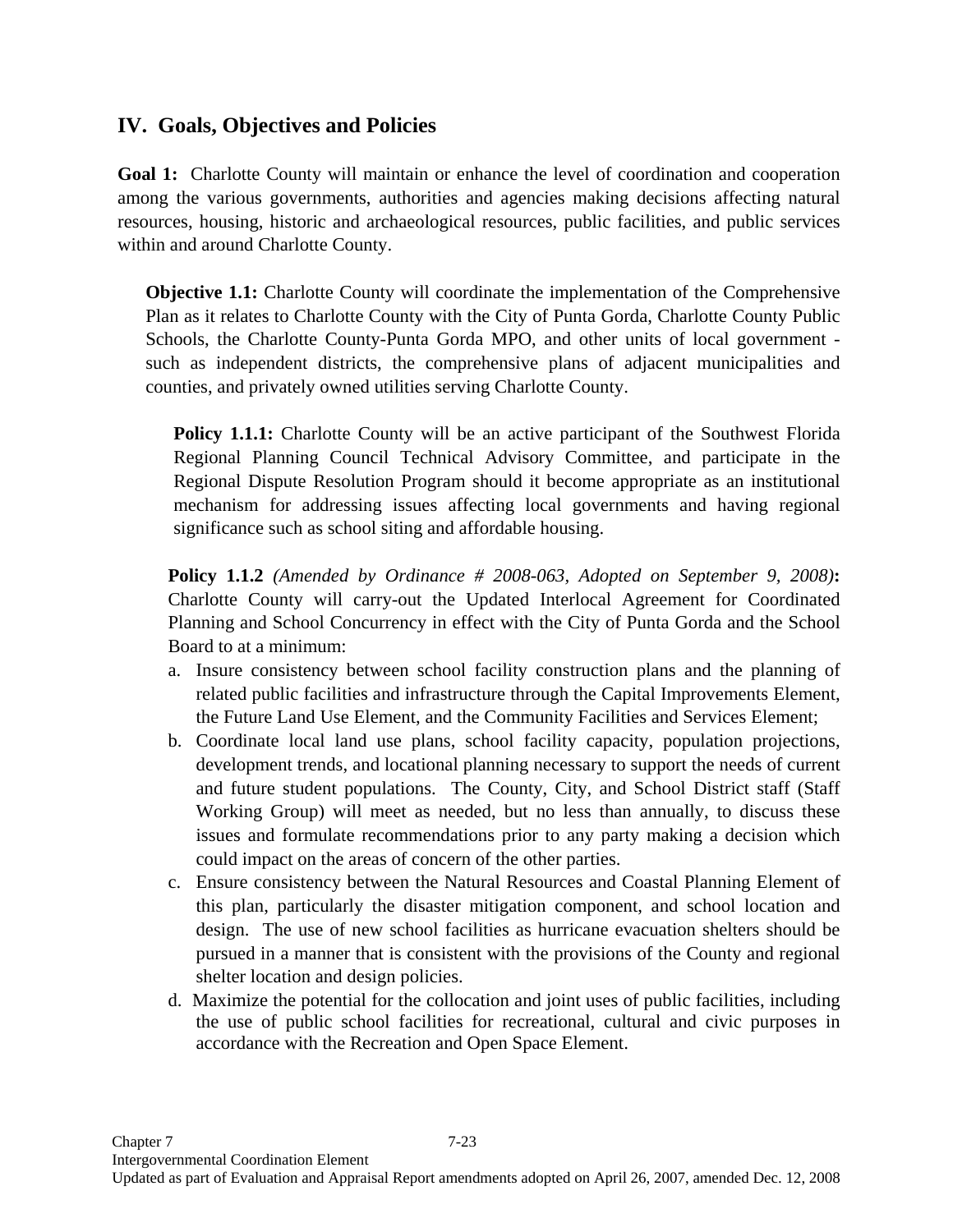**Policy 1.1.3:** Upon application for initial staff review of plan amendments, actions affecting municipal boundaries, zoning, subdivision, site plan approval processes, and conditional use permits within the South County planning area, Charlotte County will notify the City of Punta Gorda, and then provide the City of Punta Gorda with an opportunity to provide meaningful input regarding those planning or zoning changes. The City of Punta Gorda is requested to reciprocate by notifying the County of planning and zoning changes within its jurisdiction, and providing the County with an opportunity to provide meaningful input regarding those changes.

**Policy 1.1.4:** Charlotte County will maintain, and expand as appropriate, procedures and agreements for coordination with independent districts. These include arrangements such as mutual aid agreements between the Charlotte County Fire Department and independent fire districts, and the Punta Gorda Fire Department. These arrangements shall be expanded to include ongoing communications between independent fire districts and utility districts, and the County concerning the impact of the land use plan on the need for services and facilities in those districts.

**Policy 1.1.5:** In conjunction with adjacent counties and municipalities - and in cooperation with property owners as well as resource management agencies such as the Florida Fish and Wildlife Conservation Commission, the Florida Department of Environmental Protection, and the water management districts - Charlotte County will develop and maintain a land acquisition process. Methods may include the development of multi-jurisdictional mitigation banks or parks; the creation of greenways and preserves which cross jurisdictional boundaries; and the establishment of resource conservation plans and management agreements with private landowners to ensure the long-term presence of viable populations of game, non-game, rare, and unique wildlife and habitats.

**Policy 1.1.6:** Amendments to the local Comprehensive Plan will be evaluated by the local government for consistency with the Strategic Regional Policy Plan and the State Growth Management Plan.

**Policy 1.1.7:** The regular Southwest Florida Regional Planning Council Technical Advisory Committee meeting and the Intergovernmental Clearing House Review process will continue to be fully utilized for intergovernmental communication and conflict mediation as provided by the Southwest Florida Regional Planning Council.

**Policy 1.1.8:** The annexation of areas by municipalities consistent with the provisions of Ch. 171, *Florida Statutes* will be facilitated.

**Policy 1.1.9** *(amended by Ordinance # 2008-047, adopted on May 20, 2008)***:** Charlotte County will establish ongoing procedures and regular communication mechanisms with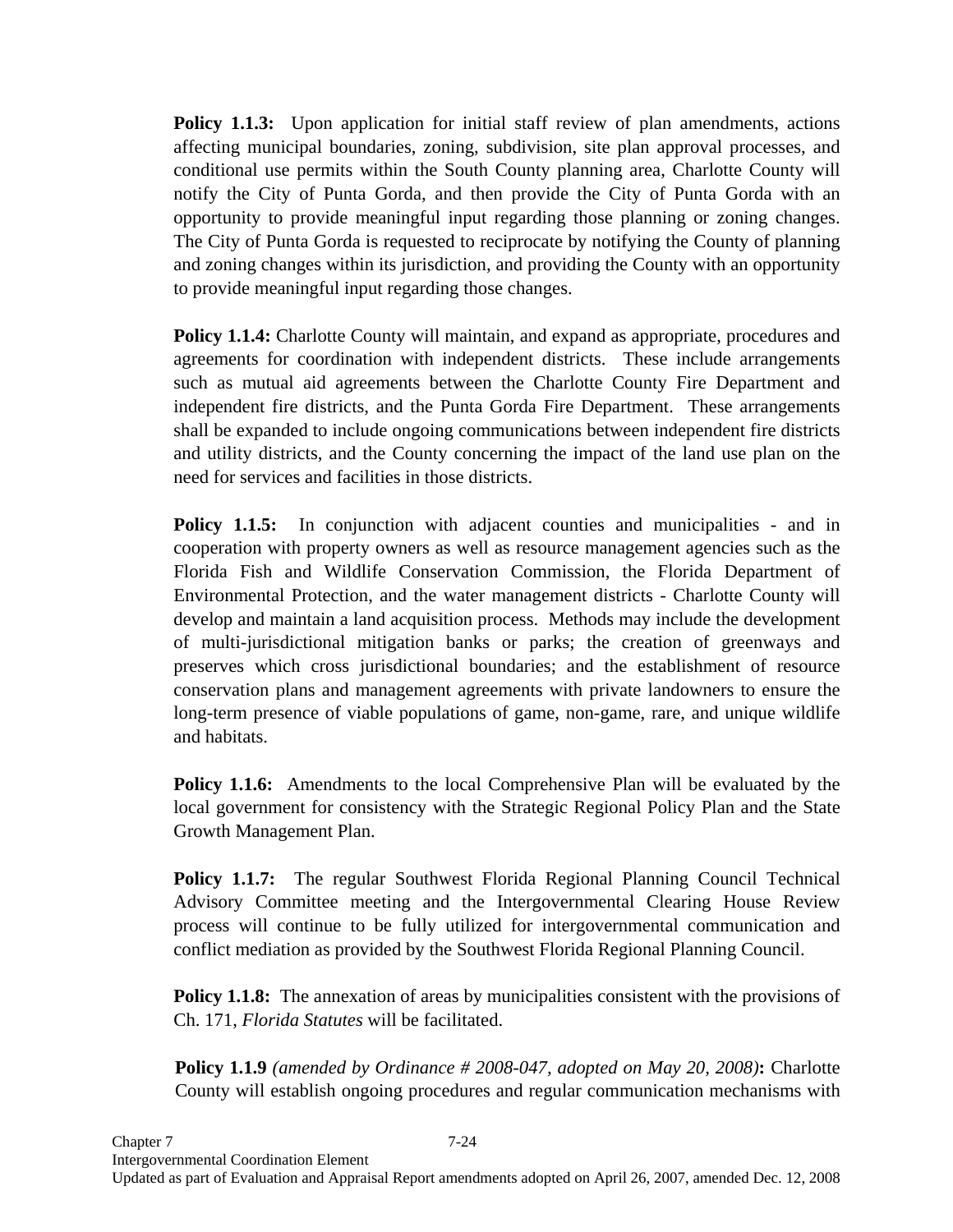privately owned utilities supplying centralized water and wastewater services in Charlotte County to coordinate facility expansion and extension with local land development as detailed in the Infrastructure Element and the Future Land Use Element of this plan. Ongoing procedures and communications mechanisms to enhance coordination with local utility providers in the extension and location of lines, and with the location, extension and expansion of electrical generation transmission facilities to serve development shall be pursued.

**Policy 1.1.10:** Charlotte County's Department of Human Services will foster cooperation and coordination between health and social service providers within the County in order to establish a clear direction which minimizes duplication of effort and maximizes all community resources.

**Policy 1.1.11:** Charlotte County staff will review the annexation reports prepared by City of Punta Gorda staff, participate in the joint quarterly meetings, exchange technical information, and attend appropriate public meetings concerning potential annexations.

**Objective 1.2** *(amended by Ordinance # 2008-047, adopted on May 20, 2008)***:** Charlotte County will coordinate Level of Service Standards for public facilities with the State, regional or adjacent counties and municipalities or local entities with operational and maintenance responsibility for such facilities.

**Policy 1.2.1:** Charlotte County will coordinate with the Florida Department of Transportation and the Charlotte County-Punta Gorda MPO to maintain level of service standards for State roads consistent with the State Department of Transportation Five Year Improvement Program, in accordance with the Transportation Element.

**Policy 1.2.2:** Charlotte County will seek the cooperation of the Florida Department of Environmental Protection and similar authorities to maximize opportunities for appropriate recreational use of State lands consistent with environmental considerations.

**Policy 1.2.3** *(amended by Ordinance # 2008-047, adopted on May 20, 2008)***:** Charlotte County will fully cooperate with the South Florida Water Management District and the Southwest Florida Water Management District in the development and implementation of the Surface Water Improvement and Management (SWIM) program and the Save Our Rivers (SOR) Program in Charlotte County. Charlotte County will coordinate with the Districts' RWSP, the SWUCA Recovery Strategy, and the District's Water Management Plans. To aid in this coordination, Charlotte County will prepare and implement a Water Supply Facilities Work Plan every five years within eighteen months of the latest Water Management Districts' Water Supply Plan.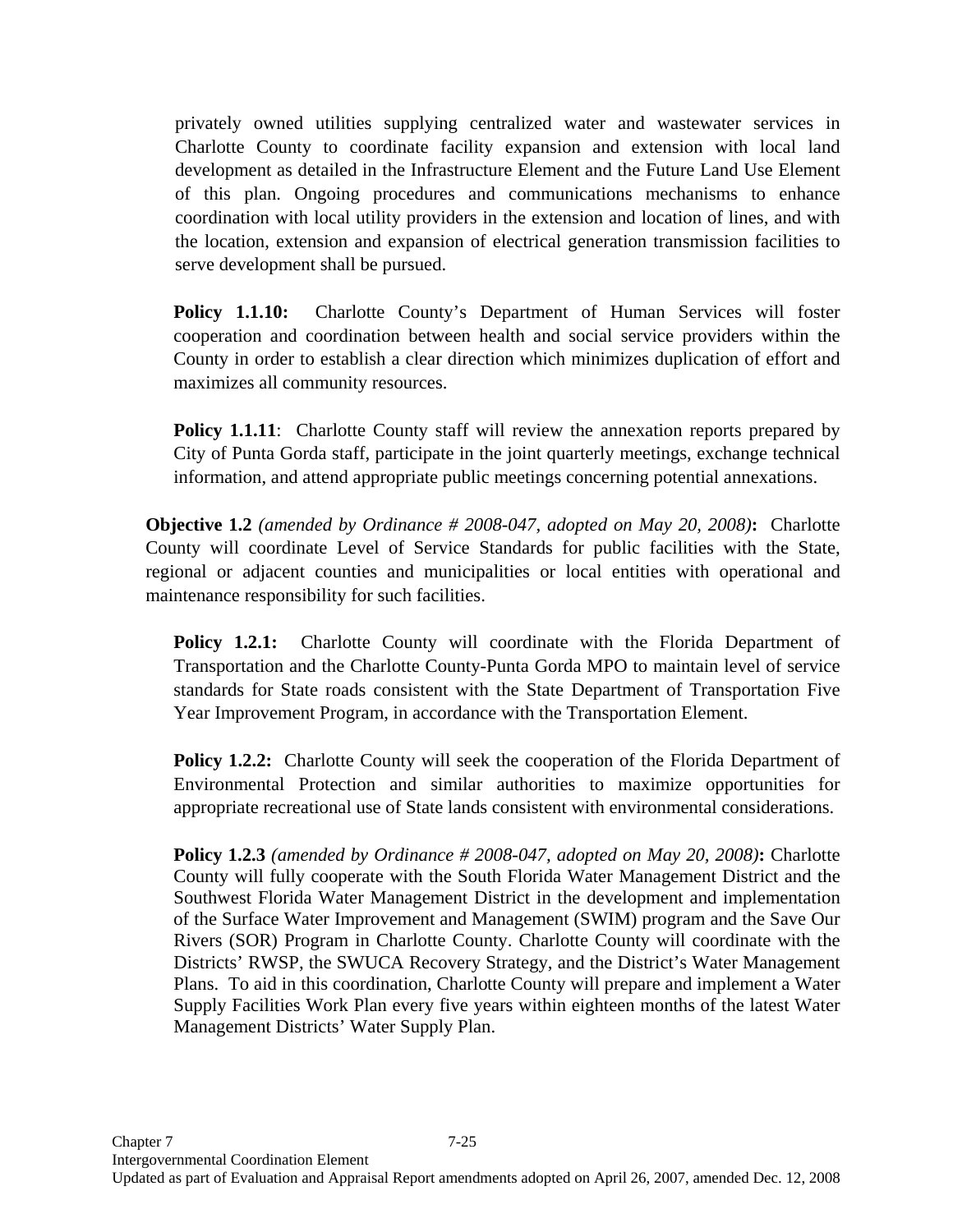**Policy 1.2.4:** Charlotte County will coordinate with the West Coast Inland Navigation District and other State and federal agencies as appropriate in the identification and designation of new dredge spoil disposal sites.

**Policy 1.2.5:** Any conflicts between Charlotte County or Punta Gorda, and a public agency seeking a dredge spoil disposal site that cannot be resolved locally will be resolved through the dispute resolution process of the Southwest Florida Regional Planning Council.

**Policy 1.2.6**: Should the need for a new permanent dredge spoil disposal site arise, Charlotte County will coordinate with the West Coast Inland Navigation District in determining an appropriate site. If siting conflicts arise, then Charlotte County will enlist the help of the Coastal Management Program of the Florida Coastal Zone Section.

**Objective 1.3:** Charlotte County will coordinate with adjacent local governments and regional planning agencies to ensure that impacts of development are addressed.

**Policy 1.3.1:** Charlotte County shall inform adjacent local governments of a proposed amendment to the comprehensive plan, including the Future Land Use Map and the zoning atlas when the proposal is located within one-half mile of the jurisdictional boundary of a neighboring jurisdiction. County staff shall inform adjacent local governments of proposed changes beyond the one-half mile distance from a jurisdictional boundary when those proposed changes are deemed to have impacts on adjacent local governments. The informing of adjacent local governments can be done in one or more of the following ways: phoning, sending a fax, sending a letter, or sending a copy of the staff report.

**Policy 1.3.2:** Charlotte County will request that adjacent local governments inform the County of proposed amendments to their comprehensive plans, including the Future Land Use Map, and the zoning atlas when such proposal is located within one-half mile of the jurisdiction boundary of Charlotte County.

**Policy 1.3.3:** Charlotte County will utilize the intergovernmental coordination process of the Southwest Florida Regional Planning Council as outlined and updated in the Strategic Regional Policy Plan to:

- a. determine whether development proposals would have significant impacts on other local governments or State or regional resources or facilities and to develop remedies to mitigate the impacts.
- b. determine whether development proposals in other jurisdictions would have significant impacts on Charlotte County's resources or facilities and to develop remedies to mitigate the impacts.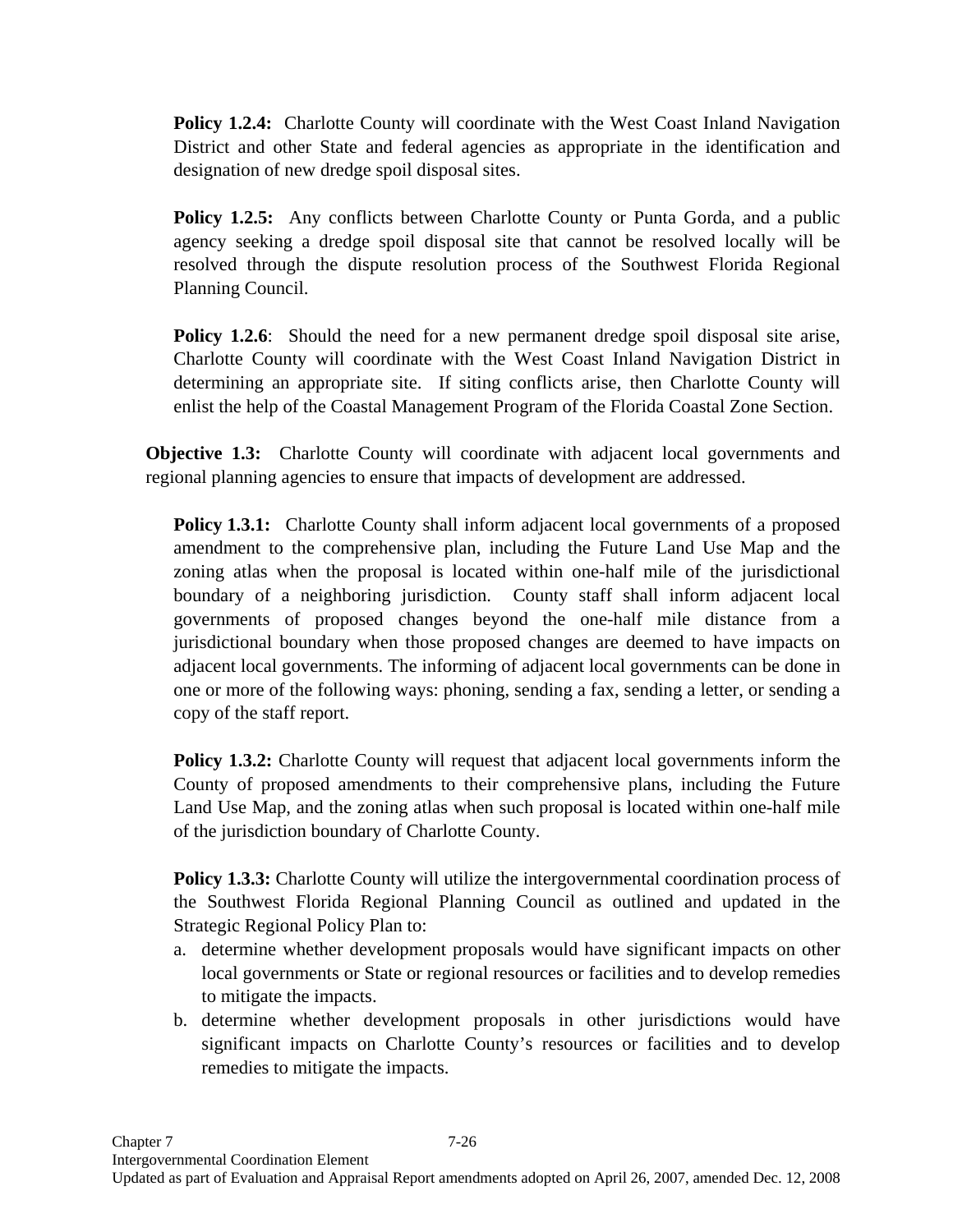**Policy 1.3.4:** Future development in Charlotte County and other affected jurisdictions will pay the proportionate cost of joint infrastructure and services resulting from the development's impact.

**Policy 1.3.5:** The Future Land Use Element's Future Land Use Map officially sets aside a DRI Mixed Use Category for Development of Regional Impact (DRI) projects. Each project within the DRI Mixed Use Area shall develop in accordance with a DRI development order, which is a written resolution adopted by the County Commissioners for the purpose of allowing and promoting growth and development to occur in a responsible manner compatible with the County's 5 year Capital Improvement Program and the Comprehensive Plan Capital Improvements Element.

**Policy 1.3.6:** Charlotte County will consider the existing comprehensive plans of affected local governments during inter-jurisdictional review of development proposals and amendments.

**Policy 1.3.7:** Charlotte County will coordinate with other local governments, and regional, State, and federal governments in the management of the Charlotte Harbor and Lemon Bay aquatic preserves consistent with Policy 1.8.1 of the Natural Resources and Coastal Planning Element.

**Policy 1.3.8:** Charlotte County will consider entering into agreements with surrounding counties as well as with regulatory agencies to ensure that local concerns are addressed during the permitting stages of potential point-source pollutant generators.

**Policy 1.3.9:** Charlotte County encourages adjacent local governments to participate in various planning decisions which will have direct effects upon their citizens. Charlotte County will participate in planning decisions of other local governments. Planning decisions which may impact surrounding jurisdictions include, but are not limited to, roadway and stormwater management improvements, land use and zoning amendments, public facility sitings, and recreational facility development.

*(Ordinance #2000-028, adopted August 8, 2000)*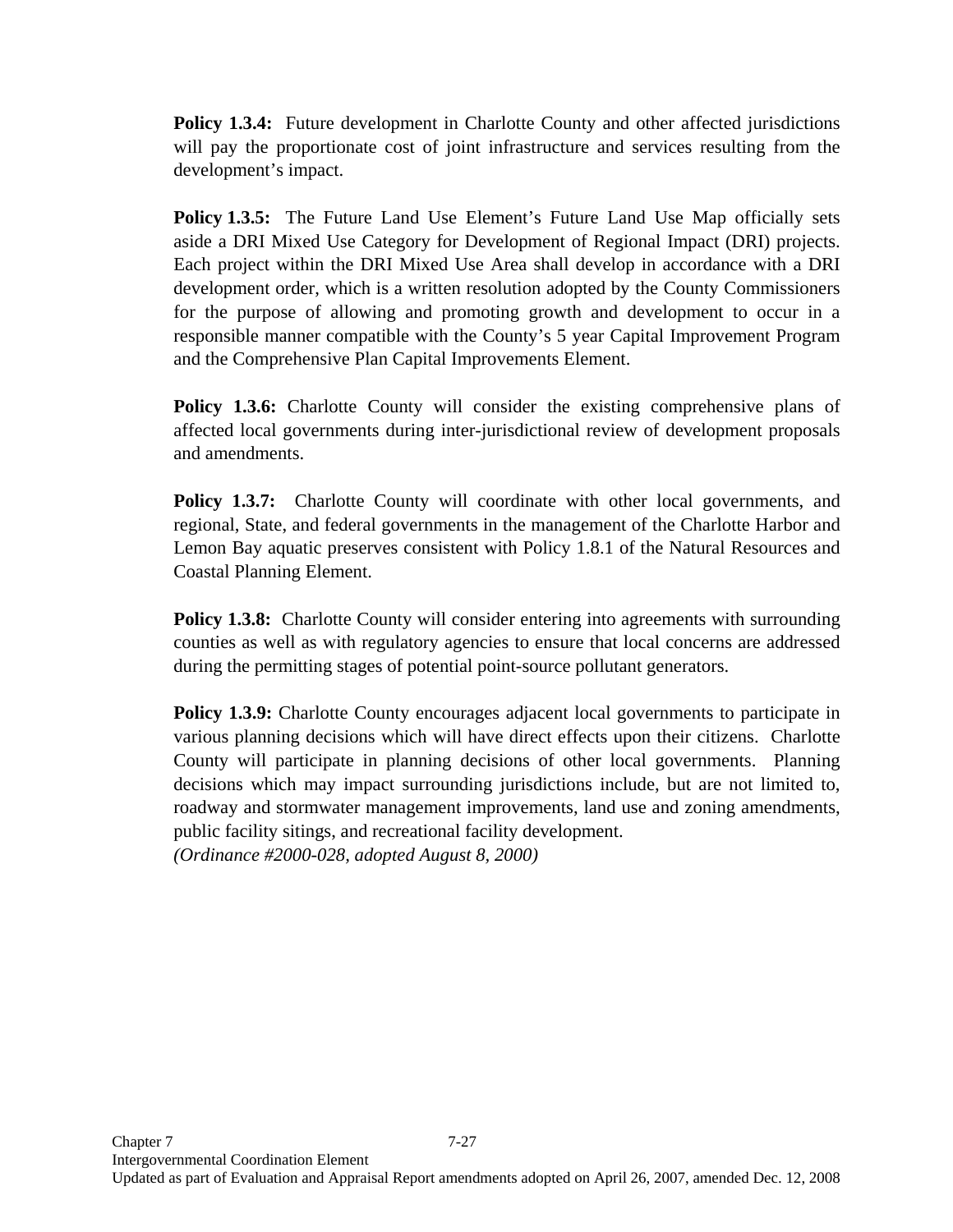# **V. Appendix**

The table is a matrix organized by agency and comprehensive plan element. Each element is specifically listed when it is affected by some type of coordination effort. (Please note that the Infrastructure Element is divided into its constituent parts in the table. These are sanitary sewer, potable water, solid waste, drainage, and aquifer recharge.) The descriptive components of the matrix for each agency plan element relationship are the coordination mechanism, the nature of the relationship, the responsibility for coordination, and the effectiveness of existing coordination.

The "coordination mechanism" is the formal or informal means of coordination. These means are: contact between appropriate parties; established regular meeting processes for which particular concerns can be scheduled on the agenda; and written plans, policies, procedures, laws, agreements, etc. that govern actions taken in various circumstances.

Under "coordination mechanisms", "LDR" means Land Development Regulation. "CAC" means Citizen Advisory Committee. "Interlocal agreement" is defined as a formally adopted agreement between governmental entities affecting their relationship on a single issue or a narrow range of issues.

The "nature of relationship" category is characterized by advice or information, funding, sharing of facilities, and potential regulatory interference. The "nature" of the association is influenced through one or more of those four characteristics. The "relationship" is between the local governing body and some other entity. This simplicity is necessary for clarity, but it is important to recognize that real world coordination is impacted by relationships between other entities over which the local governing bodies have no control.

The "responsibility for coordinating" is fairly self explanatory as are the descriptive terms used underneath. The terms refer to one or more County or City departments for each relationship. The departments listed under the "responsibility for coordination" under the various elements generally implement policies. The appropriate listed departments must initiate and maintain coordination on any proposed action affecting one of the relationships described in the matrix. It must be recognized that the success of the coordination efforts will also depend on other parties.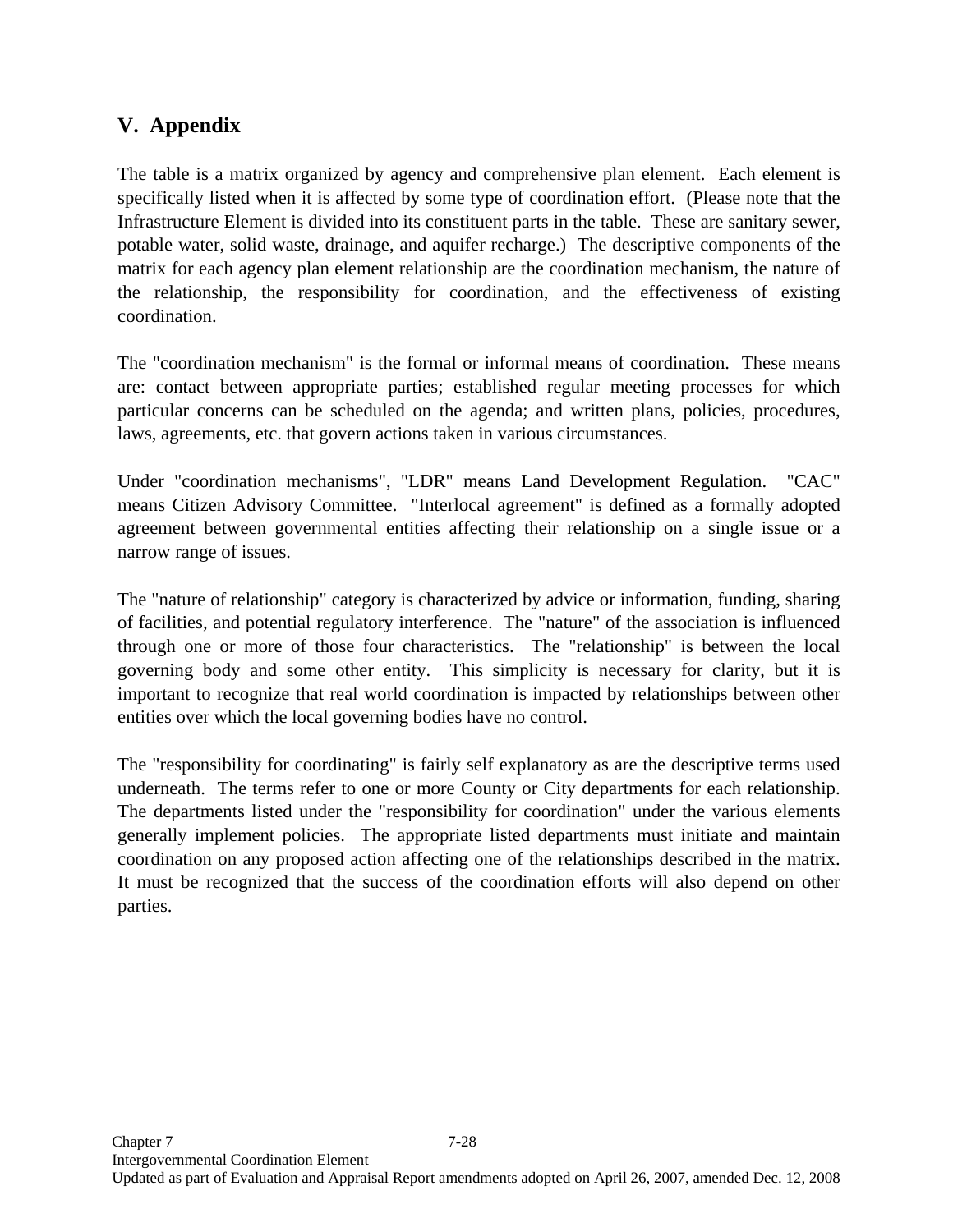### MATRIX OF INTERGOVERNMENTAL COORDINATION

|                                                                    | PLAN ELEMENT/                                  | <b>COORDINATION</b>            | <b>NATURE OF</b>                                   | <b>RESPONSIBILITY</b><br><b>FOR</b>         |
|--------------------------------------------------------------------|------------------------------------------------|--------------------------------|----------------------------------------------------|---------------------------------------------|
| <b>LOCAL AGENCY</b>                                                | <b>SECTION</b>                                 | <b>MECHANISM</b>               | <b>RELATIONSHIP</b>                                | <b>COORDINATION</b>                         |
| <b>Charlotte County</b><br>Arts & Humanities                       | <b>Future Land Use</b>                         | Informal                       | Advisory                                           | Comm. Serv.                                 |
| Council                                                            | Recreation and<br>Open Space<br>and Facilities | CAC-TAC                        | Joint Funds                                        | Comm. Serv.                                 |
|                                                                    | Community<br>Facilities<br>& Services          | Informal                       | Advisory                                           | Comm. Dev.                                  |
| <b>Charlotte County</b><br><b>Board of County</b><br>Commissioners | <b>Future Land Use</b>                         | <b>Adopted Plan</b><br>and LDR | Primary<br>Implementation                          | <b>Community Development</b>                |
|                                                                    | Transportation                                 | <b>Adopted Plan</b><br>and LDR | Primary<br>Implementation/<br><b>Advisory Plan</b> | Public Works/County Adm./<br>Comm. Dev./MPO |
|                                                                    | Housing                                        | <b>Adopted Plan</b><br>and LDR | Primary<br>Implementation                          | Social Services/Budget                      |
|                                                                    | <b>Sanitary Sewer</b>                          | <b>Adopted Plan</b><br>and LDR | Primary<br>Implementation                          | <b>Utilities Director</b>                   |
|                                                                    | Potable Water                                  | <b>Adopted Plan</b><br>and LDR | Primary<br>Implementation                          | <b>Utilities Director</b>                   |
|                                                                    | Solid Waste                                    | <b>Adopted Plan</b><br>and LDR | Primary<br>Implementation                          | <b>Public Works</b>                         |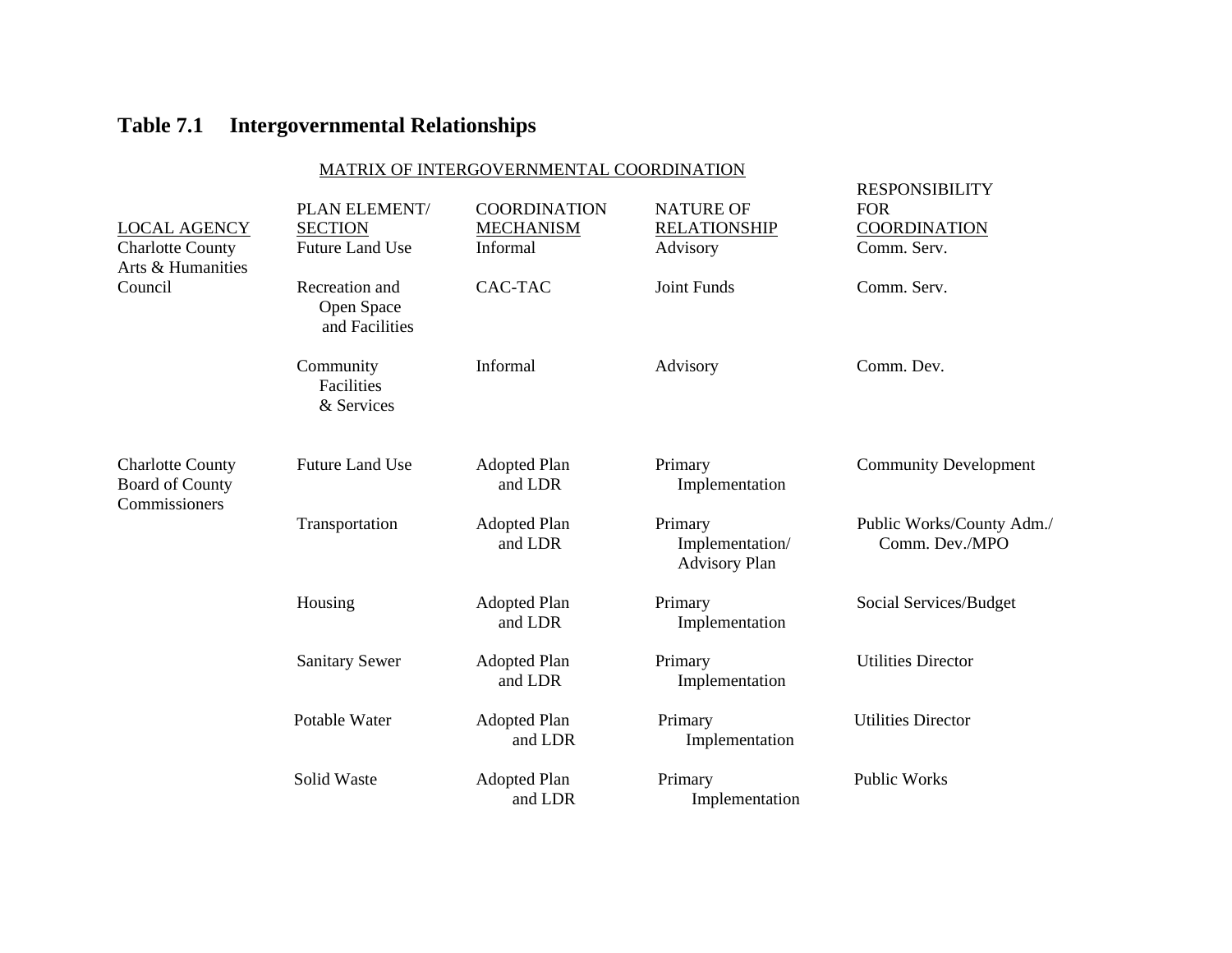#### MATRIX OF INTERGOVERNMENTAL COORDINATION

| <b>LOCAL AGENCY</b>  | PLAN ELEMENT/<br><b>SECTION</b>                   | <b>COORDINATION</b><br><b>MECHANISM</b> | <b>NATURE OF</b><br><b>RELATIONSHIP</b> | <b>RESPONSIBILITY</b><br><b>FOR</b><br><b>COORDINATION</b>     |
|----------------------|---------------------------------------------------|-----------------------------------------|-----------------------------------------|----------------------------------------------------------------|
|                      | Drainage                                          | <b>Adopted Plan</b><br>and LDR          | Primary<br>Implementation               | <b>Public Works</b>                                            |
|                      | <b>Natural Resources</b><br>& Coastal<br>Planning | <b>Adopted Plan</b><br>and LDR          | Primary<br>Implementation               | <b>Community Development</b>                                   |
|                      | Recreation and<br>Open Space                      | <b>Adopted Plan</b><br>and LDR          | Primary<br>Implementation               | Parks & Rec.                                                   |
|                      | Capital<br>Improvements                           | <b>Adopted Plan</b><br>and LDR          | Primary<br>Implementation               | County Admin./Budget/<br>Comm. Dev                             |
|                      | Historic<br>Preservation                          | <b>Adopted Plan</b><br>and LDR          | Primary<br>Implementation               | Community Development/<br>Historic Pres. Advisory<br>Committee |
|                      | Community<br>Facilities<br>& Services             | <b>Adopted Plan</b><br>and LDR          | Primary<br>Implementation               | Community Development/<br>Fire/EMS/School Board                |
| <b>Youth Council</b> | <b>Future Land Use</b>                            | Informal                                | Advisory                                | Comm. Serv.                                                    |
|                      | Housing                                           | Informal                                | Advisory                                | Comm. Dev.                                                     |
|                      | Recreation and<br>Open Space                      | <b>TAC</b>                              | <b>Shared Facilities</b>                | Comm. Serv.                                                    |

Chapter 7 7-30 Intergovernmental Coordination Element Updated as part of Evaluation and Appraisal Report amendments adopted on April 26, 2007, amended Dec. 12, 2008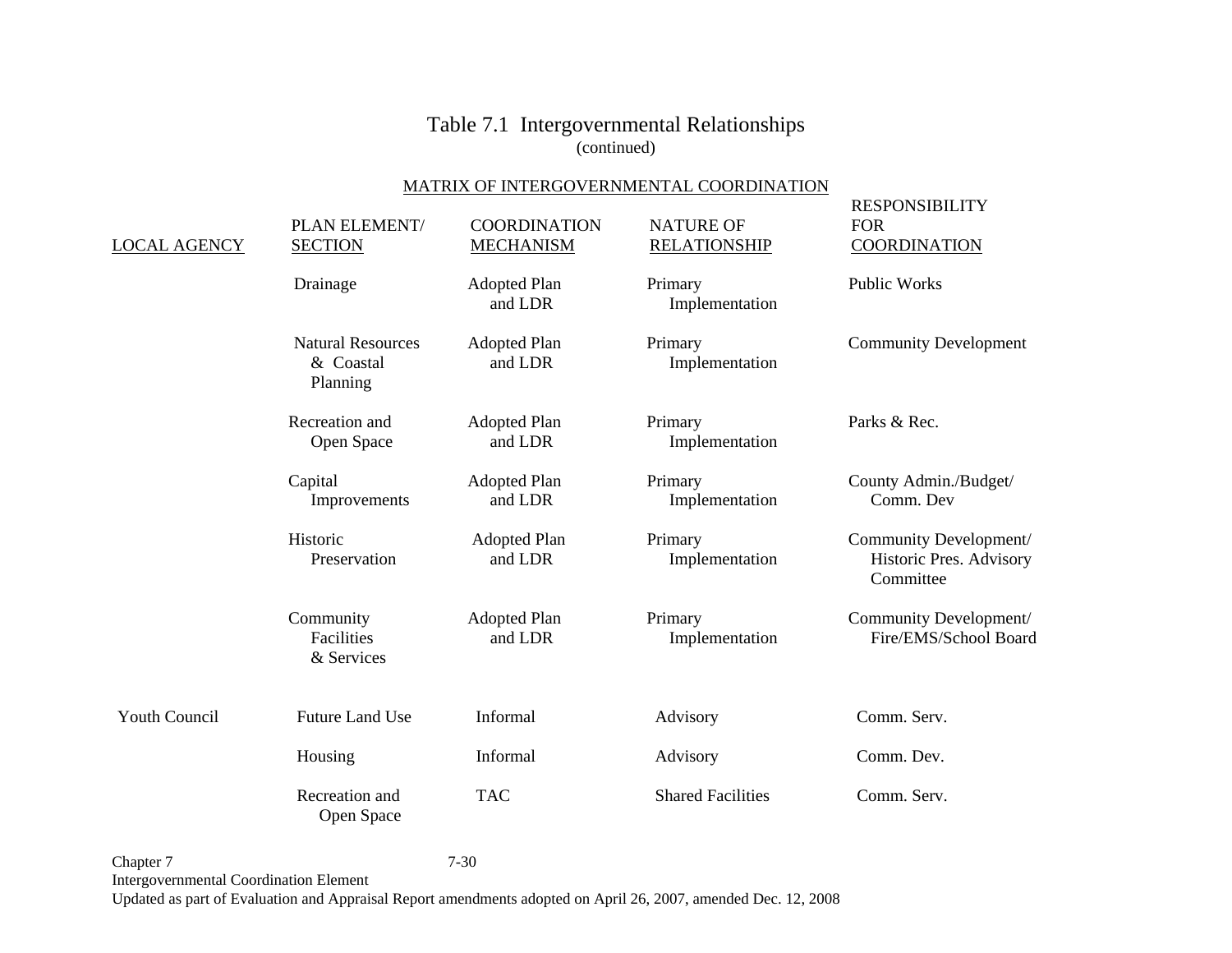#### MATRIX OF INTERGOVERNMENTAL COORDINATION

| <b>LOCAL AGENCY</b>                                            | PLAN ELEMENT/<br><b>SECTION</b>                   | <b>COORDINATION</b><br><b>MECHANISM</b> | <b>NATURE OF</b><br><b>RELATIONSHIP</b> | <b>RESPONSIBILITY</b><br><b>FOR</b><br><b>COORDINATION</b> |
|----------------------------------------------------------------|---------------------------------------------------|-----------------------------------------|-----------------------------------------|------------------------------------------------------------|
| <b>Charlotte County</b><br>Development<br>Authority            | Transportation                                    | TAC/Adopted<br><b>Airport Plan</b>      | Advisory/Primary<br>Implementation      | Public Works/Comm. Dev./<br>City Engineering/MPO           |
|                                                                | Capital<br>Improvements                           | <b>Taxing Authority</b>                 | <b>Facility Management</b>              | Comm. Dev.                                                 |
|                                                                | <b>Future Land Use</b>                            | <b>Approved Plan</b>                    | Advisory                                | Comm. Dev.                                                 |
| <b>Charlotte County</b><br><b>Housing Finance</b><br>Authority | Housing                                           | Advisory<br>Committee                   | Technical<br>Assistance                 | Comm. Dev.                                                 |
| Housing Corp. of<br>Charlotte<br>County                        | Housing                                           | Formal-<br><b>Public Notice</b>         | Funding                                 | Clerk's Office/Attorney's<br>Office/Internal Audit Dept.   |
| <b>Charlotte County</b><br><b>School Board</b>                 | <b>Future Land Use</b>                            | TAC/SWG                                 | Advisory                                | Comm. Dev.                                                 |
|                                                                | Transportation                                    | Informal                                | Advisory                                | Comm. Dev.                                                 |
|                                                                | <b>Natural Resources</b><br>& Coastal<br>Planning | Informal                                | Advisory                                | Comm. Dev.                                                 |

Chapter 7 7-31 Intergovernmental Coordination Element Updated as part of Evaluation and Appraisal Report amendments adopted on April 26, 2007, amended Dec. 12, 2008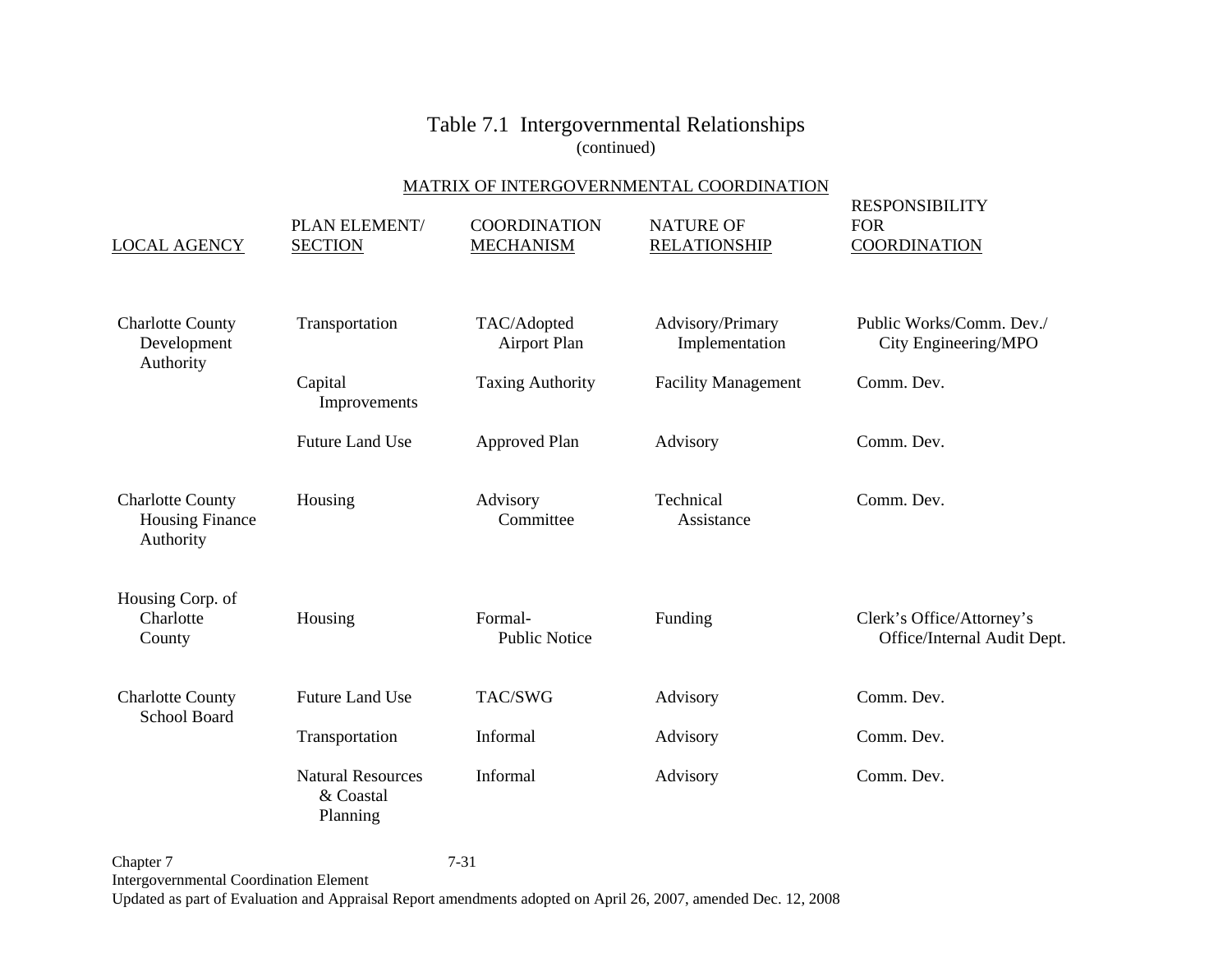#### MATRIX OF INTERGOVERNMENTAL COORDINATION

| <b>LOCAL AGENCY</b>                            | PLAN ELEMENT/<br><b>SECTION</b>       | <b>COORDINATION</b><br><b>MECHANISM</b> | <b>NATURE OF</b><br><b>RELATIONSHIP</b>                  | <b>RESPONSIBILITY</b><br><b>FOR</b><br><b>COORDINATION</b> |
|------------------------------------------------|---------------------------------------|-----------------------------------------|----------------------------------------------------------|------------------------------------------------------------|
|                                                | Recreation and<br>Open Space          | <b>TAC</b>                              | <b>Shared Facilities</b>                                 | Comm. Dev.                                                 |
|                                                | Capital<br>Improvements               | Informal                                | Joint Funding                                            | Comm. Dev.                                                 |
|                                                | Community<br>Facilities<br>& Services | Joint Workshops                         | Advisory/<br><b>Shared Facilities</b>                    | <b>BCC</b>                                                 |
|                                                | <b>Public School Facilities</b>       | <b>SWG</b>                              | Advisory/Primary<br>Implementation                       | School Board/BCC                                           |
| <b>Charlotte County</b><br>Sheriff's<br>Office | Community<br>Facilities<br>& Services | Informal                                | <b>Concurrent Services</b><br>with Punta Gorda<br>Police | Sheriff's Office                                           |
| <b>Englewood Water</b><br>District             | Potable Water                         | <b>Adopted Plan</b>                     | Technical<br>Assistance                                  | Utilities Dept.                                            |
|                                                | <b>Sanitary Sewer</b>                 | TAC - Staff                             | Advisory                                                 | Utilities Dept.                                            |
| <b>Florida Power</b><br>& Light                | <b>Future Land Use</b>                | Technical -<br>Advisory                 | <b>Shared Facilities</b>                                 | <b>Public Works</b>                                        |

Chapter 7 7-32 Intergovernmental Coordination Element Updated as part of Evaluation and Appraisal Report amendments adopted on April 26, 2007, amended Dec. 12, 2008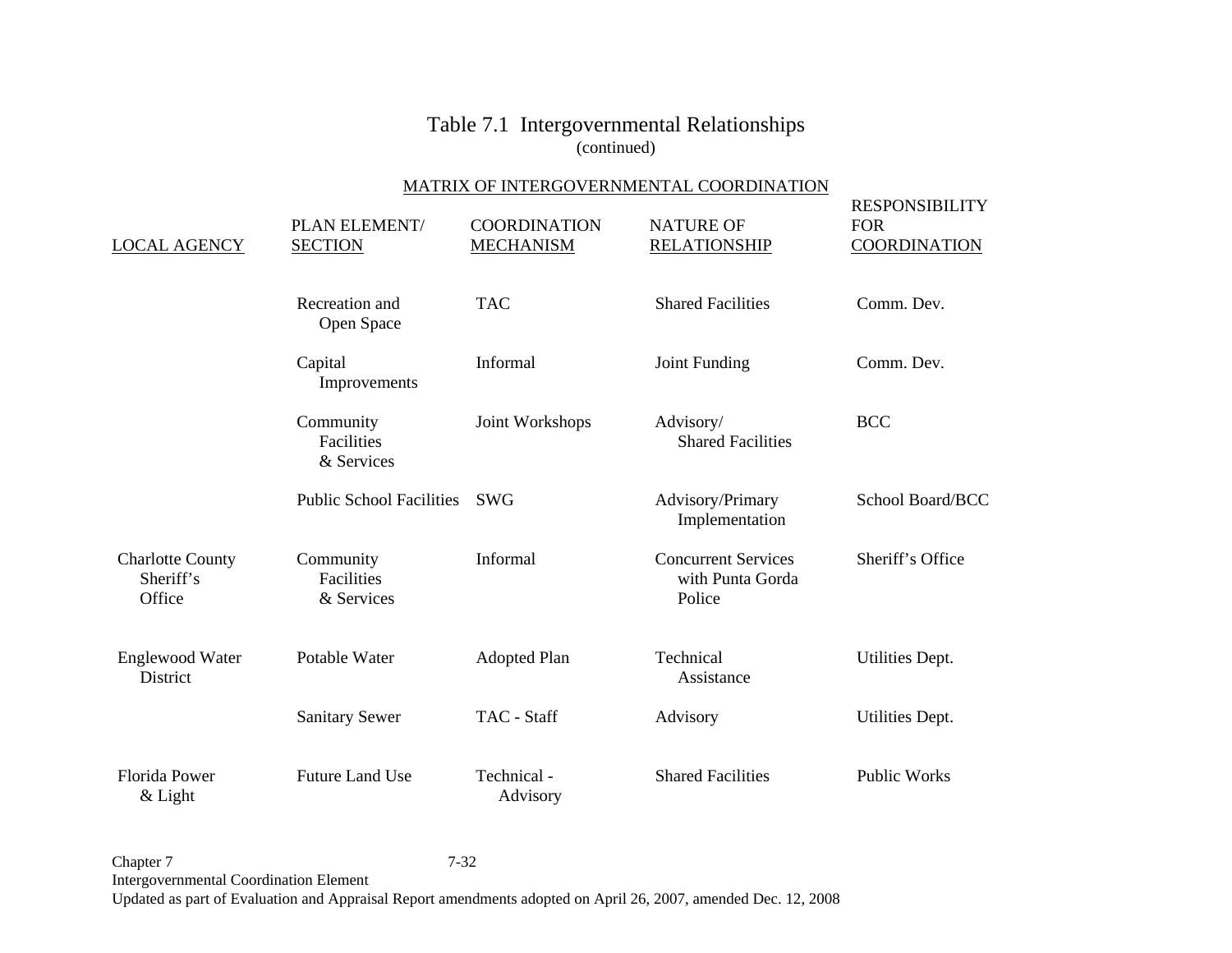### MATRIX OF INTERGOVERNMENTAL COORDINATION

| <b>LOCAL AGENCY</b>                      | PLAN ELEMENT/<br><b>SECTION</b>                   | <b>COORDINATION</b><br><b>MECHANISM</b> | <b>NATURE OF</b><br><b>RELATIONSHIP</b> | <b>RESPONSIBILITY</b><br><b>FOR</b><br><b>COORDINATION</b> |
|------------------------------------------|---------------------------------------------------|-----------------------------------------|-----------------------------------------|------------------------------------------------------------|
|                                          | Transportation                                    | Technical -<br>Advisory                 | <b>Advisory Public</b>                  | Works                                                      |
| <b>Englewood Fire</b><br>District/Others | <b>Future Land Use</b>                            | Technical -<br>Advisory                 | Mutual Aid                              | <b>Public Safety</b>                                       |
|                                          | Capital<br>Improvements                           | Formal Budgeting                        | Joint Funds                             | <b>Public Safety</b>                                       |
|                                          | Community<br><b>Facilities</b><br>& Services      | Informal                                | <b>Mutual Aid</b>                       | Fire/EMS Dept.                                             |
| Marine Advisory<br>Committee             | Transportation                                    | <b>Appointed Board</b>                  | Advisory                                | <b>Public Works</b>                                        |
|                                          | <b>Natural Resources</b><br>& Coastal<br>Planning | <b>Appointed Board</b>                  | Advisory                                | Comm. Dev.                                                 |
| Soil & Water<br>Conservation             | <b>Future Land Use</b>                            | <b>Elected Board</b>                    | <b>Joint Services</b>                   | Comm. Dev.                                                 |
| District                                 | Solid Waste                                       | <b>Elected Board</b>                    | <b>Joint Services</b>                   | Pub. Works                                                 |
|                                          | Drainage                                          | <b>Elected Board</b>                    | <b>Joint Services</b>                   | Pub. Works/Engineering                                     |

Chapter 7 7-33 Intergovernmental Coordination Element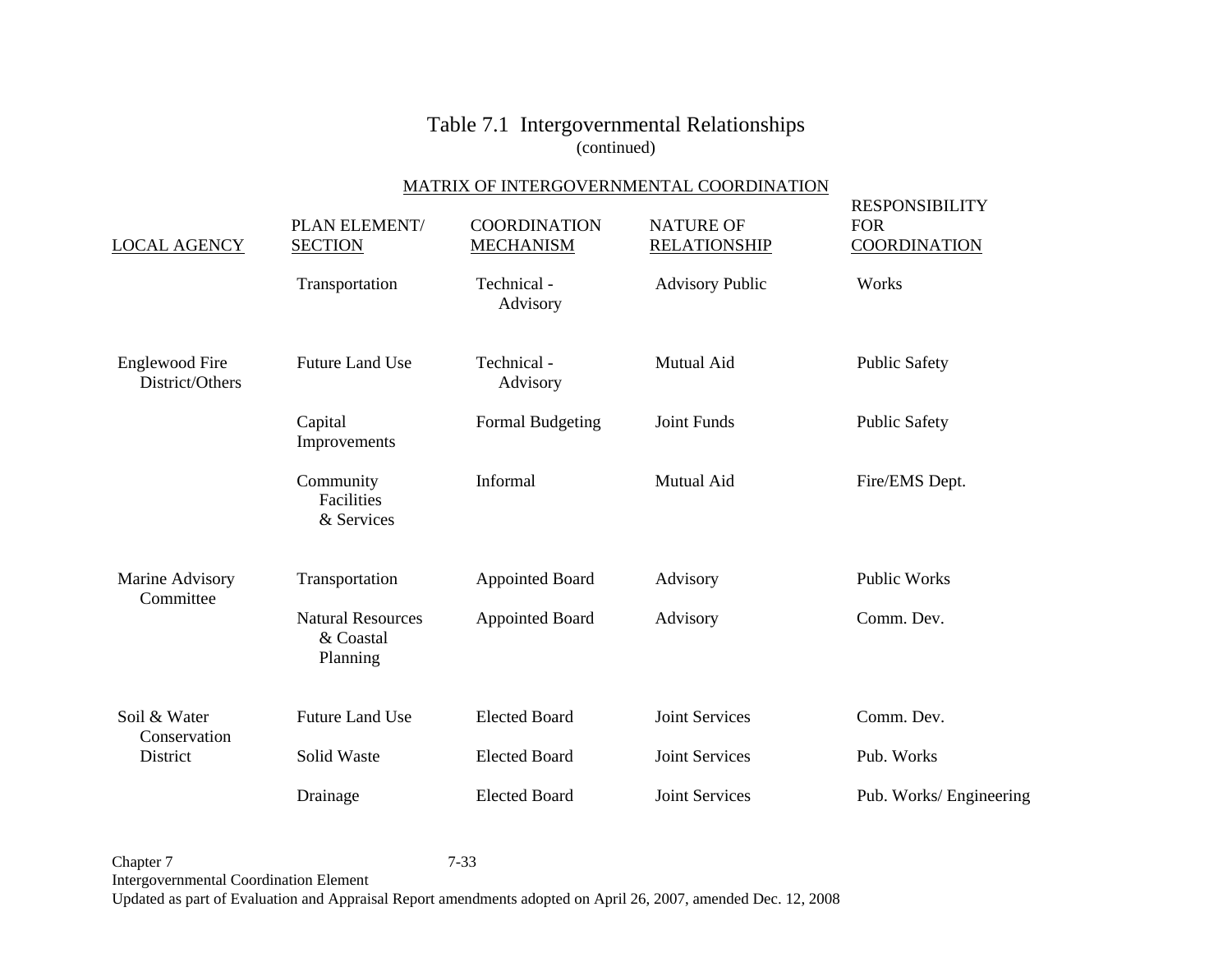### MATRIX OF INTERGOVERNMENTAL COORDINATION

| <b>LOCAL AGENCY</b>                                        | PLAN ELEMENT/<br><b>SECTION</b>                   | <b>COORDINATION</b><br><b>MECHANISM</b>                                                       | <b>NATURE OF</b><br><b>RELATIONSHIP</b>                                                                                                        | <b>RESPONSIBILITY</b><br><b>FOR</b><br><b>COORDINATION</b> |
|------------------------------------------------------------|---------------------------------------------------|-----------------------------------------------------------------------------------------------|------------------------------------------------------------------------------------------------------------------------------------------------|------------------------------------------------------------|
|                                                            | <b>Natural Resources</b><br>& Coastal<br>Planning | <b>Elected Board</b>                                                                          | <b>Joint Services</b>                                                                                                                          | Comm. Dev.                                                 |
| Sprint United Telephone Future Land Use                    |                                                   | <b>Technical Advisory</b>                                                                     | Advisory                                                                                                                                       | <b>Public Works</b>                                        |
| General Telephone                                          | <b>Future Land Use</b>                            | <b>Technical Advisory</b>                                                                     | Advisory                                                                                                                                       | <b>Public Works</b>                                        |
| Private Utilities*                                         | <b>Future Land Use</b>                            | <b>TAC</b>                                                                                    | Advisory                                                                                                                                       | Utilities                                                  |
|                                                            | <b>Sanitary Sewer</b>                             | <b>TAC</b>                                                                                    | Advisory                                                                                                                                       | <b>Utilities</b>                                           |
|                                                            | Potable Water                                     | <b>TAC</b>                                                                                    | Advisory                                                                                                                                       | <b>Utilities</b>                                           |
| ∗                                                          | Capital<br>Improvements                           | <b>TAC</b><br>of Sanitary Sewer Providers and Wastewater Facilities serving Charlotte County. | Advisory<br>See the Water and Sewer Sub-element of this Plan, Tables 4.1 for a list of Potable Water Providers and Tables 4.7 & 4.9 for a list | Utilities                                                  |
| Historic<br><b>Advisory Committee</b>                      | <b>Historic Preservation</b>                      | BCC Appt. Board                                                                               | Advisory                                                                                                                                       | <b>BCC</b>                                                 |
| Dept. of Community                                         | <b>Future Land Use</b>                            | Formal-                                                                                       | Tech. Advisory/                                                                                                                                | Comm. Dev.                                                 |
| Chapter 7<br><b>Intergovernmental Coordination Element</b> |                                                   | $7 - 34$                                                                                      |                                                                                                                                                |                                                            |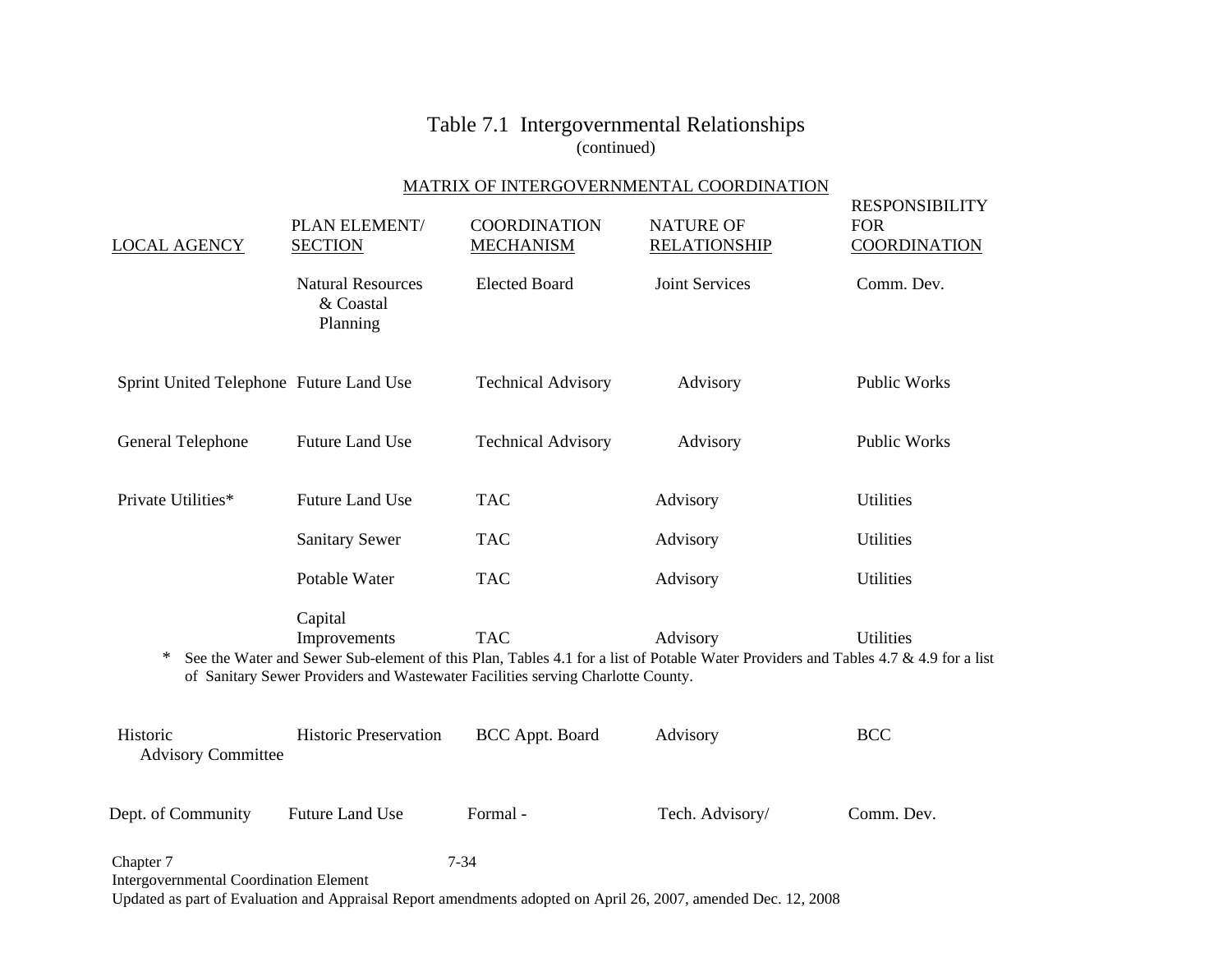(continued)

#### MATRIX OF INTERGOVERNMENTAL COORDINATION

| <b>STATE AGENCY</b> | PLAN ELEMENT/<br><b>SECTION</b>                   | <b>COORDINATION</b><br><b>MECHANISM</b> | <b>NATURE OF</b><br><b>RELATIONSHIP</b>            | <b>RESPONSIBILITY</b><br><b>FOR</b><br><b>COORDINATION</b> |
|---------------------|---------------------------------------------------|-----------------------------------------|----------------------------------------------------|------------------------------------------------------------|
| Affairs             |                                                   | <b>Public Notice</b>                    | Joint Funding/<br>Plan Approval                    |                                                            |
|                     | Transportation                                    | Formal-<br><b>Public Notice</b>         | Tech. Advisory/<br>Joint Funding/<br>Plan Approval | Comm. Dev.                                                 |
|                     | Housing                                           | Formal-<br><b>Public Notice</b>         | Tech. Advisory/<br>Joint Funding/<br>Plan Approval | Comm. Dev.                                                 |
|                     | <b>Sanitary Sewer</b>                             | Formal-<br><b>Public Notice</b>         | Tech. Advisory/<br>Plan Approval                   | Comm. Dev.                                                 |
|                     | Potable Water                                     | Formal-<br><b>Public Notice</b>         | Tech. Advisory/<br>Plan Approval                   | Comm. Dev.                                                 |
|                     | Solid Waste                                       | Formal-<br><b>Public Notice</b>         | Tech. Advisory/<br>Plan Approval                   | Comm. Dev.                                                 |
|                     | Drainage                                          | Formal-<br><b>Public Notice</b>         | Tech. Advisory/<br>Plan Approval                   | Comm. Dev.                                                 |
|                     | <b>Natural Resources</b><br>& Coastal<br>Planning | Formal-<br><b>Public Notice</b>         | Tech. Advisory/<br>Plan Approval                   | Comm. Dev.                                                 |
|                     | Recreation and                                    | Formal-                                 | Tech. Advisory/                                    | Comm. Dev.                                                 |

Chapter 7 7-35 Intergovernmental Coordination Element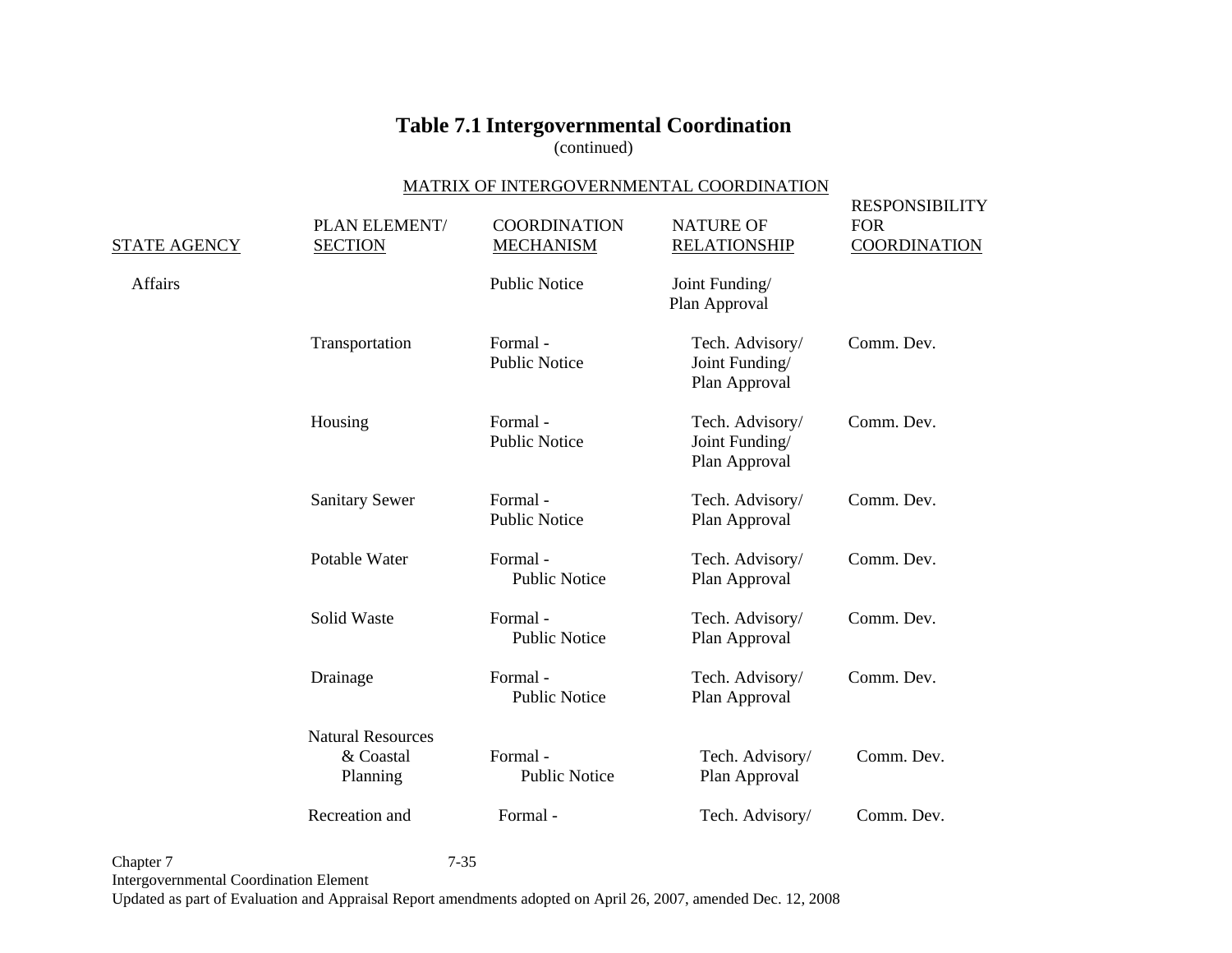(continued)

#### MATRIX OF INTERGOVERNMENTAL COORDINATION

| <b>STATE AGENCY</b>                     | PLAN ELEMENT/<br><b>SECTION</b>                  | <b>COORDINATION</b><br><b>MECHANISM</b> | <b>NATURE OF</b><br><b>RELATIONSHIP</b> | <b>RESPONSIBILITY</b><br><b>FOR</b><br><b>COORDINATION</b>                     |
|-----------------------------------------|--------------------------------------------------|-----------------------------------------|-----------------------------------------|--------------------------------------------------------------------------------|
|                                         | Open Space                                       | <b>Public Notice</b>                    | Plan Approval                           |                                                                                |
|                                         | Capital<br>Improvements                          | Formal-<br><b>Public Notice</b>         | Tech. Advisory/<br>Plan Approval        | Comm. Dev.                                                                     |
|                                         | Historic<br>Preservation                         | Formal-<br><b>Public Notice</b>         | Tech. Advisory/<br>Plan Approval        | Comm. Dev.                                                                     |
|                                         | Community<br>Facilities<br>& Services<br>Funding | Formal-<br><b>Public Notice</b>         | Tech. Advisory/<br>Plan Approval/       | Comm. Dev./Fire/EMS Dept.<br>Office of Emerg. Mgt./<br>Social/Senior Services/ |
| Dept. of<br>Environmental<br>Protection | <b>Future Land Use</b>                           | Formal-<br><b>Public Notice</b>         | Tech. Advisory                          | Comm. Dev.                                                                     |
|                                         | Transportation                                   | Formal-<br><b>Public Notice</b>         | Tech. Advisory                          | Comm. Dev./MPO                                                                 |
|                                         | <b>Sanitary Sewer</b>                            | Formal-<br><b>Public Notice</b>         | Tech. Advisory                          | Utilities/Comm. Dev.                                                           |
|                                         | Potable Water                                    | Formal-<br><b>Public Notice</b>         | Tech. Advisory                          | Utilities/Comm. Dev.                                                           |

Chapter 7 7-36 Intergovernmental Coordination Element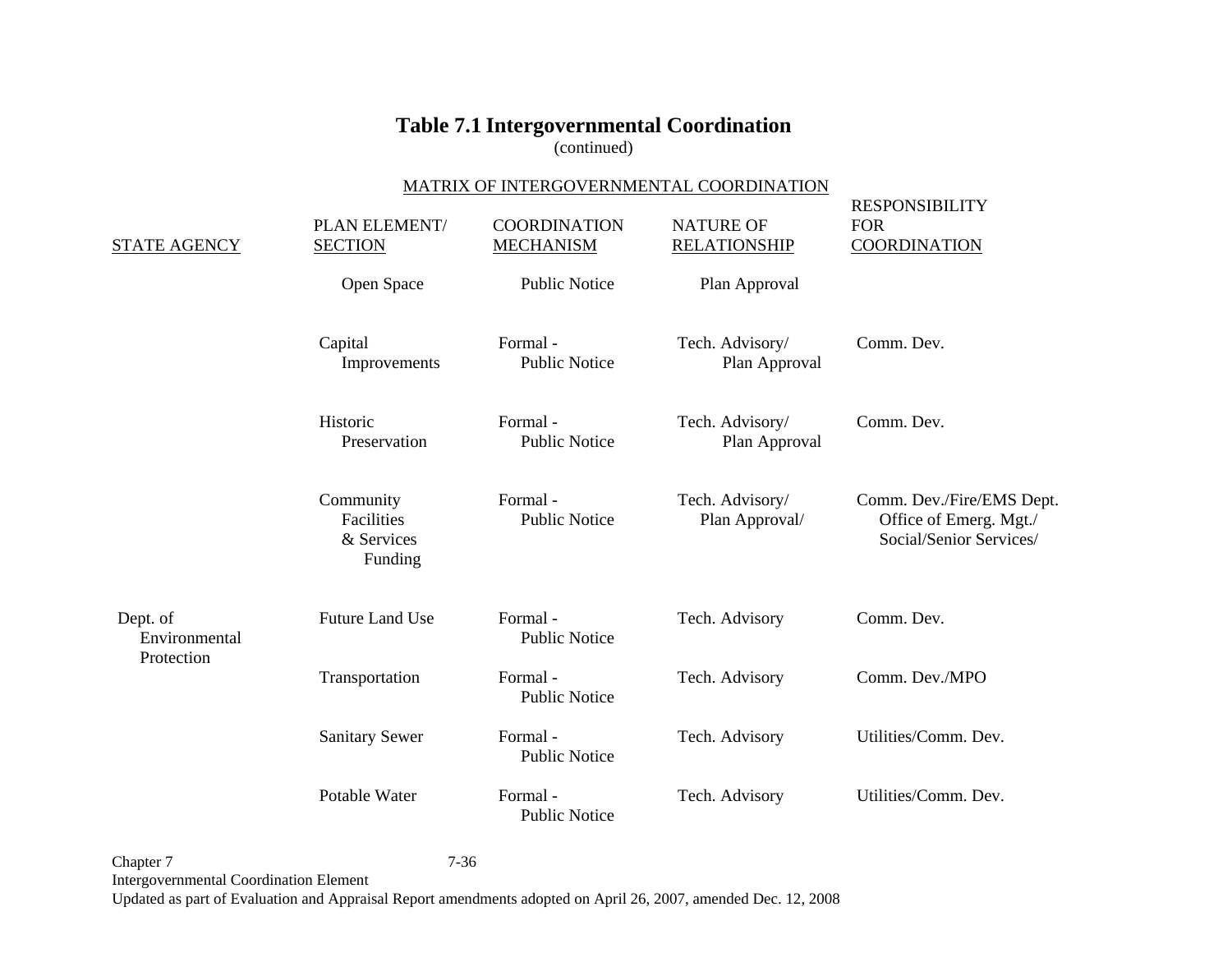(continued)

#### MATRIX OF INTERGOVERNMENTAL COORDINATION

| <b>STATE AGENCY</b>     | PLAN ELEMENT/<br><b>SECTION</b>                   | <b>COORDINATION</b><br><b>MECHANISM</b> | <b>NATURE OF</b><br><b>RELATIONSHIP</b>                        | <b>RESPONSIBILITY</b><br><b>FOR</b><br><b>COORDINATION</b> |
|-------------------------|---------------------------------------------------|-----------------------------------------|----------------------------------------------------------------|------------------------------------------------------------|
|                         | Solid Waste                                       | Formal-<br><b>Public Notice</b>         | Tech. Advisory                                                 | <b>Public Works</b>                                        |
|                         | Drainage                                          | Formal-<br><b>Public Notice</b>         | Tech. Advisory                                                 | Public Works                                               |
|                         | <b>Natural Resources</b><br>& Coastal<br>Planning | Formal-<br><b>Public Notice</b>         | Tech. Advisory                                                 | Comm. Dev.                                                 |
|                         | Recreation and<br>Open Space                      | Formal-<br><b>Public Notice</b>         | Tech. Advisory                                                 | Comm. Dev.                                                 |
| Dept. of Transportation | <b>Future Land Use</b>                            | Formal-<br><b>Public Notice</b>         | Tech. Advisory                                                 | Comm. Dev.                                                 |
|                         | Transportation                                    | Formal-<br><b>Public Notice</b>         | Shared Facilities/<br>Technical/<br>Advisory/<br>Joint Funding | Comm. Dev.                                                 |
|                         | <b>Natural Resources</b><br>& Coastal<br>Planning | Formal-<br><b>Public Notice</b>         | Tech. Advisory                                                 | Comm. Dev.                                                 |
|                         | Capital                                           |                                         |                                                                |                                                            |
|                         |                                                   |                                         |                                                                |                                                            |

Chapter 7 7-37 Intergovernmental Coordination Element Updated as part of Evaluation and Appraisal Report amendments adopted on April 26, 2007, amended Dec. 12, 2008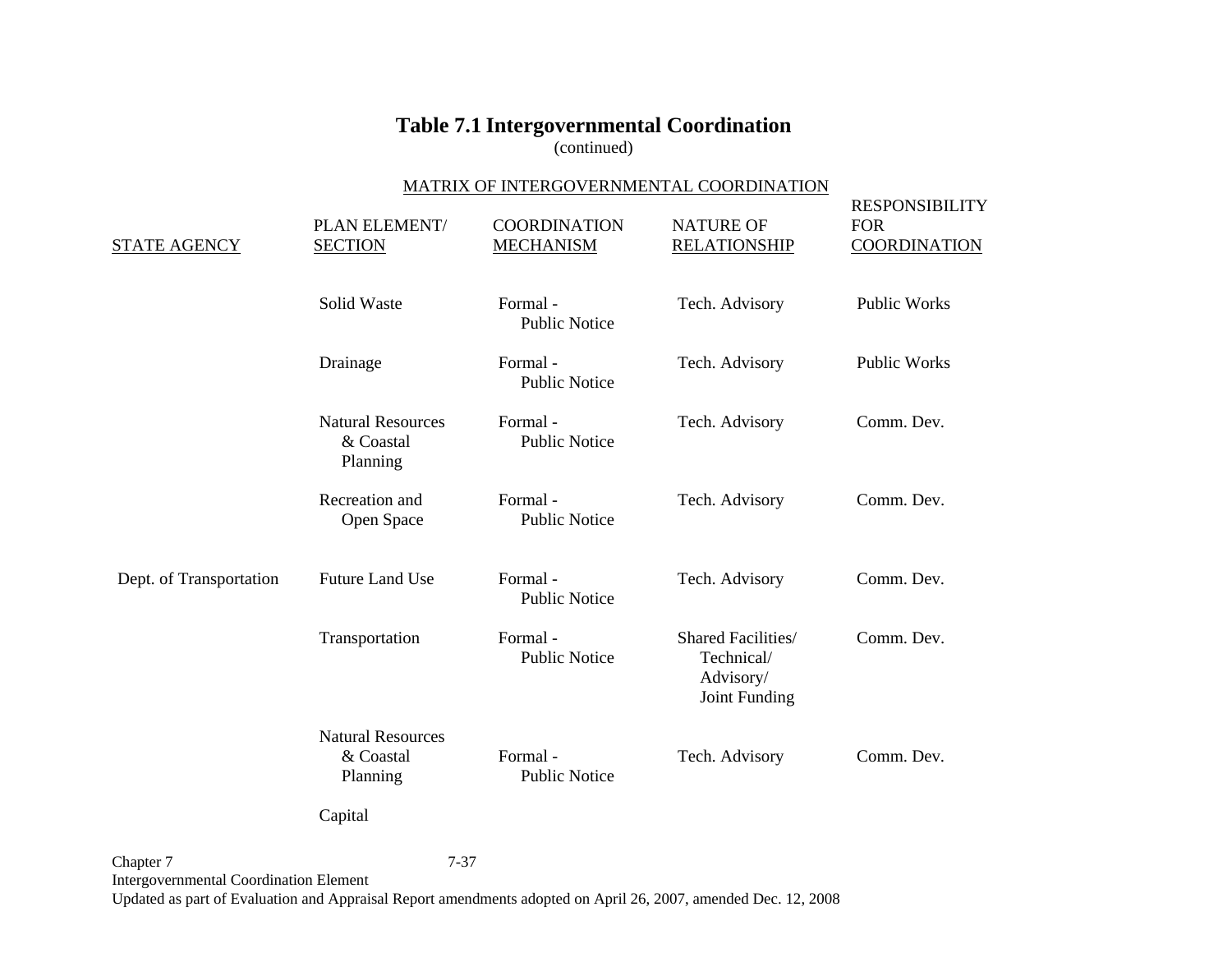(continued)

#### MATRIX OF INTERGOVERNMENTAL COORDINATION

| <b>STATE AGENCY</b>                                    | PLAN ELEMENT/<br><b>SECTION</b>                   | <b>COORDINATION</b><br><b>MECHANISM</b> | <b>NATURE OF</b><br><b>RELATIONSHIP</b> | <b>RESPONSIBILITY</b><br><b>FOR</b><br><b>COORDINATION</b> |
|--------------------------------------------------------|---------------------------------------------------|-----------------------------------------|-----------------------------------------|------------------------------------------------------------|
|                                                        | Improvements                                      | Formal-<br><b>Public Notice</b>         | Advisory/<br>Joint Funding              | Public Works.                                              |
|                                                        | Historic<br>Preservation                          | Formal-<br><b>Public Notice</b>         | Advisory/<br>Joint Funding              | Comm. Dev./MPO                                             |
| Fish and Wildlife<br><b>Conservation Commission</b>    | <b>Future Land Use</b>                            | Formal-<br><b>Public Notice</b>         | Tech. Advisory                          | Comm. Dev.                                                 |
|                                                        | <b>Natural Resources</b><br>& Coastal<br>Planning | Formal-<br><b>Public Notice</b>         | Tech. Advisory                          | Comm. Dev.                                                 |
|                                                        | Recreation and<br>Open Space                      | Formal-<br><b>Public Notice</b>         | Shared Facilities/<br>Tech. Advisory    | Comm. Serv.                                                |
| Department of State<br>(includes Bureau<br>of Historic | <b>Future Land Use</b>                            | Formal-<br><b>Public Notice</b>         | Joint Funding/<br>Tech. Advisory        | Comm. Dev.                                                 |
| Preservation and<br>Library Dev.)                      | Housing                                           | Formal-<br><b>Public Notice</b>         | Joint Funding/<br>Tech. Advisory        | Comm. Dev. Bureau of                                       |
|                                                        | <b>Natural Resources</b><br>& Coastal<br>Planning | Formal-<br><b>Public Notice</b>         | Joint Funding/<br>Tech. Advisory        | Comm. Dev.                                                 |

Chapter 7 7-38 Intergovernmental Coordination Element Updated as part of Evaluation and Appraisal Report amendments adopted on April 26, 2007, amended Dec. 12, 2008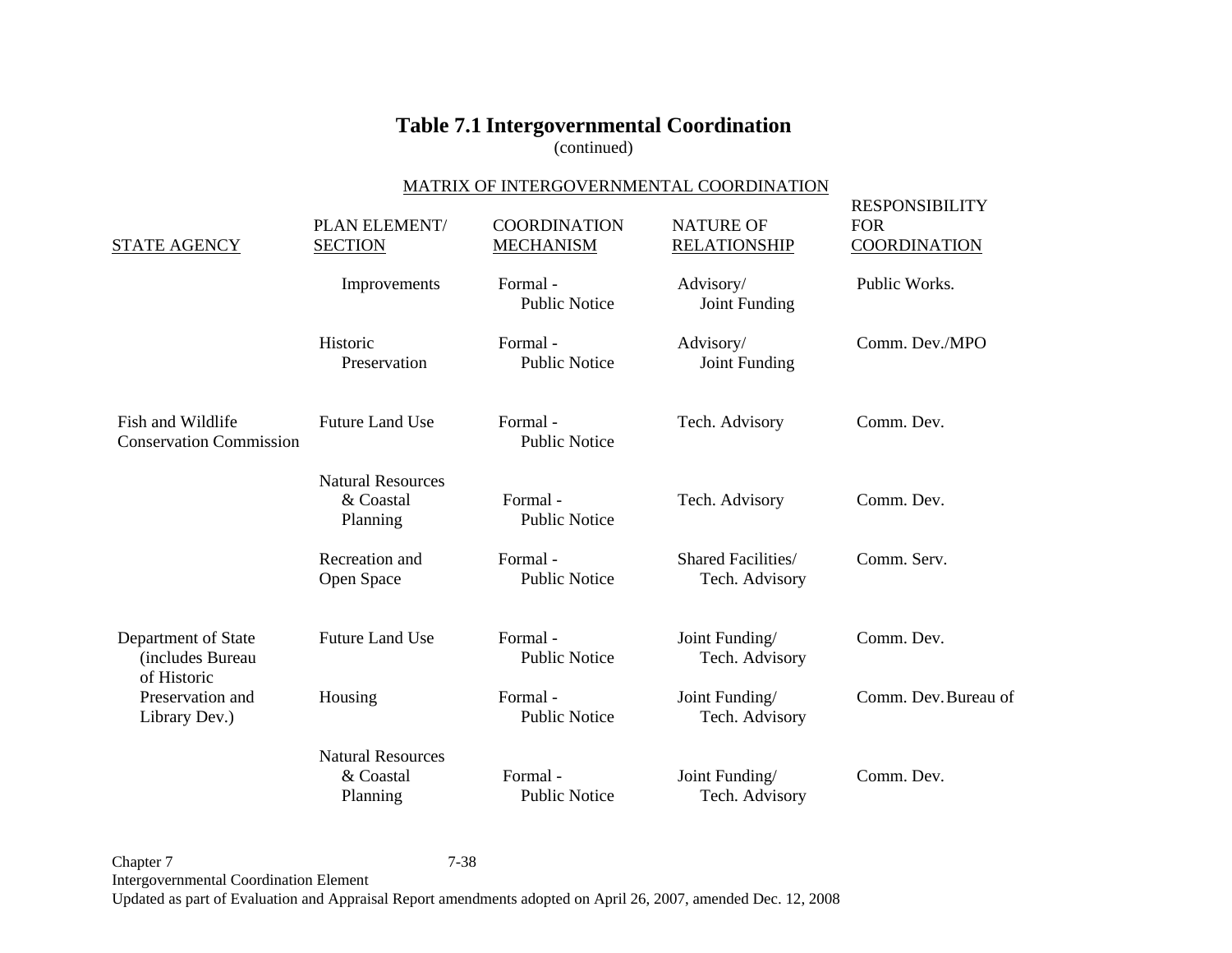(continued)

### MATRIX OF INTERGOVERNMENTAL COORDINATION

| <b>REGIONAL</b><br><b>AGENCY</b> | PLAN ELEMENT/<br><b>SECTION</b>       | <b>COORDINATION</b><br><b>MECHANISM</b> | <b>NATURE OF</b><br><b>RELATIONSHIP</b> | <b>RESPONSIBILITY</b><br><b>FOR</b><br><b>COORDINATION</b>          |
|----------------------------------|---------------------------------------|-----------------------------------------|-----------------------------------------|---------------------------------------------------------------------|
|                                  | Recreation and<br>Open Space          | Formal-<br><b>Public Notice</b>         | Joint Funding/<br>Tech. Advisory        | Comm. Dev.                                                          |
|                                  | Historic<br>Preservation              | Formal-<br><b>Public Notice</b>         | Tech. Advisory                          | Comm. Dev.                                                          |
|                                  | Community<br>Facilities<br>& Services | Formal-<br><b>Public Notice</b>         | Tech. Advisory/<br>Funding              | Comm. Dev./Arts & Humanities<br>Council/Charlotte-Glades<br>Library |
| Dept. of Law<br>Enforcement      | Community<br>Facilities<br>& Services | Formal-<br><b>Public Notice</b>         | Tech. Advisory/<br>Funding              | Sheriff's Office                                                    |
| Dept. of Health                  | <b>Future Land Use</b>                | Public Notice/<br>Tech. Advisory        | Advisory                                | Comm. Dev.                                                          |
|                                  | Housing                               | Public Notice/<br>Tech. Advisory        | Advisory                                | Comm. Dev./Budget Office                                            |
|                                  | <b>Sanitary Sewer</b>                 | Public Notice/<br>Tech. Advisory        | Advisory/<br>Joint Funding              | Utilities/Comm. Dev.                                                |
|                                  | Potable Water                         | Public Notice/<br>Tech. Advisory        | Tech. Advisory                          | Utilities/Comm. Dev.                                                |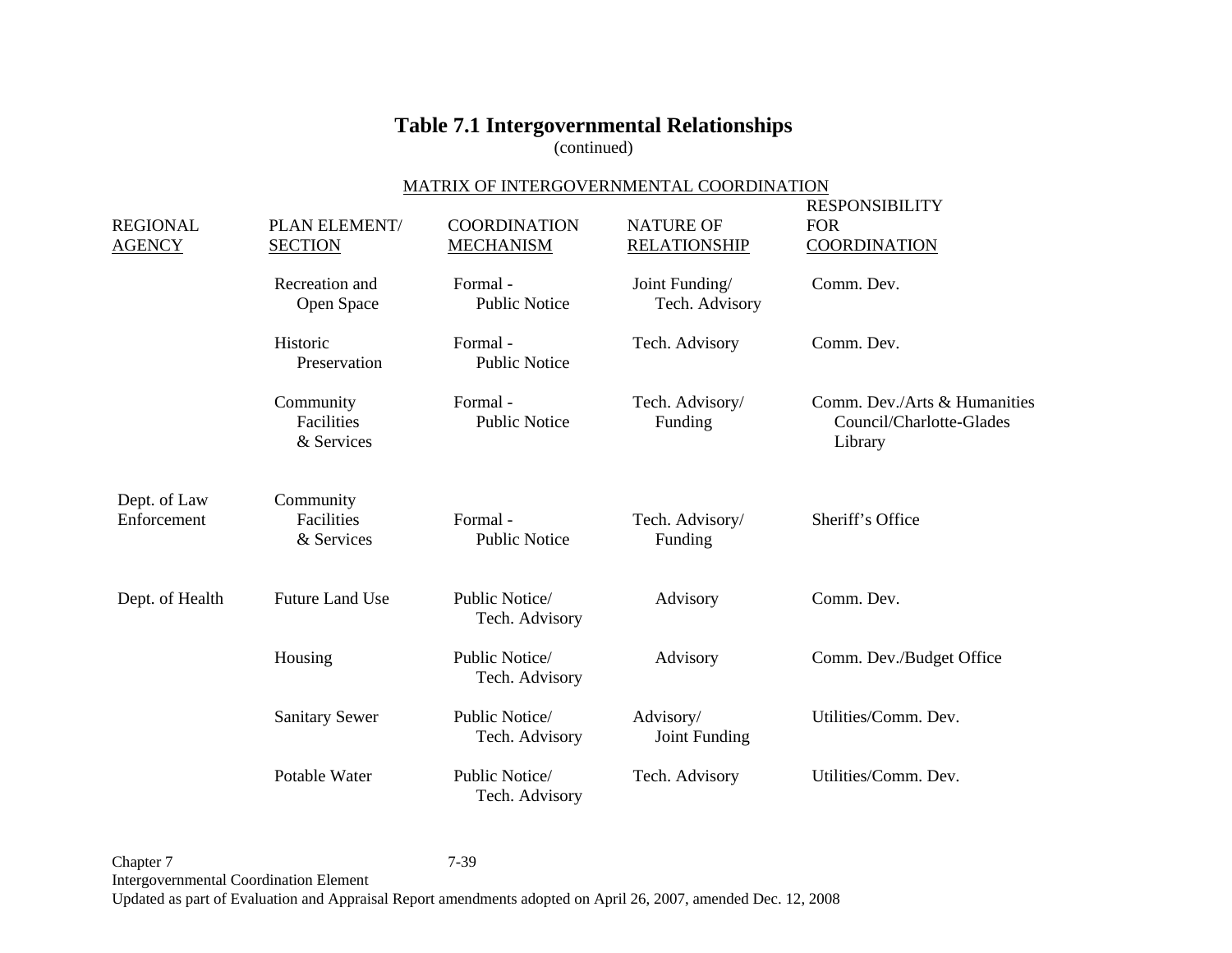(continued)

### MATRIX OF INTERGOVERNMENTAL COORDINATION

| <b>REGIONAL</b><br><b>AGENCY</b>                           | PLAN ELEMENT/<br><b>SECTION</b>                         | <b>COORDINATION</b><br><b>MECHANISM</b> | <b>NATURE OF</b><br><b>RELATIONSHIP</b> | <b>RESPONSIBILITY</b><br><b>FOR</b><br><b>COORDINATION</b> |
|------------------------------------------------------------|---------------------------------------------------------|-----------------------------------------|-----------------------------------------|------------------------------------------------------------|
|                                                            | <b>Natural Resources</b><br>& Coastal Tech.<br>Planning | Public Notice/<br>Advisory              | Tech. Advisory                          | Comm. Dev.                                                 |
|                                                            | Community<br>Facilities<br>& Services                   | Public Notice/<br>Tech. Advisory        | Advisory<br>Joint Funding               | Comm. Dev./Fire/EMS Dept.<br>Social/Senior Services        |
| Dept. of Elder<br>Affairs                                  | Community<br>Facilities<br>& Services                   | Public Notice/<br>Tech. Advisory        | Advisory/Funding<br>Plan Approval       | Comm. Dev./Social/<br><b>Senior Services</b>               |
| Florida Housing<br>Finance Corporation                     | Housing                                                 | <b>Public Notice</b>                    | Tech. Advisory/<br>Joint Funding        | Comm. Dev.                                                 |
| Institute of Food and<br>Agricultural<br>Sciences          | <b>Natural Resources</b><br>& Coastal<br>Planning       | <b>Public Notice</b>                    | Tech. Advisory                          | Comm. Dev.                                                 |
| Florida Dept. of<br>Agriculture                            | <b>Future Land Use</b>                                  | Public Notice/<br>Tech. Advisory        | Tech. Advisory/<br>Joint Funding        | Comm. Dev.                                                 |
|                                                            | <b>Natural Resources</b><br>& Coastal                   | Public Notice/                          | Tech. Advisory/                         | Comm. Dev.                                                 |
| Chapter 7<br><b>Intergovernmental Coordination Element</b> |                                                         | $7-40$                                  |                                         |                                                            |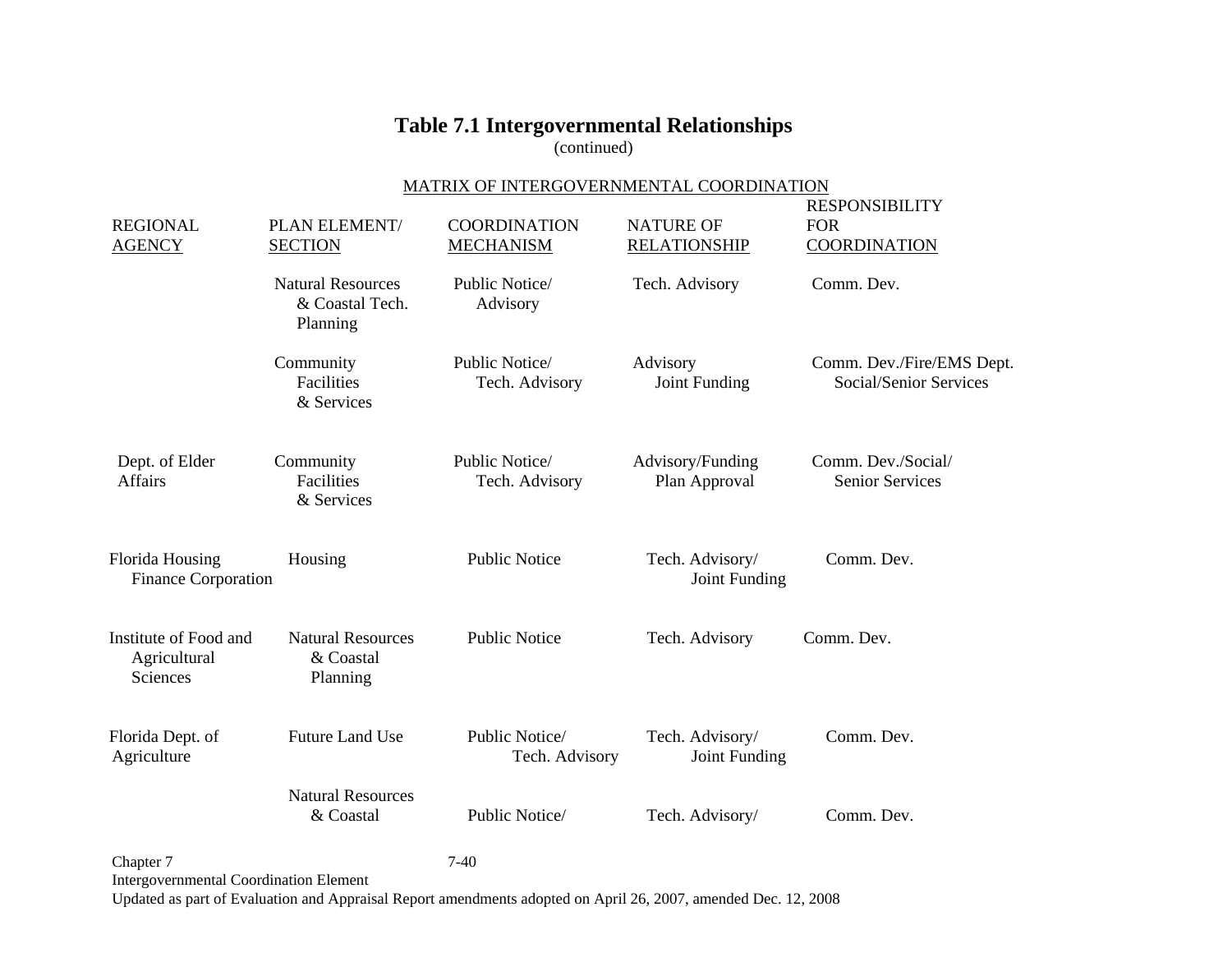(continued)

### MATRIX OF INTERGOVERNMENTAL COORDINATION

| <b>REGIONAL</b><br><b>AGENCY</b> | PLAN ELEMENT/<br><b>SECTION</b>                   | <b>COORDINATION</b><br><b>MECHANISM</b> | <b>NATURE OF</b><br><b>RELATIONSHIP</b> | <b>RESPONSIBILITY</b><br><b>FOR</b><br><b>COORDINATION</b> |
|----------------------------------|---------------------------------------------------|-----------------------------------------|-----------------------------------------|------------------------------------------------------------|
|                                  | Planning                                          | Tech. Advisory                          | Joint Funding                           |                                                            |
| Environmental<br>Protection      | <b>Future Land Use</b>                            | <b>Public Notice</b>                    | Tech. Advisory                          | Comm. Dev.                                                 |
| Agency                           | Transportation                                    | <b>Public Notice</b>                    | Tech. Advisory/<br>Funding              | Comm. Dev.                                                 |
|                                  | <b>Sanitary Sewer</b>                             | <b>Public Notice</b>                    | Tech. Advisory/<br>Funding              | <b>Public Works</b>                                        |
|                                  | Solid Waste                                       | <b>Public Notice</b>                    | Tech. Advisory/<br>Funding              | <b>Public Works</b>                                        |
|                                  | Drainage                                          | <b>Public Notice</b>                    | Tech. Advisory                          | <b>Public Works</b>                                        |
|                                  | <b>Natural Resources</b><br>& Coastal<br>Planning | <b>Public Notice</b>                    | Tech. Advisory                          | Comm. Dev.                                                 |
|                                  | Recreation and<br>Open Space                      | <b>Public Notice</b>                    | Tech. Advisory                          | Comm. Serv.                                                |
| Army Corps of                    | <b>Future Land Use</b>                            | <b>Public Notice</b>                    | Tech. Advisory                          | Comm. Dev.                                                 |
| Engineers                        | Transportation                                    | <b>Public Notice</b>                    | Tech. Advisory/<br>Funding              | <b>Public Works</b>                                        |

Chapter 7 7-41 Intergovernmental Coordination Element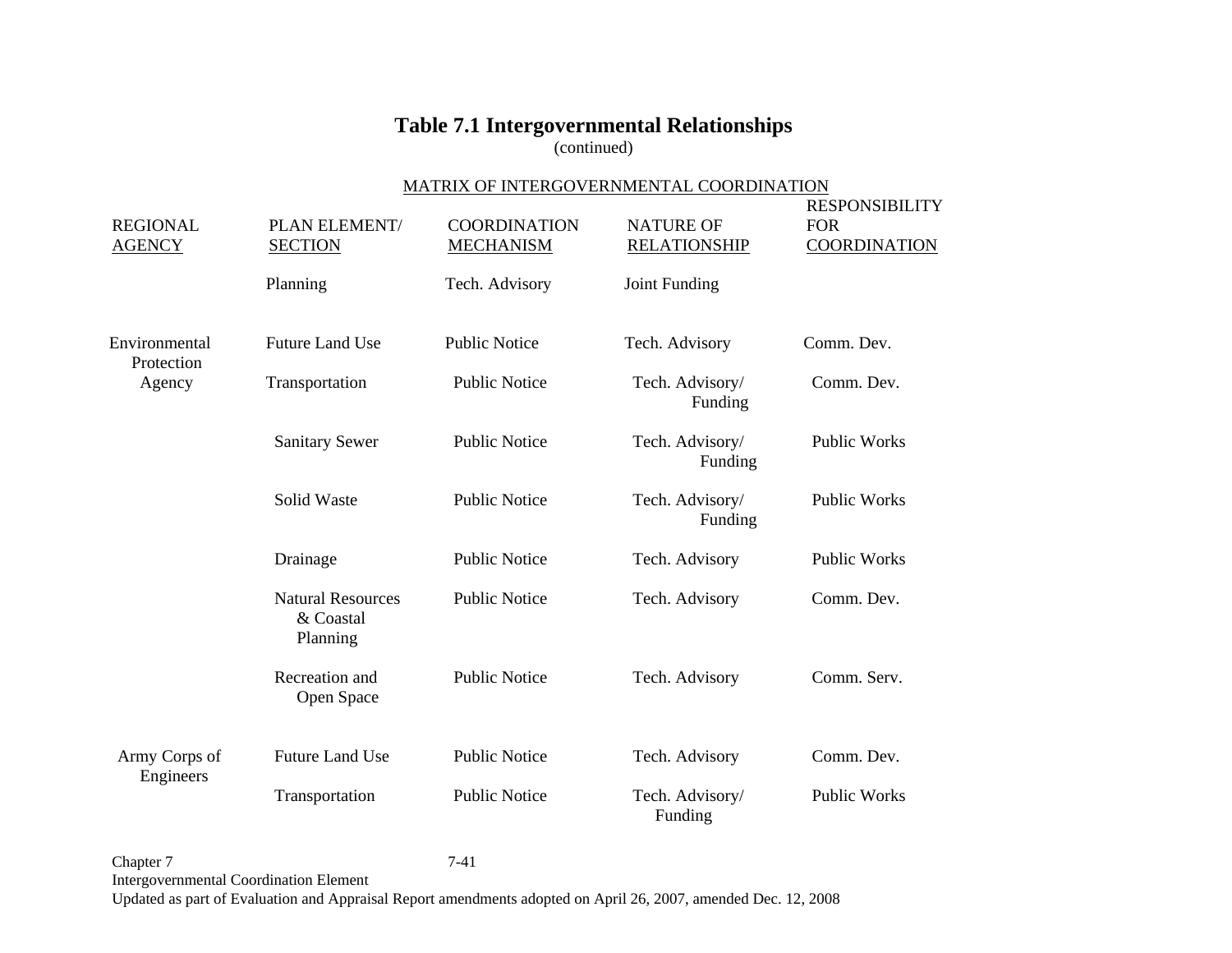(continued)

### MATRIX OF INTERGOVERNMENTAL COORDINATION

| <b>REGIONAL</b><br><b>AGENCY</b> | PLAN ELEMENT/<br><b>SECTION</b>                   | <b>COORDINATION</b><br><b>MECHANISM</b> | <b>NATURE OF</b><br><b>RELATIONSHIP</b> | <b>RESPONSIBILITY</b><br><b>FOR</b><br><b>COORDINATION</b> |
|----------------------------------|---------------------------------------------------|-----------------------------------------|-----------------------------------------|------------------------------------------------------------|
|                                  | Drainage                                          | <b>Public Notice</b>                    | Tech. Advisory/<br>Funding              | <b>Public Works</b>                                        |
|                                  | <b>Natural Resources</b><br>& Coastal<br>Planning | <b>Public Notice</b>                    | Tech. Advisory/<br>Funding              | Comm. Dev                                                  |
|                                  | Recreation and<br>Open Space                      | <b>Public Notice</b>                    | Tech. Advisory                          | Comm. Serv.                                                |
|                                  | Capital<br>Improvements                           | <b>Public Notice</b>                    | Tech. Advisory                          | Comm. Dev.                                                 |
| Soil Conservation<br>Service     | <b>Future Land Use</b>                            | <b>Public Notice</b>                    | Tech. Advisory/<br>Funding              | Comm. Dev.                                                 |
|                                  | <b>Sanitary Sewer</b>                             | <b>Public Notice</b>                    | Tech. Advisory/<br>Funding              | <b>Public Works</b>                                        |
|                                  | Solid Waste                                       | <b>Public Notice</b>                    | Tech. Advisory                          | <b>Public Works</b>                                        |
|                                  | Drainage                                          | <b>Public Notice</b>                    | Tech. Advisory/<br>Funding              | <b>Public Works</b>                                        |
|                                  | <b>Natural Resources</b><br>& Coastal             | <b>Public Notice</b>                    | Tech. Advisory                          | <b>Public Works</b>                                        |

Chapter 7 7-42 Intergovernmental Coordination Element Updated as part of Evaluation and Appraisal Report amendments adopted on April 26, 2007, amended Dec. 12, 2008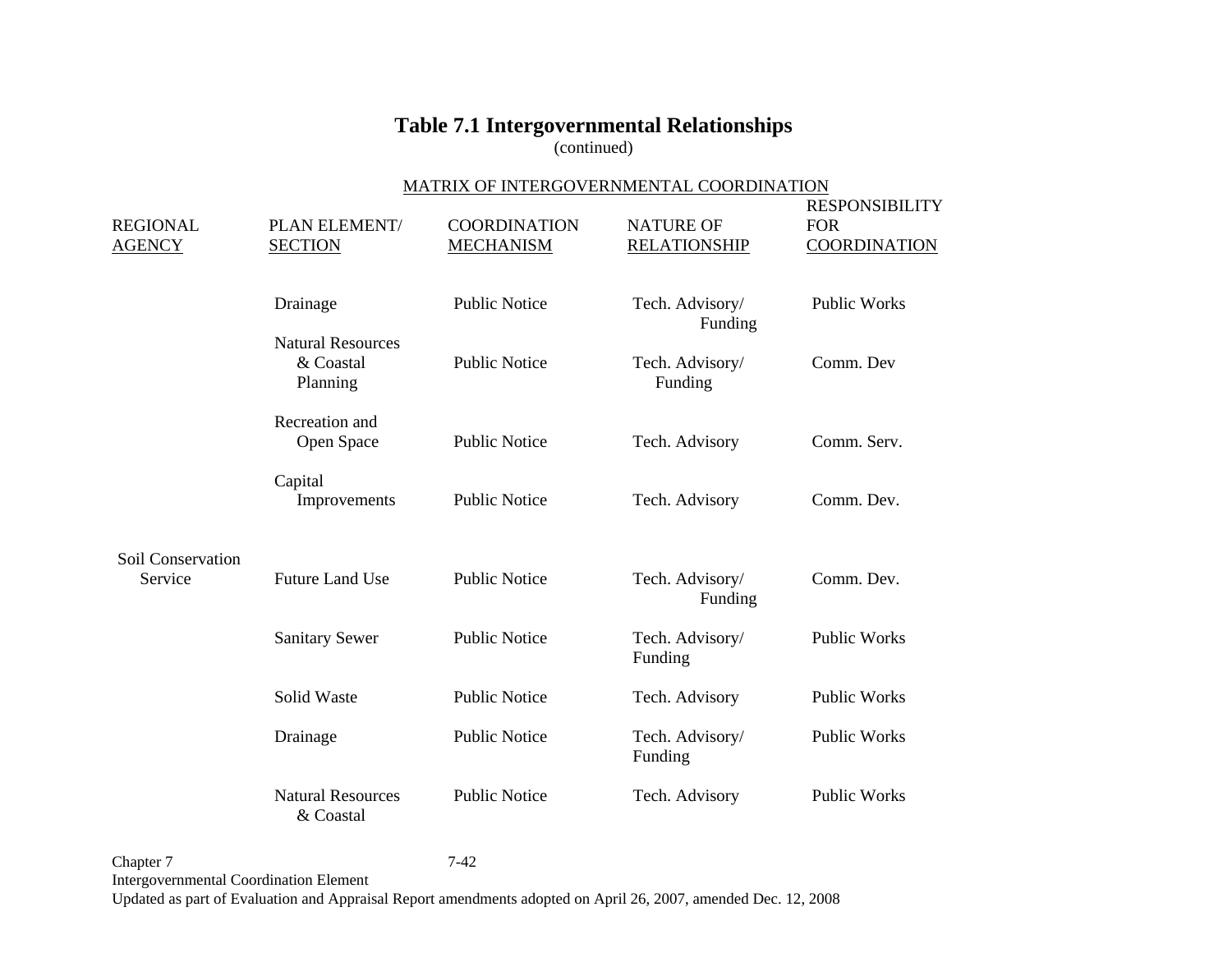(continued)

|                                                      | MATRIX OF INTERGOVERNMENTAL COORDINATION          |                                                                                                                |                                         |                                                            |
|------------------------------------------------------|---------------------------------------------------|----------------------------------------------------------------------------------------------------------------|-----------------------------------------|------------------------------------------------------------|
| <b>REGIONAL</b><br><b>AGENCY</b>                     | PLAN ELEMENT/<br><b>SECTION</b>                   | <b>COORDINATION</b><br><b>MECHANISM</b>                                                                        | <b>NATURE OF</b><br><b>RELATIONSHIP</b> | <b>RESPONSIBILITY</b><br><b>FOR</b><br><b>COORDINATION</b> |
|                                                      | Planning                                          |                                                                                                                |                                         |                                                            |
| Rural Economic<br>and Community<br>Development*<br>∗ | Housing                                           | <b>Public Notice</b><br>Rural Economic and Community Development was formerly the Farmers Home Administration. | Tech. Advisory/<br>Funding              | Comm. Dev.                                                 |
| Dept. of Housing<br>and<br><b>Urban Development</b>  | Housing                                           | <b>Public Notice</b>                                                                                           | Tech. Advisory/<br>Funding              | Comm. Dev.                                                 |
| Dept. of the Interior                                | Recreation and<br>Open Space                      | <b>Public Notice</b>                                                                                           | Tech. Advisory/<br>Funding              | Comm. Serv.                                                |
|                                                      | Historic<br>Preservation                          | <b>Public Notice</b>                                                                                           | Tech. Advisory                          | Comm. Dev.                                                 |
| <b>Coast Guard</b>                                   | Transportation                                    | <b>Public Notice</b>                                                                                           | Tech. Advisory/<br>Funding              | Comm. Serv.                                                |
|                                                      | <b>Natural Resources</b><br>& Coastal<br>Planning | <b>Public Notice</b>                                                                                           | Tech. Advisory/<br>Funding              | Comm. Serv.                                                |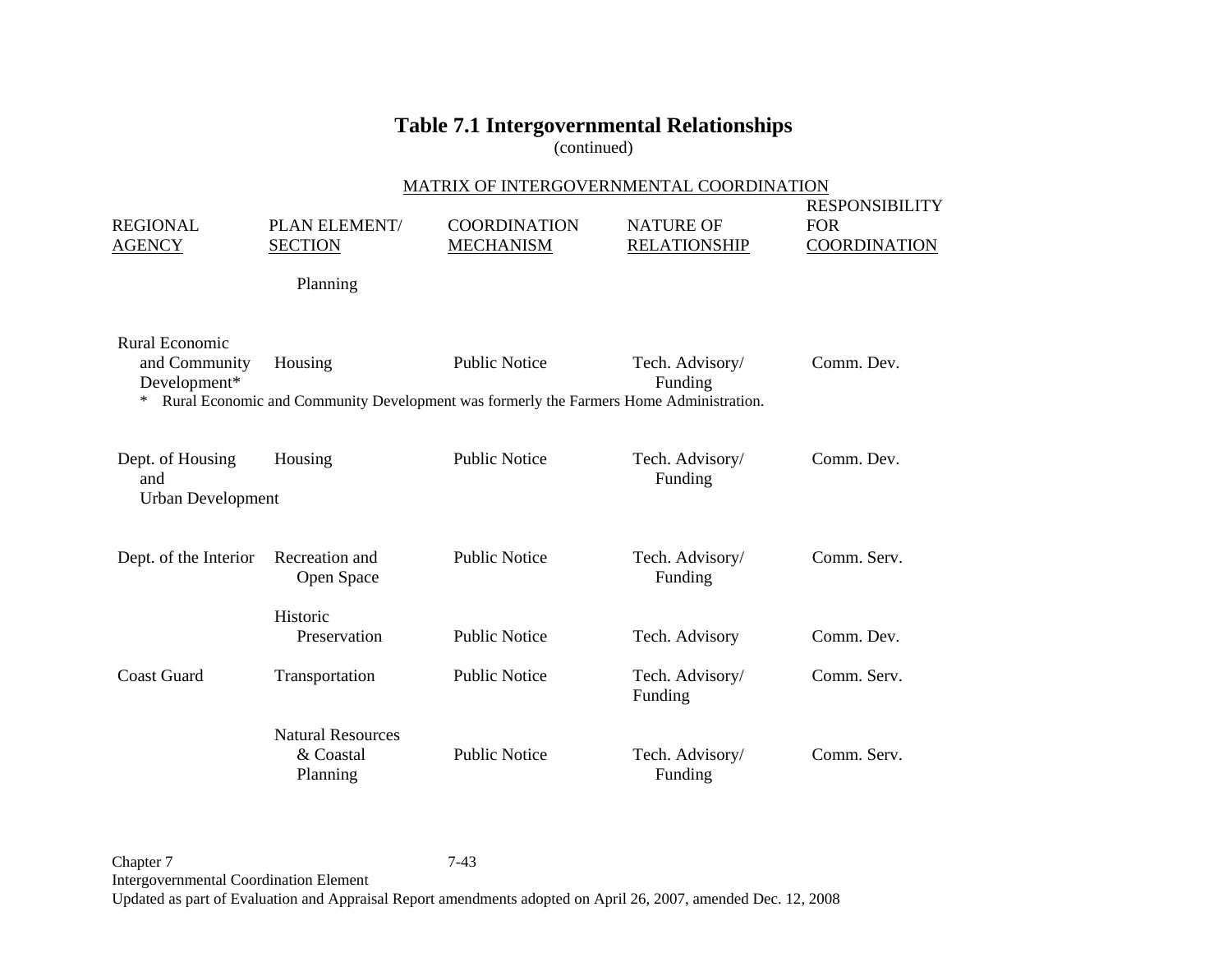(continued)

### MATRIX OF INTERGOVERNMENTAL COORDINATION

| <b>REGIONAL</b><br><b>AGENCY</b>       | PLAN ELEMENT/<br><b>SECTION</b>                   | <b>COORDINATION</b><br><b>MECHANISM</b> | <b>NATURE OF</b><br><b>RELATIONSHIP</b> | <b>RESPONSIBILITY</b><br><b>FOR</b><br><b>COORDINATION</b> |
|----------------------------------------|---------------------------------------------------|-----------------------------------------|-----------------------------------------|------------------------------------------------------------|
| Dept. of Agriculture                   | Housing                                           | <b>Public Notice</b>                    | Tech. Advisory/<br>Funding              | Comm. Dev.                                                 |
|                                        | <b>Natural Resources</b><br>& Coastal<br>Planning | <b>Public Notice</b>                    | Tech. Advisory/<br>Funding              | Comm. Dev.                                                 |
| U.S. Fish & Wildlife Natural Resources | & Coastal<br>Planning                             | <b>Public Notice</b>                    | <b>Technical Advisory</b>               | Comm. Dev.                                                 |
| City of North Port                     | <b>Future Land Use</b>                            | Informal<br>Coordination                | Advisory<br>(Technical)                 | Comm. Dev.                                                 |
|                                        | Transportation                                    | Informal<br>Coordination                | Advisory<br>(Technical)                 | <b>Public Works</b>                                        |
|                                        | <b>Sanitary Sewer</b>                             | Informal<br>Coordination                | Advisory<br>(Technical)                 | <b>Public Works</b>                                        |
|                                        | Potable Water                                     | Informal<br>Coordination                | Advisory<br>(Technical)                 | <b>Public Works</b>                                        |
|                                        | Drainage                                          | Informal<br>Coordination                | Advisory<br>(Technical)                 | <b>Public Works</b>                                        |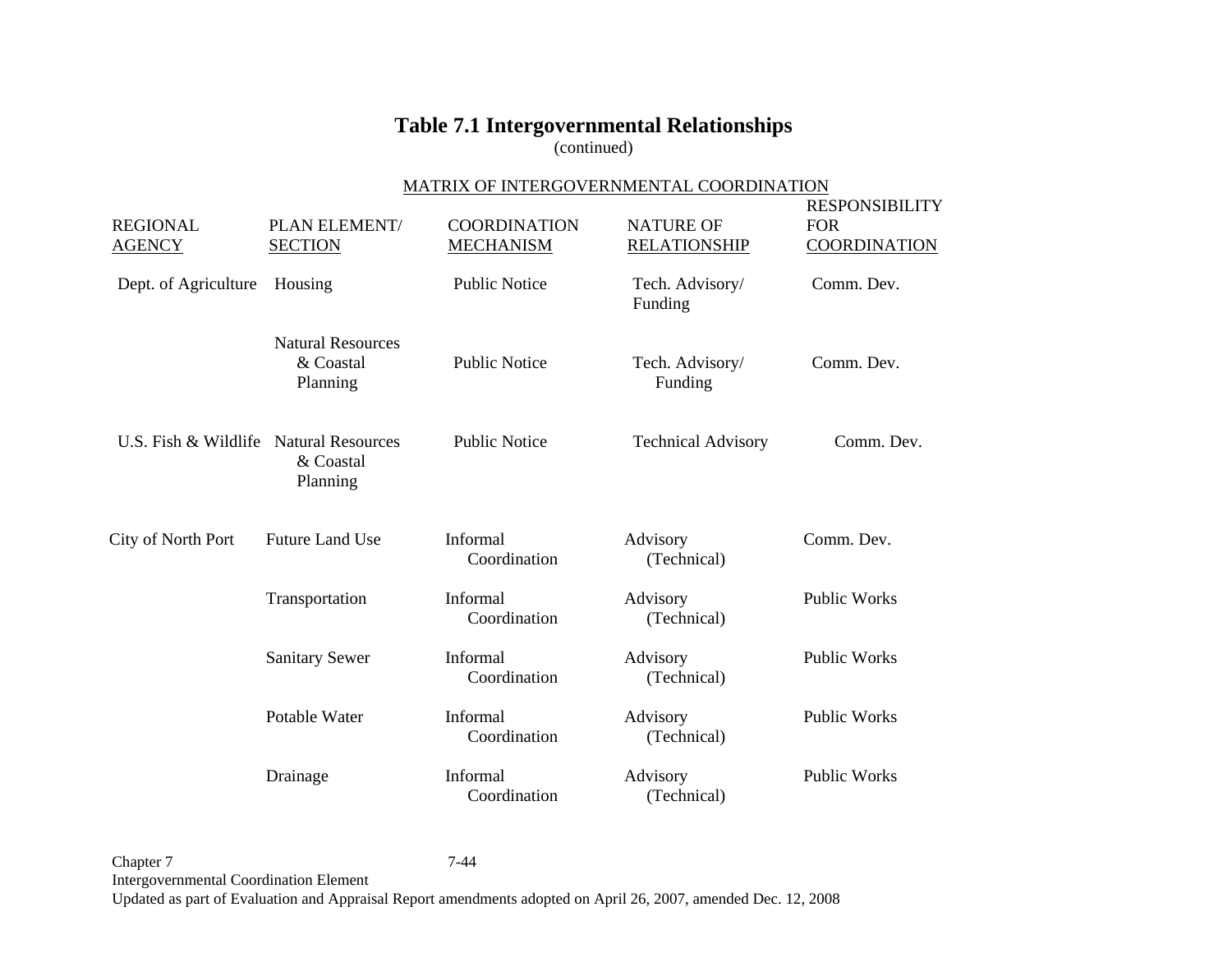(continued)

#### MATRIX OF INTERGOVERNMENTAL COORDINATION

| <b>REGIONAL</b><br><b>AGENCY</b>               | PLAN ELEMENT/<br><b>SECTION</b>                   | <b>COORDINATION</b><br><b>MECHANISM</b> | <b>NATURE OF</b><br><b>RELATIONSHIP</b> | <b>RESPONSIBILITY</b><br><b>FOR</b><br><b>COORDINATION</b> |
|------------------------------------------------|---------------------------------------------------|-----------------------------------------|-----------------------------------------|------------------------------------------------------------|
|                                                | <b>Natural Resources</b><br>& Coastal<br>Planning | Informal<br>Coordination                | Advisory<br>(Technical)                 | Comm. Dev.                                                 |
|                                                | Capital<br>Improvements                           | Informal<br>Coordination                | Advisory<br>(Technical)                 | Comm. Dev.                                                 |
|                                                | Historic<br>Preservation                          | Informal-<br>Coordination               | Advisory<br>(Technical)                 | Comm. Dev.                                                 |
|                                                | Community<br>Facilities<br>& Services             | Informal-<br>Coordination               | Advisory<br>(Technical)                 | Comm. Dev.                                                 |
| DeSoto, Sarasota,<br>Glades, & Lee<br>Counties | <b>Future Land Use</b>                            | Informal<br>Coordination                | Advisory<br>(Technical)                 | Comm. Dev.                                                 |
|                                                | Transportation                                    | Informal<br>Coordination                | Advisory<br>(Technical)                 | <b>Public Works</b>                                        |
|                                                | <b>Sanitary Sewer</b>                             | Informal<br>Coordination                | Advisory<br>(Technical)                 | <b>Public Works</b>                                        |
|                                                | Potable Water                                     | Informal<br>Coordination                | Advisory<br>(Technical)                 | <b>Public Works</b>                                        |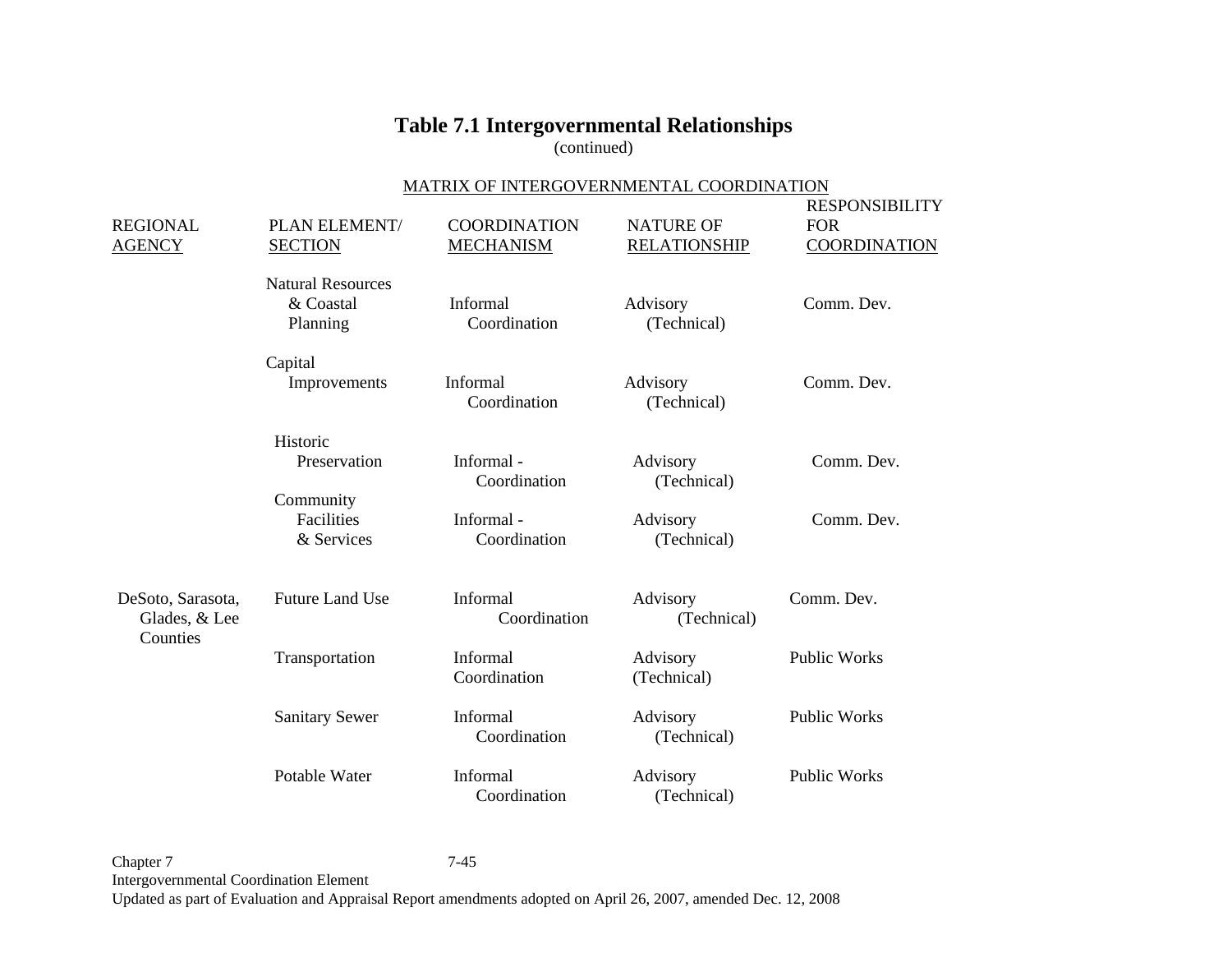(continued)

### MATRIX OF INTERGOVERNMENTAL COORDINATION

| <b>REGIONAL</b><br><b>AGENCY</b> | PLAN ELEMENT/<br><b>SECTION</b>                   | <b>COORDINATION</b><br><b>MECHANISM</b> | <b>NATURE OF</b><br><b>RELATIONSHIP</b> | <b>RESPONSIBILITY</b><br><b>FOR</b><br><b>COORDINATION</b> |
|----------------------------------|---------------------------------------------------|-----------------------------------------|-----------------------------------------|------------------------------------------------------------|
|                                  | Drainage                                          | Informal<br>Coordination                | Advisory<br>(Technical)                 | Public Works                                               |
|                                  | <b>Natural Resources</b><br>& Coastal<br>Planning | Informal<br>Coordination                | Advisory<br>(Technical)                 | Comm. Dev.                                                 |
|                                  | Capital<br>Improvements                           | Informal<br>Coordination                | Advisory<br>(Technical)                 | Comm. Dev.                                                 |
|                                  | Historic<br>Preservation                          | Informal-<br>Coordination               | Advisory<br>(Technical)                 | Comm. Dev.                                                 |
|                                  | Community<br>Facilities<br>& Services             | Informal-<br>Coordination               | Advisory<br>(Technical)                 | Comm. Dev.                                                 |
| Englewood Area<br>Planning       |                                                   |                                         |                                         |                                                            |
| <b>Advisory Board</b>            | <b>Future Land Use</b>                            | Informal<br>Coordination                | Advisory<br>(Technical)                 | <b>Board of County</b><br>Commissioners                    |
|                                  | Transportation                                    | Informal<br>Coordination                | Advisory<br>(Technical)                 | Board of County<br>Commissioners                           |
|                                  | <b>Sanitary Sewer</b>                             | Informal<br>Coordination                | Advisory<br>(Technical)                 | <b>Board of County</b><br>Commissioners                    |
| Chapter 7                        |                                                   | $7 - 46$                                |                                         |                                                            |

Intergovernmental Coordination Element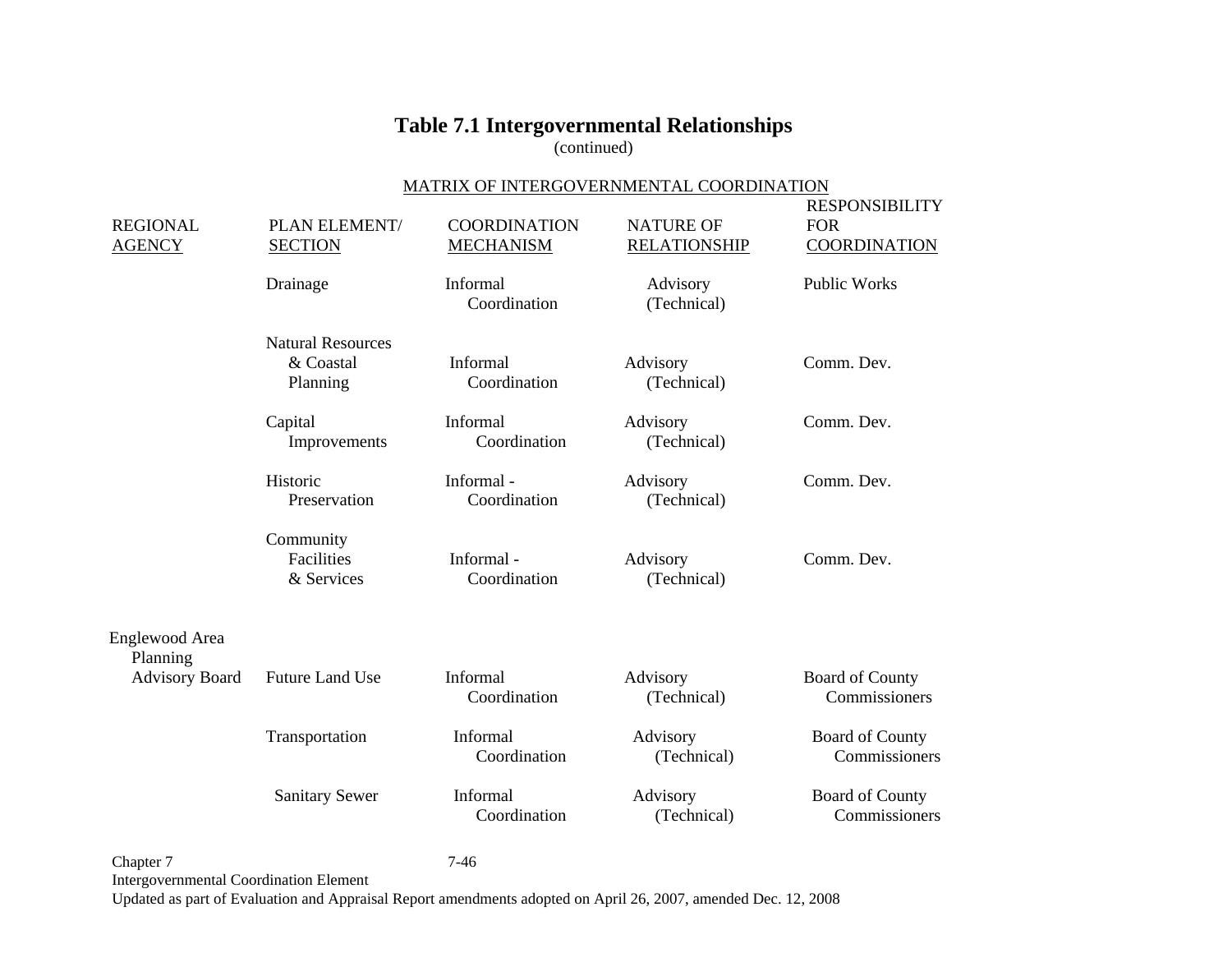(continued)

#### MATRIX OF INTERGOVERNMENTAL COORDINATION

| <b>REGIONAL</b><br><b>AGENCY</b>                              | PLAN ELEMENT/<br><b>SECTION</b>                   | <b>COORDINATION</b><br><b>MECHANISM</b> | <b>NATURE OF</b><br><b>RELATIONSHIP</b> | <b>RESPONSIBILITY</b><br><b>FOR</b><br><b>COORDINATION</b> |
|---------------------------------------------------------------|---------------------------------------------------|-----------------------------------------|-----------------------------------------|------------------------------------------------------------|
|                                                               | Potable Water                                     | Informal<br>Coordination                | Advisory<br>(Technical)                 | <b>Board of County</b><br>Commissioners                    |
|                                                               | Drainage                                          | Informal<br>Coordination                | Advisory<br>(Technical)                 | Board of County<br>Commissioners                           |
|                                                               | <b>Natural Resources</b><br>& Coastal<br>Planning | Informal<br>Coordination                | Advisory<br>(Technical)                 | <b>Board of County</b><br>Commissioner                     |
|                                                               | Capital<br>Improvements                           | Informal<br>Coordination                | Advisory<br>(Technical)                 | Board of County<br>Commissioners                           |
|                                                               | Historic<br>Preservation                          | Informal-<br>Coordination               | Advisory<br>(Technical)                 | Board of County<br>Commissioners                           |
|                                                               | Community<br>Facilities<br>& Services             | Informal-<br>Coordination               | Advisory<br>(Technical)                 | <b>Board of County</b><br>Commissioners                    |
| Peace River/Manasota Future Land Use<br><b>Regional Water</b> |                                                   | <b>Formal Meetings</b>                  | Tech. Advisory                          | Comm. Dev.                                                 |
| <b>Supply Authority</b>                                       | Potable Water                                     | <b>Formal Meetings</b>                  | Tech. Advisory<br>Funding               | <b>Utilities</b>                                           |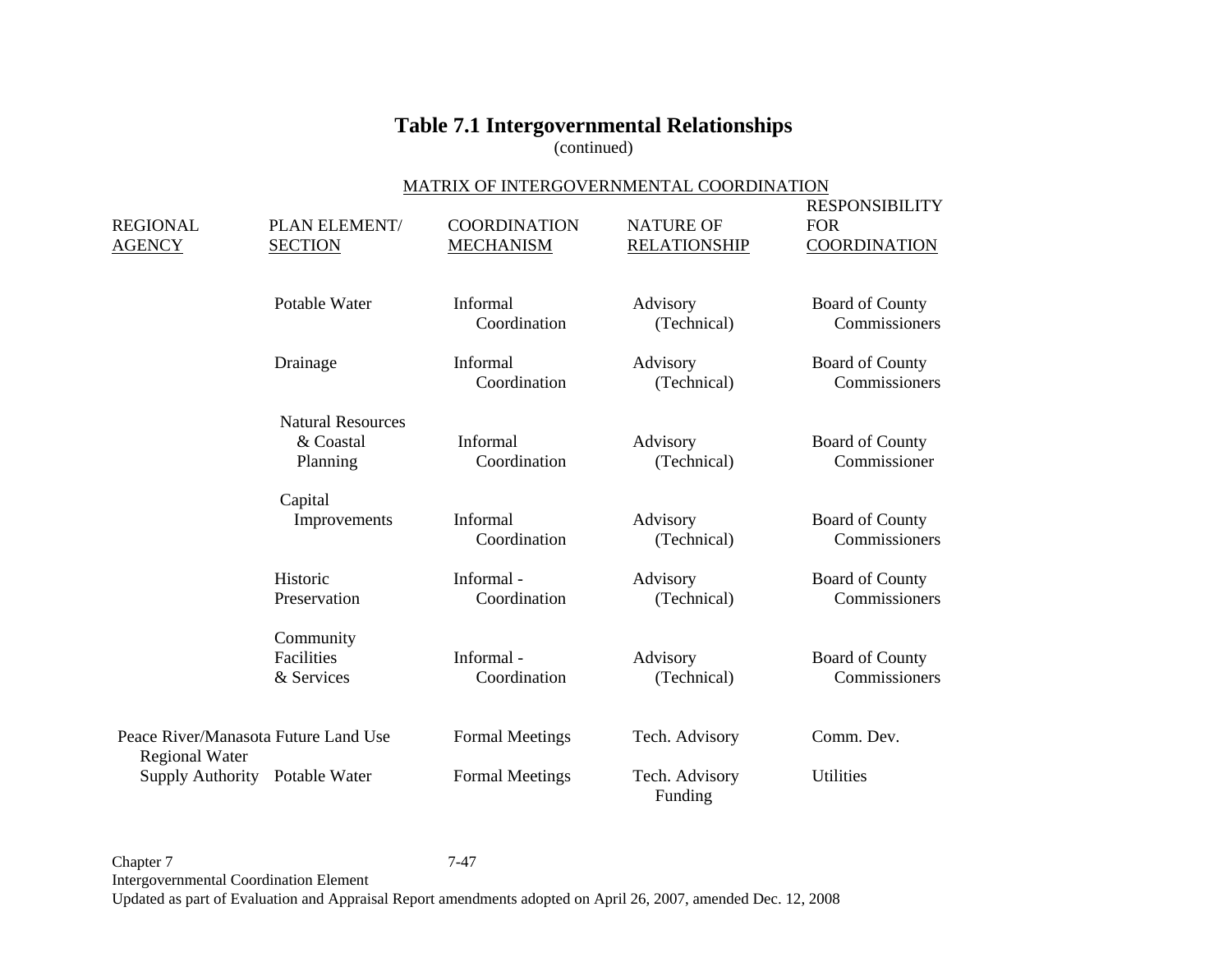(continued)

### MATRIX OF INTERGOVERNMENTAL COORDINATION

| <b>REGIONAL</b><br><b>AGENCY</b>                                                     | PLAN ELEMENT/<br><b>SECTION</b>                   | <b>COORDINATION</b><br><b>MECHANISM</b>  | <b>NATURE OF</b><br><b>RELATIONSHIP</b> | <b>RESPONSIBILITY</b><br><b>FOR</b><br><b>COORDINATION</b> |
|--------------------------------------------------------------------------------------|---------------------------------------------------|------------------------------------------|-----------------------------------------|------------------------------------------------------------|
|                                                                                      | <b>Natural Resources</b><br>& Coastal<br>Planning | <b>Formal Meetings</b>                   | Tech. Advisory<br>Funding               | Comm. Dev.                                                 |
| Southwest Florida<br>Water<br>Management                                             | <b>Future Land Use</b>                            | Public Notice -<br><b>Formal Meeting</b> | Tech. Advisory<br>Funding               | Comm. Dev.                                                 |
| District<br>(includes Peace<br>River & Manasota<br>River Basin Boards) Potable Water | <b>Sanitary Sewer</b>                             | Public Notice -<br><b>Formal Meeting</b> | Tech. Advisory                          | <b>Utilities/Public Works</b>                              |
|                                                                                      |                                                   | Public Notice -<br><b>Formal Meeting</b> | Tech. Advisory<br>Funding               | Utilities/Public Works                                     |
|                                                                                      | Drainage                                          | Public Notice -<br><b>Formal Meeting</b> | Tech. Advisory<br>Funding               | <b>Public Works</b>                                        |
|                                                                                      | <b>Natural Resources</b><br>& Coastal<br>Planning | Public Notice -<br><b>Formal Meeting</b> | Tech. Advisory                          | Comm. Dev.                                                 |
|                                                                                      | Recreation and<br>Open Space                      | Public Notice -<br><b>Formal Meeting</b> | Tech. Advisory<br>Funding               | Comm. Serv./Parks & Rec.                                   |
|                                                                                      | Capital<br>Improvements                           | Public Notice -<br><b>Formal Meeting</b> | Tech. Advisory                          | Comm. Dev./Budget                                          |
| South Florida Water                                                                  | <b>Future Land Use</b>                            | Public Notice -                          | Tech. Advisory                          | Comm. Dev.                                                 |

Chapter 7 7-48 Intergovernmental Coordination Element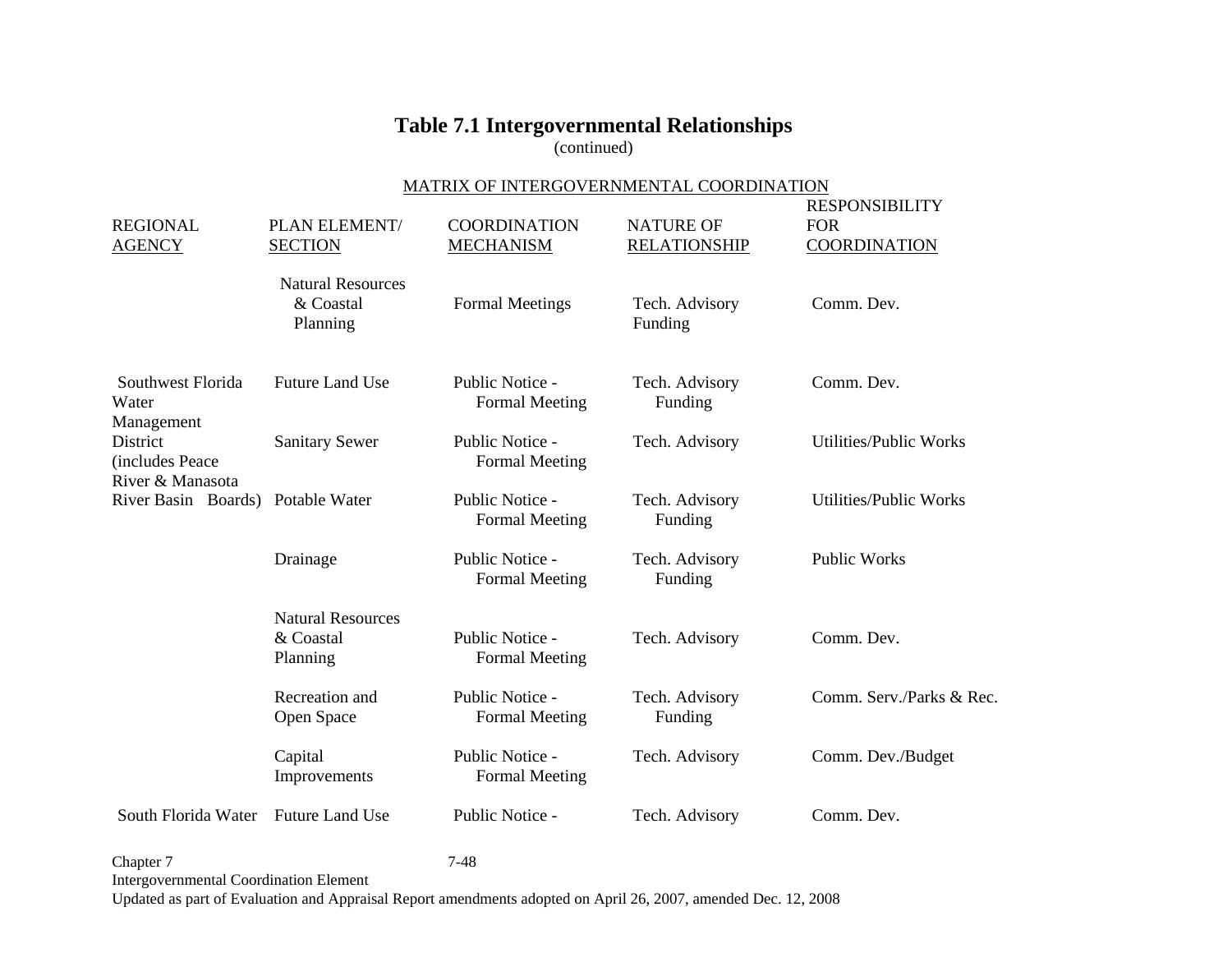(continued)

### MATRIX OF INTERGOVERNMENTAL COORDINATION

| <b>REGIONAL</b><br><b>AGENCY</b>                         | PLAN ELEMENT/<br><b>SECTION</b>                   | <b>COORDINATION</b><br><b>MECHANISM</b>  | <b>NATURE OF</b><br><b>RELATIONSHIP</b>  | <b>RESPONSIBILITY</b><br><b>FOR</b><br><b>COORDINATION</b> |
|----------------------------------------------------------|---------------------------------------------------|------------------------------------------|------------------------------------------|------------------------------------------------------------|
| Management<br>District                                   |                                                   | <b>Formal Meeting</b>                    | Funding                                  |                                                            |
|                                                          | <b>Sanitary Sewer</b>                             | Public Notice -<br><b>Formal Meeting</b> | Tech. Advisory                           | Utilities                                                  |
|                                                          | Potable Water                                     | Public Notice -<br><b>Formal Meeting</b> | Tech. Advisory<br>Funding                | <b>Utilities</b>                                           |
|                                                          | Drainage                                          | Public Notice -<br><b>Formal Meeting</b> | Tech. Advisory<br>Funding                | <b>Public Works</b>                                        |
|                                                          | <b>Natural Resources</b><br>& Coastal<br>Planning | Public Notice -<br><b>Formal Meeting</b> | Tech. Advisory                           | Comm. Dev.                                                 |
|                                                          | Recreation and<br>Open Space                      | Public Notice -<br><b>Formal Meeting</b> | Tech. Advisory<br>Funding                | Comm. Services/<br>Parks & Rec.                            |
|                                                          | Capital<br>Improvements                           | Public Notice -<br><b>Formal Meeting</b> | Tech. Advisory                           | Comm. Services/Budget                                      |
| Southwest Florida<br><b>Regional Planning</b><br>Council | <b>Future Land Use</b>                            | Public Notice -<br><b>Formal Meeting</b> | Tech. Advisory/<br><b>Joint Services</b> | Comm. Dev.                                                 |
|                                                          | Transportation                                    | Public Notice -<br><b>Formal Meeting</b> | Tech. Advisory/<br><b>Joint Services</b> | Pub. Works/Comm. Dev.                                      |

Chapter 7 7-49 Intergovernmental Coordination Element Updated as part of Evaluation and Appraisal Report amendments adopted on April 26, 2007, amended Dec. 12, 2008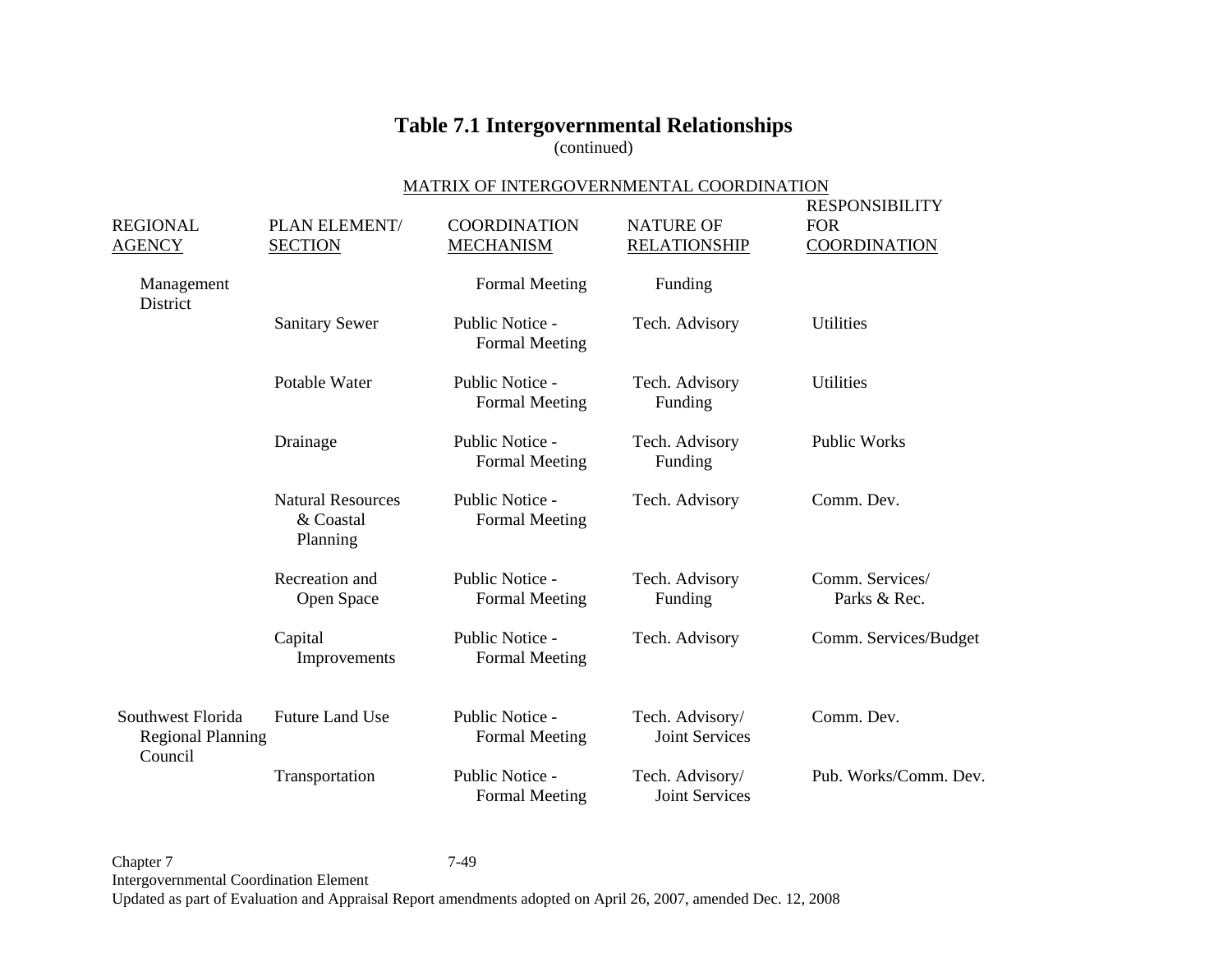(continued)

### MATRIX OF INTERGOVERNMENTAL COORDINATION

| REGIONAL<br><b>AGENCY</b> | PLAN ELEMENT/<br><b>SECTION</b> | <b>COORDINATION</b><br><b>MECHANISM</b>  | <b>NATURE OF</b><br><b>RELATIONSHIP</b>  | RESPONSIBILITY<br><b>FOR</b><br><b>COORDINATION</b> |
|---------------------------|---------------------------------|------------------------------------------|------------------------------------------|-----------------------------------------------------|
|                           | Housing                         | Public Notice -<br><b>Formal Meeting</b> | Tech. Advisory/<br><b>Joint Services</b> | Comm. Dev.                                          |
|                           | <b>Sanitary Sewer</b>           | Public Notice -<br><b>Formal Meeting</b> | Tech. Advisory/<br><b>Joint Services</b> | <b>Utilities/Public Works</b>                       |
|                           | Potable Water                   | Public Notice -<br><b>Formal Meeting</b> | Tech. Advisory/<br><b>Joint Services</b> | <b>Utilities/Public Works</b>                       |
|                           | Solid Waste                     | Public Notice -<br><b>Formal Meeting</b> | Tech. Advisory/<br><b>Joint Services</b> | <b>Public Works</b>                                 |
|                           | Drainage                        | Public Notice -<br><b>Formal Meeting</b> | Tech. Advisory/<br><b>Joint Services</b> | Public Works                                        |
|                           | <b>Natural Resources</b>        |                                          |                                          |                                                     |
|                           | & Coastal<br>Planning           | Public Notice -<br>Formal Meeting        | Tech. Advisory/<br><b>Joint Services</b> | Comm. Dev.                                          |
|                           | Recreation and<br>Open Space    | Public Notice -<br><b>Formal Meeting</b> | Tech. Advisory/<br><b>Joint Services</b> | Comm. Serv./Parks & Rec.                            |
|                           | Capital<br>Improvements         | Public Notice -<br><b>Formal Meeting</b> | Tech. Advisory/<br><b>Joint Services</b> | Comm. Dev./Budget                                   |
|                           | Historic<br>Preservation        | Public Notice -<br><b>Formal Meeting</b> | Tech. Advisory/<br><b>Joint Services</b> | Comm. Dev.                                          |

Chapter 7 7-50 Intergovernmental Coordination Element Updated as part of Evaluation and Appraisal Report amendments adopted on April 26, 2007, amended Dec. 12, 2008